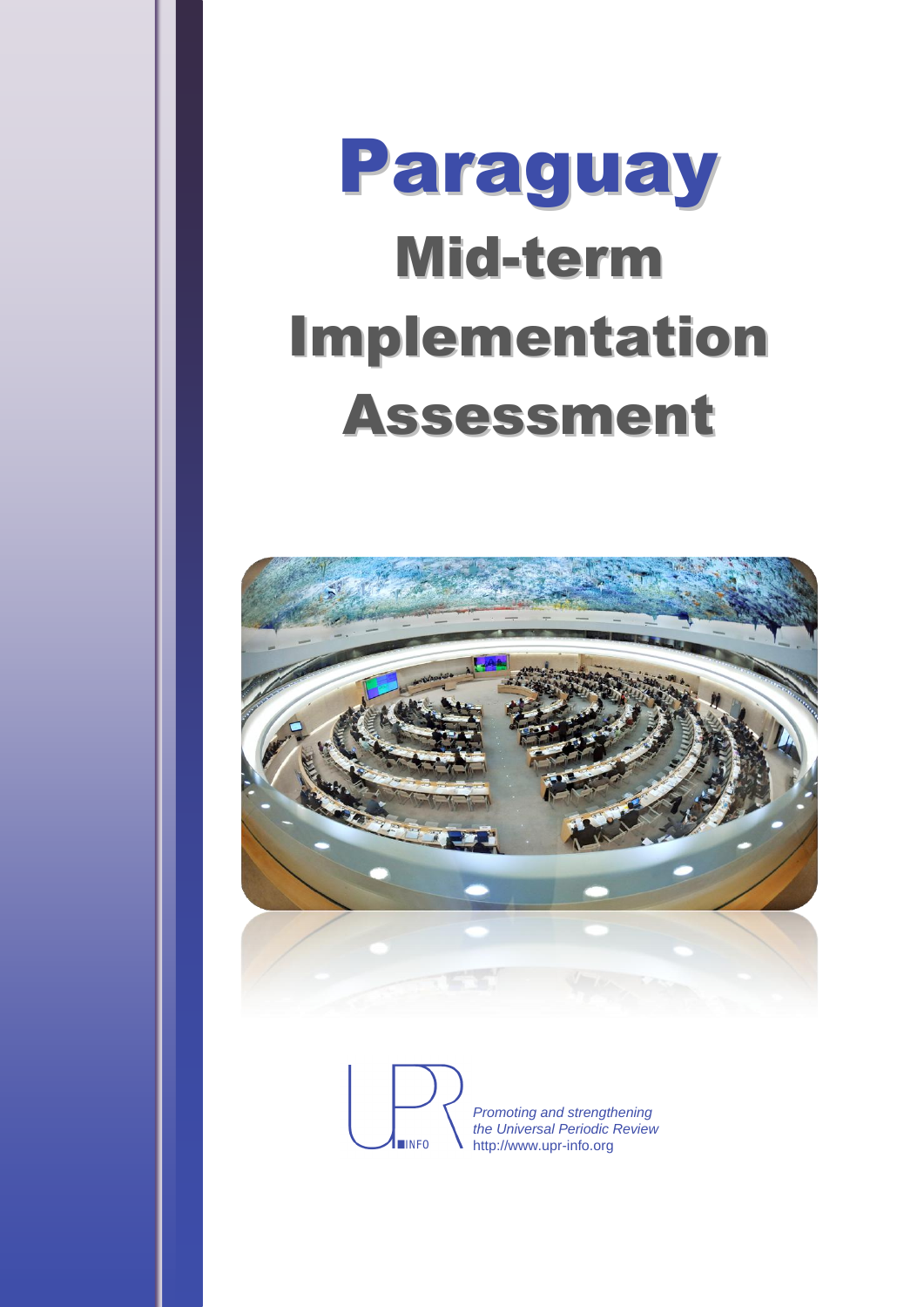### **Introduction**

#### **1. Purpose of the follow-up programme**

*The second and subsequent cycles of the review should focus on, inter alia, the implementation of the accepted recommendations and the development of the human rights situation in the State under review.*

A/HRC/RES/16/21, 12 April 2011 (Annex I C § 6)

The Universal Periodic Review (UPR) process takes place every four and half years; however, some recommendations can be implemented immediately. In order to reduce this interval, we have created an update process to evaluate the human rights situation two years after the examination at the UPR.

Broadly speaking, *UPR Info* seeks to ensure the respect of commitments made in the UPR, but also, more specifically, to give stakeholders the opportunity to share their opinion on the commitments. To this end, about two years after the review, *UPR Info* invites States, NGOs, and National Institutions for Human Rights (NHRI) to share their comments on the implementation (or lack thereof) of recommendations adopted at the Human Rights Council (HRC) plenary session.

For this purpose, *UPR Info* publishes a Mid-term Implementation Assessment (MIA) including responses from each stakeholder. The MIA is meant to show how all stakeholders are disposed to follow through on, and implement their commitments. States should implement the recommendations that they have accepted, and civil society should monitor that implementation.

While the follow-up's importance has been highlighted by the HRC, no precise directives regarding the follow-up procedure have been set until now. Therefore, *UPR Info* is willing to share good practices as soon as possible, and to strengthen the collaboration pattern between States and stakeholders. Unless the UPR's followup is seriously considered, the UPR mechanism as a whole could be adversely affected.

The methodology used by UPR Info to collect data and to calculate index is described at the end of this document.

Geneva, 25 March 2014



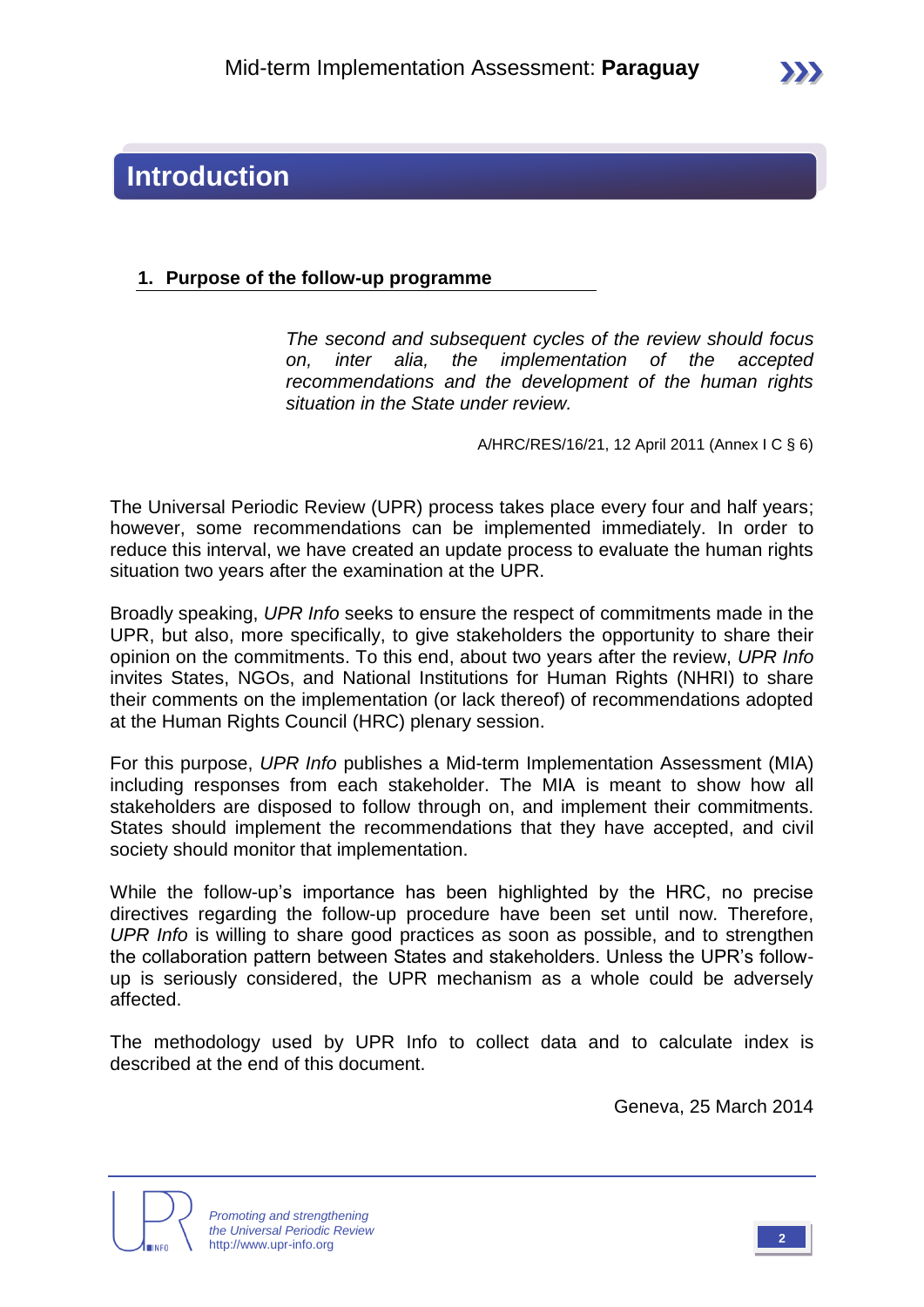### **Follow-up Outcomes**

#### **1. Sources and results**

All data are available at the following address:

<http://followup.upr-info.org/index/country/paraguay>

We invite the reader to consult that webpage since all recommendations, all stakeholders' reports, as well as the unedited comments can be found at the same internet address.

12 stakeholders' reports were submitted for the UPR. 22 NGOs were contacted. 3 UN agencies were contacted. The Permanent Mission to the UN was contacted. The National Human Rights Institution (NHRI) was contacted as well.

4 NGOs and coalitions of NGOs responded to our enquiry. None UN agency did respond. The State under Review did not provided a mid-term report. The NHRI did not respond to our enquiry.

The following stakeholders took part in the report:

1. **NGOs**: (1) Campaña por la Convención de Derechos Sexuales y Derechos Reproductivos + Coordinación de mujeres del Paraguay (CMP) (CCDDSSYDDRR) (2) Centro de Estudios Judiciales del Paraguay (CEJ) (3) Gente Ambiente y Territorio (GAT) (4) Human Rights Coordinating Committee of Paraguay + Base Investigaciones sociales (Base/IS) (CODEHUPY)

*IRI*: 64 recommendations are not implemented, 16 recommendations are partially implemented, and 4 recommendations are fully implemented. No answer was received for 41 out of 129 recommendations and voluntary pledges (full list of unanswered recommendations is available at the end of this document).



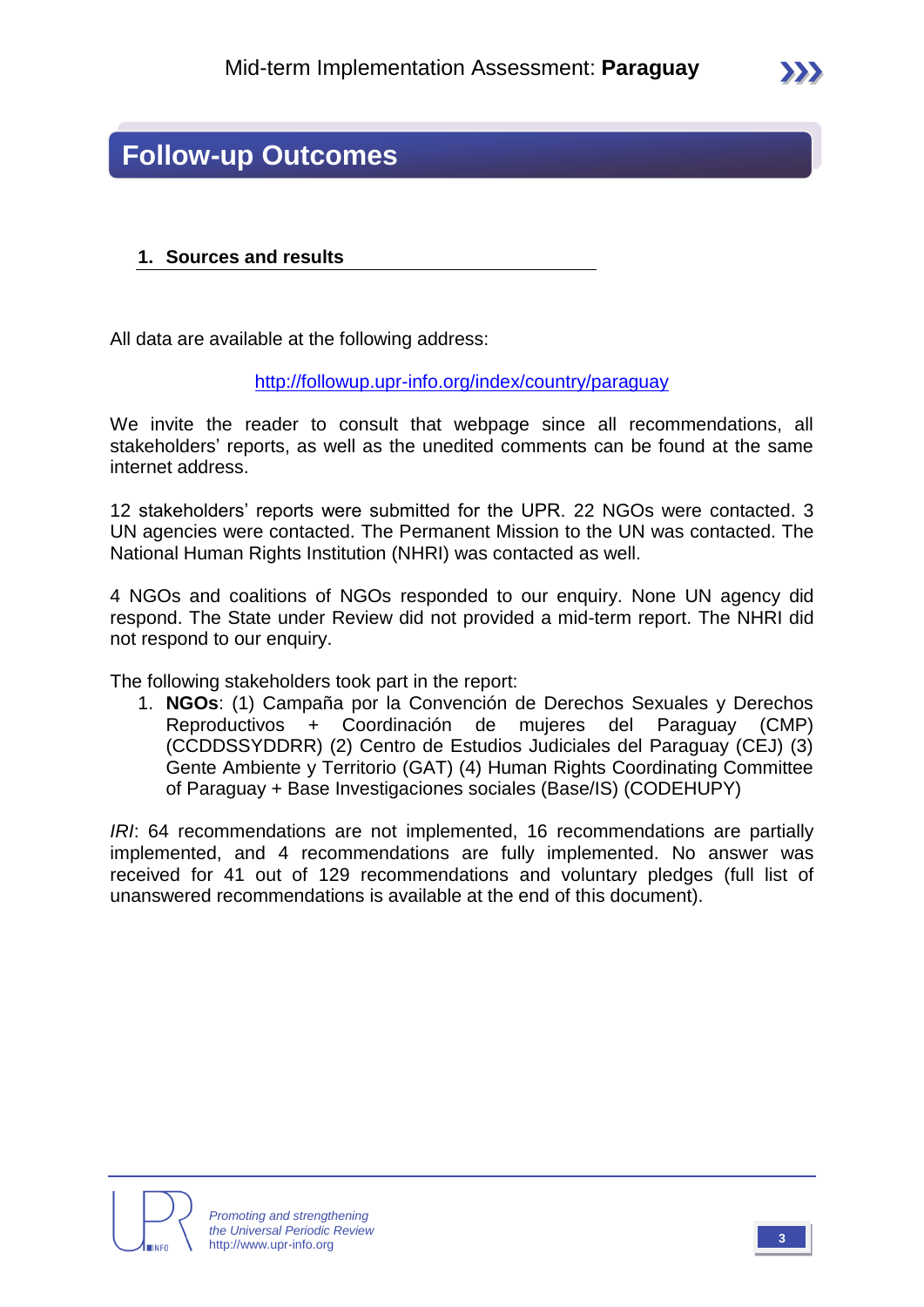#### **2. Index**

**rec. n° Rec. State Issue IRI page** 46 Algeria Right to education not impl. page 9 58 Algeria NHRI 1999 - Algeria NHRI 1999 - Algeria NHRI 1999 - Algeria NHRI 1999 - Algeria NHRI 1999 - S 3 Argentina Rights of the Child not implement of the Child not impl. page 24 71 Argentina Women's rights not implement of the page 31 2 Australia Other not impl. page 10 55 Australia International instruments, Justice **not impless in the same in the same in** ot impl. page 18 92 Australia <sup>Detention conditions,Human rights violations by state</sup> not impl. page 22 11 Azerbaijan Other not impl. page 34 28 Bolivia International instruments not implements not impl. page 10 44 Bolivia Right to food not impl. page 9 115 Bolivia Indigenous peoples, International instruments not impl. page 14 14 Brazil Poverty **not implement of the Brazil** Poverty 63 Brazil Women's rights not implement of the state of the page 30 60 Canada Rights of the Child not implement of the Child not impl. page 29 105 Canada Rights of the Child **partially impl.** page 32 119 Canada Indigenous peoples not impl. page 15 16 China Rights of the Child, Women's rights **partially impl.** page 26 29 Colombia Sexual Orientation and Gender Identity **not impless heavily** page 23 27 Costa Rica Women's rights **partially impl.** page 27 84 Costa Rica Impunity, Torture and other CID treatment **partially impl.** page 21 18 Cuba Indigenous peoples,Right to education,Right to health not impl. page 8 38 Cuba Justice not impl. page 18 6 Dominican official other the other not impl. page 33<br>Republic 77 France Sexual Orientation and Gender Identity **not imples the Sexual Orientation and Gender Identity** not impl. page 23 121 France Indigenous peoples, Right to land not impl. page 16 118 Germany Indigenous peoples, Right to land not impl. page 15 74 Ghana Women's rights partially impl. page 31 34 Holy See Rights of the Child, Trafficking, Women's rights fully impl. page 28 40 Holy See Other **- page 34** 90 Holy See Detention conditions not implement of the page 21 113 Holy See Indigenous peoples, Right to land not impl. page 13 5 Honduras Other not impl. page 33 51 Hungary Indigenous peoples not impl. page 12 93 Hungary Detention conditions not implement of the page 22 101 Hungary Rights of the Child not implement of the Child not impl. page 31 127 Hungary Torture and other CID treatment not impl. page 22 7 Japan Rights of the Child **partially impl.** page 24

Hereby the issues which the MIA deals with:

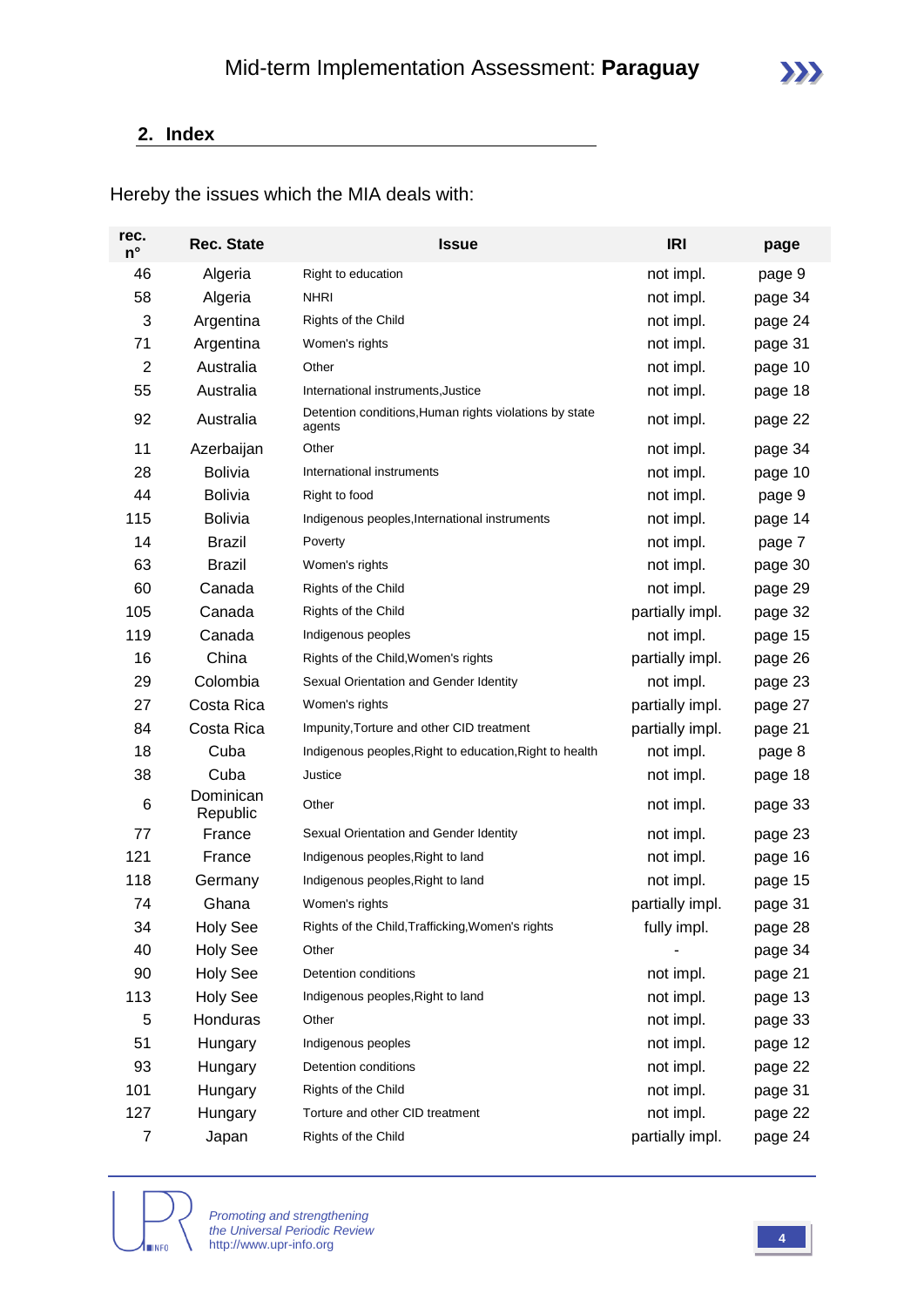### Mid-term Implementation Assessment: **Paraguay**



| 83  |                   | International instruments, Torture and other CID                                       | partially impl. |         |
|-----|-------------------|----------------------------------------------------------------------------------------|-----------------|---------|
|     | Japan             | treatment                                                                              |                 | page 21 |
| 35  | Malaysia          | Rights of the Child, Trafficking, Women's rights                                       | not impl.       | page 28 |
| 59  | Mexico            | Torture and other CID treatment                                                        | fully impl.     | page 19 |
| 122 | Mexico            | Indigenous peoples                                                                     |                 | page 17 |
| 26  | Moldova           | Treaty bodies, Women's rights                                                          | not impl.       | page 27 |
| 33  | Moldova           | Rights of the Child, Trafficking, Women's rights                                       | partially impl. | page 28 |
| 52  | Moldova           | ESC rights - general, International instruments                                        | not impl.       | page 17 |
| 66  | Nicaragua         | Women's rights                                                                         | not impl.       | page 30 |
| 24  | Norway            | Civil society, Indigenous peoples, UPR process                                         | partially impl. | page 17 |
| 65  | Norway            | Treaty bodies, Women's rights                                                          |                 | page 30 |
| 68  | Norway            | Women's rights                                                                         | not impl.       | page 30 |
| 117 | Norway            | Indigenous peoples, International instruments                                          | not impl.       | page 9  |
| 120 | Norway            | Indigenous peoples                                                                     | not impl.       | page 16 |
| 128 | Norway            | Women's rights                                                                         | not impl.       | page 32 |
| 15  | Palestine         | Poverty, Women's rights                                                                | not impl.       | page 7  |
| 17  | Panama            | Human rights education and training                                                    | partially impl. | page 8  |
| 9   | Peru              | Rights of the Child                                                                    | not impl.       | page 25 |
| 56  | Peru              | Enforced disappearances, International<br>instruments, Torture and other CID treatment | fully impl.     | page 19 |
| 72  | Peru              | Women's rights                                                                         | not impl.       | page 31 |
| 13  | Poland            | Rights of the Child                                                                    | not impl.       | page 26 |
| 61  | Poland            | Rights of the Child                                                                    | not impl.       | page 29 |
| 99  | Poland            | Rights of the Child                                                                    | not impl.       | page 31 |
| 37  | Republic of Korea | Labour, Rights of the Child                                                            | not impl.       | page 28 |
| 49  | Republic of Korea | Indigenous peoples, International instruments                                          | not impl.       | page 11 |
| 81  | Republic of Korea | International instruments, Torture and other CID<br>treatment                          | partially impl. | page 20 |
| 8   | Slovakia          | Rights of the Child                                                                    | not impl.       | page 25 |
| 79  | Slovakia          | International instruments, Torture and other CID<br>treatment                          | partially impl. | page 19 |
| 31  | Slovenia          | Death penalty                                                                          | not impl.       | page 18 |
| 69  | Slovenia          | Women's rights                                                                         | not impl.       | page 30 |
| 73  | Slovenia          | Women's rights                                                                         | not impl.       | page 31 |
| 85  | Slovenia          | <b>NHRI</b>                                                                            | not impl.       | page 34 |
| 109 | Slovenia          | Right to health, Women's rights                                                        |                 | page 32 |
| 32  | Spain             | Death penalty                                                                          | not impl.       | page 18 |
| 53  | Spain             | ESC rights - general, International instruments                                        | not impl.       | page 18 |
| 114 | Spain             | Indigenous peoples, Right to land                                                      | not impl.       | page 14 |
| 67  | Sweden            | International instruments, Women's rights                                              | fully impl.     | page 30 |
| 76  | Sweden            | Racial discrimination                                                                  | not impl.       | page 13 |
| 78  | Sweden            | Sexual Orientation and Gender Identity                                                 | not impl.       | page 23 |
| 50  | Switzerland       | Indigenous peoples                                                                     | not impl.       | page 11 |
| 82  | Switzerland       | International instruments, Torture and other CID                                       | partially impl. | page 20 |
| 91  | Switzerland       | treatment<br>Detention conditions                                                      | not impl.       | page 22 |
| 1   | Thailand          | Disabilities, International instruments                                                | partially impl. |         |
|     |                   |                                                                                        |                 | page 17 |
| 75  | Turkey            | Women's rights                                                                         | partially impl. | page 31 |

**NINFO**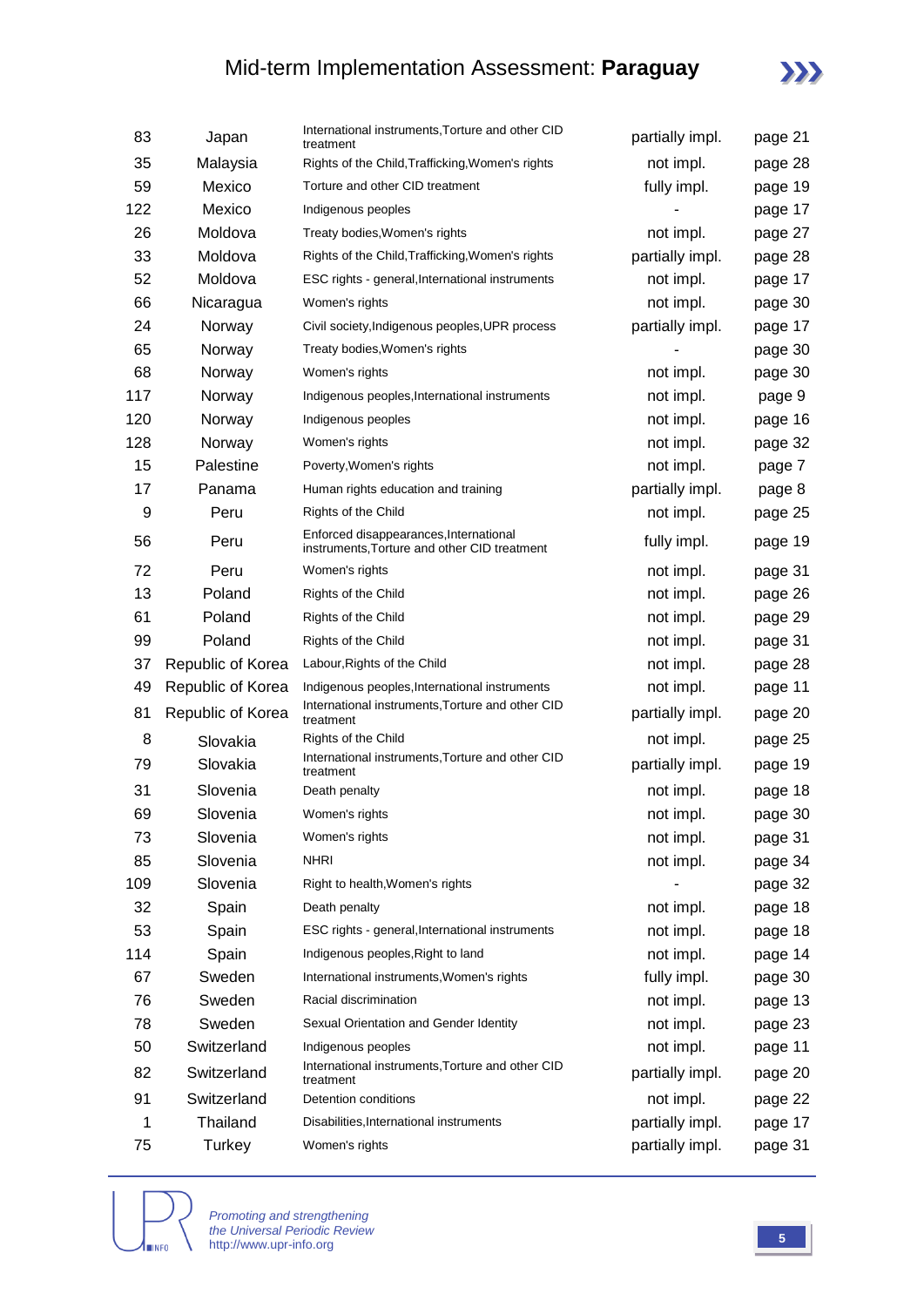### Mid-term Implementation Assessment: **Paraguay**



| 116 | United Kingdom       | Indigenous peoples, Right to land                                                  | not impl.       | page 15 |
|-----|----------------------|------------------------------------------------------------------------------------|-----------------|---------|
| 30  | United States        | <b>Disabilities</b>                                                                | not impl.       | page 11 |
| 80  | <b>United States</b> | Detention conditions, Extrajudicial executions, Torture<br>and other CID treatment | partially impl. | page 20 |
| 39  | Uruguay              | Justice                                                                            | not impl.       | page 18 |
| 41  | Uruguay              | Poverty                                                                            | not impl.       | page 9  |
| 54  | Uruguay              | Other                                                                              | not impl.       | page 9  |
| 4   | Venezuela            | Other                                                                              | not impl.       | page 33 |
| 25  | Venezuela            | Women's rights                                                                     | not impl.       | page 27 |
|     |                      |                                                                                    |                 |         |



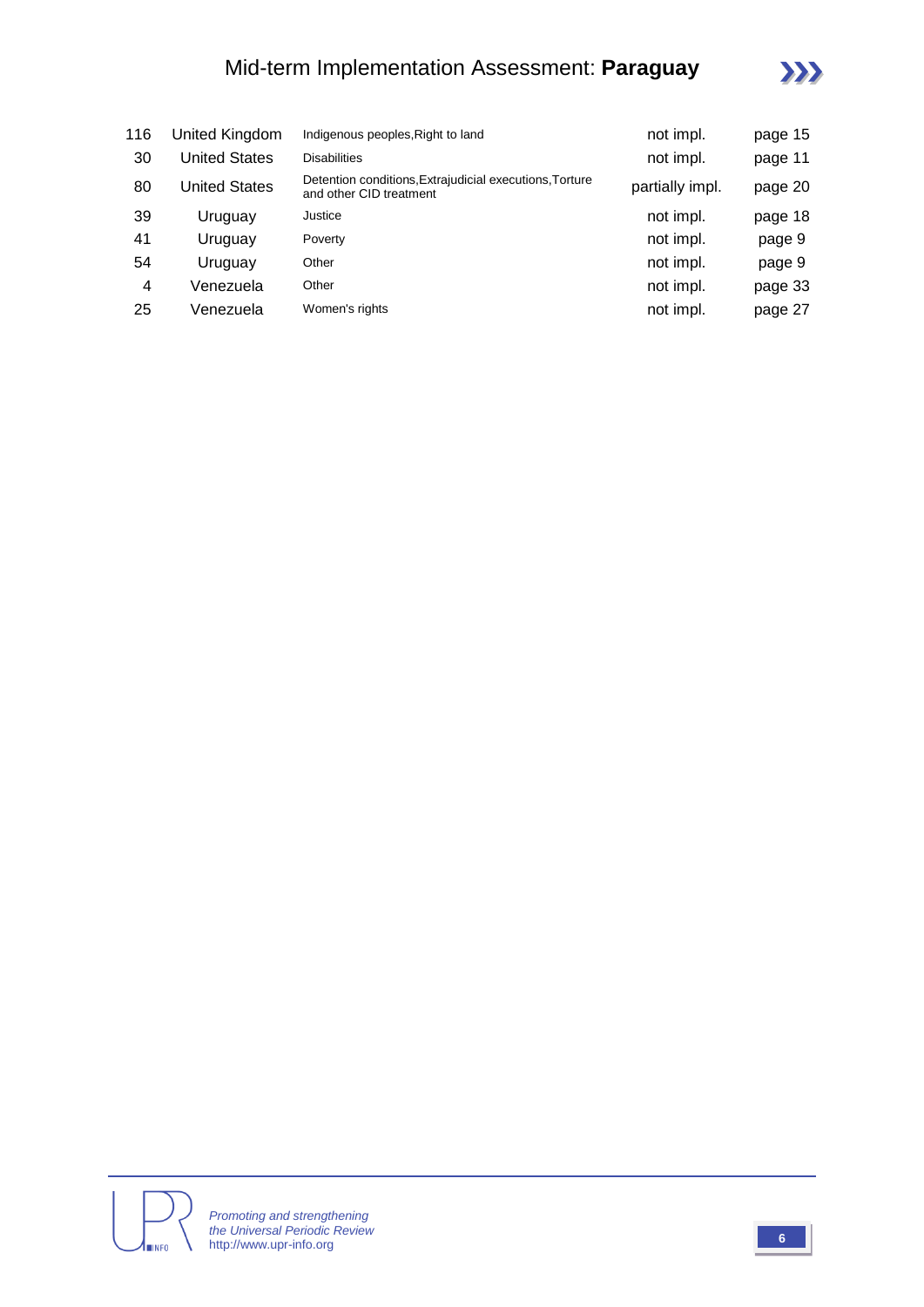### **3. Feedbacks on recommendations**

# **ESC Rights**

Recommendation nº14: *Expand the coverage of programmes that combat poverty, such as "Tekoporã"* (Recommended by *Brazil*)

IRI: *not implemented*

Human Rights Coordinating Committee of Paraguay + Base Investigaciones sociales (Base/IS) (CODEHUPY) response:

[...] En abril de 2011, el Parlamento Nacional rechazó el veto del Poder Ejecutivo al Proyecto de Ley "De regulación de las transferencias monetarias condicionadas", el cual quedó sancionado como Ley N° 4087. El enfoque de dicha ley y los discursos parlamentarios que promovieron su adopción carecen de un enfoque de derechos humanos. El objeto de la norma es regular los programas de transferencias monetarias condicionadas (TMC), sin reconocer el derecho de las familias en situación de extrema pobreza a recibir prestaciones. La ley sancionada prohíbe que los programas de transferencias monetarias condicionadas puedan ser financiados con créditos internacionales reembolsables. La regulación principal que plantea es tornar obligatoria la participación directa en el proceso de selección de beneficiarios/as de las Juntas Municipales de los municipios afectados al programa. Además, la norma reglamenta el procedimiento de calificación, la suscripción obligatoria de un acta de compromiso por el beneficiario/a principal en todos los casos y la prohibición de otorgar TMC sin la imposición de las condiciones establecidas por la ley y su reglamentación. Se llega a consignar que las personas que "hagan mal uso del o los beneficios que esta ley contempla" serán excluidas del programa y de las prestaciones que conlleva "sin perjuicio de la devolución de lo indebidamente percibido y de las responsabilidades civiles y penales correspondientes". También señala que a los efectos de implementar el "apoyo psicosocial a los beneficiarios", la SAS seleccionará y contratará a los Guías de Familias, en coordinación con las Municipalidades. La Ley N° 4087/11 no contribuye a la superación de prejuicios y estigmatizaciones hacia las poblaciones en situación de pobreza, no mejora su protección social, ni amplía derechos para las familias asistidas, al tiempo que contiene disposiciones de carácter regresivo desde la perspectiva de un enfoque integral de derechos.

Recommendation nº15: *Continue to pursue its national poverty reduction plans and promote gender equality and empowerment of women* (Recommended by *Palestine*) IRI: *not implemented*

Centro de Estudios Judiciales del Paraguay (CEJ) response:

Desconozco los logros y la efectiva aplicación más allá del discurso político porque no se tradujo en mejorar niveles de justicia tributaria y mayor distribución de la riqueza.

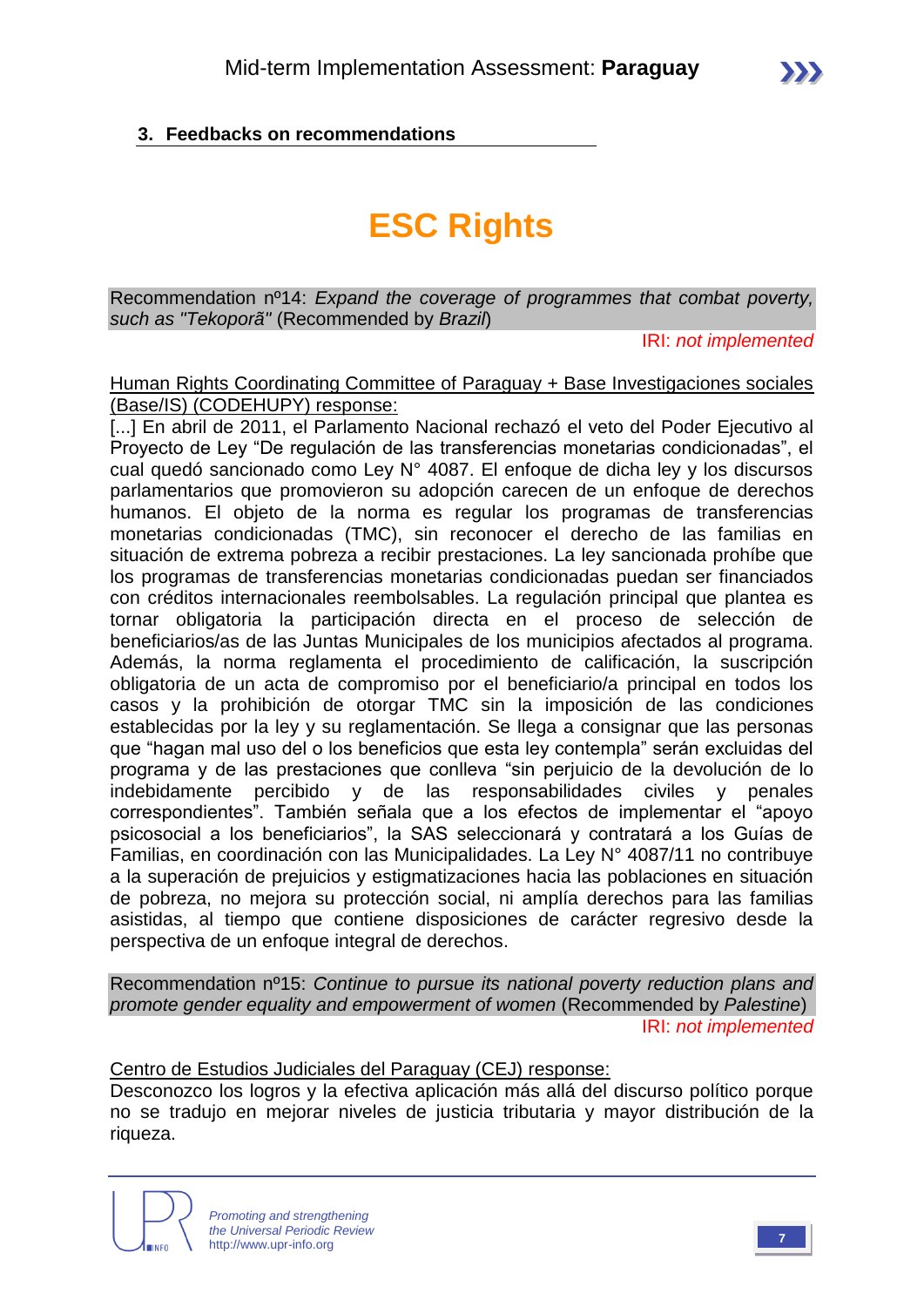Recommendation nº17: *Continue the efforts to implement plans and programmes for the promotion and protection of human rights of persons that are in conditions of vulnerability* (Recommended by *Panama*)

IRI: *partially implemented*

#### CEJ response:

Desde el Poder Judicial se han visibilizado esfuerzos, pero aún la cobertura para todo el país y zonas alejadas como el Chaco y la devolución de las tierras ancestrales a los pueblos indígenas, procesamiento de campesinos que luchan por defender el medio ambiente contra las empresas agroganaderas es lamentablemente una realidad de búsqueda de justicia social en niveles de desigualdad extremos.

Recommendation nº18: *Continue implementing programmes and measures to improve the enjoyment of the right to education and the right to health, including for the indigenous peoples* (Recommended by *Cuba*)

IRI: *not implemented*

#### CEJ response:

Paraguay no ha demostrado real interés en proteger a los pueblos indígenas, no ha restituido a los pueblos sus reclamos y sus discursos no avanzan hacia medidas concretas que mejoren la calidad de la educación en su propia cultura y un derecho a la salud en estándares mínimos.

#### CODEHUPY response:

No hay ningún avance en políticas de educación y salud con pueblos indígenas. La ley de Educación indígena se encuentra estancada, así como los programas dirigidos a responder a demandas de salud de la población indígena no se han mejorado. Hace muy poco tiempo, se ha denunciado nuevamente el fallecimiento de personas indígenas por falta de atención en salud, así como la queja de la población indígena en torno al Hospital indígena de Limpio son innumerables, y en vez de disminuir, van en aumento. No se ha presentado aún en concreto ninguna política pública destinada a mejorar sustancialmente la situación de la educación y la salud indígena en este periodo de gobierno que se inició el 15 de agosto de 2013. La inclusión se debe realizar en un marco de respeto a las prácticas de la cultura indígena. Así también, para la inclusión de los y las integrantes de los pueblos indígenas se debe superar no sólo la sistematicidad de la discriminación estatal sino también, de la sociedad. Para el efecto, es necesario que en la educación primaria y secundaria, se desarrollen temas referentes al respeto a la diversidad y nodiscriminación de personas indígenas. Así también, es fundamental la profundización, a nivel terciario, del concepto y principios básicos de los derechos humanos de pueblos indígenas. Por otro lado, la no aprobación del anteproyecto de ley contra todas formas de discriminación, por parte del Congreso de la República del Paraguay, demuestra la persistencia estructural de discriminación y la exclusión social hacia los grupos vulnerables, en este caso, los pueblos indígenas.

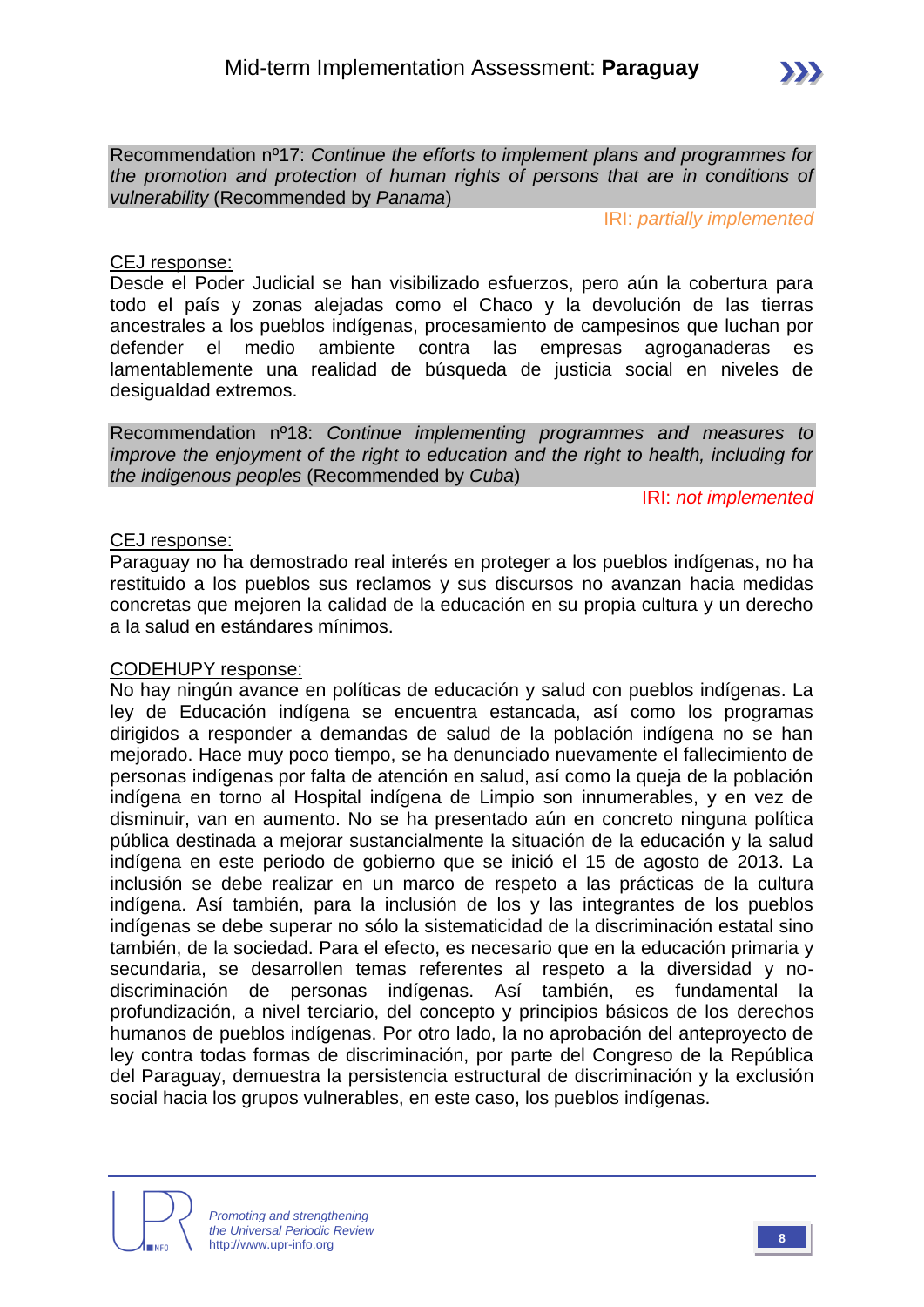Recommendation nº41: *Continue with the design and implementation of programmes fighting poverty and extreme poverty with a human rights approach to overcome structural inequality* (Recommended by *Uruguay*)

IRI: *not implemented*

Recommendation nº44: *Continue promoting programmes protecting the right to food, through sustainable agriculture that preserve the eco-system* (Recommended by *Bolivia*)

+

IRI: *not implemented*

#### CEJ response:

Políticamente en el discurso ha sido bastante mencionado el programa de lucha contra la pobreza pero sin una justicia tributaria que permita la redistribución de la riqueza y la restitución de tierra o recuperación de tierras malhabidas durante la época de la dictadura lo que se omite en un plan de alimentación con tierra y trabajo en el marco de la justa distribución de parcelas y recuperación de las mismas de manos de terratenientes en un plan efectivo de reforma agraria.

Recommendation nº46: *Take on board the concerns expressed in connection with the implementation of the right to education for all citizens* (Recommended by *Algeria*)

IRI: *not implemented*

#### CEJ response:

[...] En relación al punto hay un riesgo de insertarse programas de créditos para estudio, lo que se ha venido aumentando en la promoción cuando en realidad esclaviza a la población en edad productiva para cumplir con los compromisos. El boleto estudiantil y universitario para traslado a los centros educativos no es aplicado pese a los constantes reclamos de la ciudadanìa y estudiantes.

Recommendation nº54: *Adopt, as soon as possible, a bill against all forms of discrimination* (Recommended by *Uruguay*)

IRI: *not implemented*

#### CCDDSSYDDRR response:

Paraguay no ha tratado el proyecto de ley contra toda forma de discriminación, pendiente en el Parlamento desde 2007. Tampoco ha firmado ni ratificado las convenciones contra la discriminación y el racismo, aprobados por la OEA en 2013.

CEJ response: Sin adopción a la fecha.

#### CODEHUPY response:

Paraguay no ha tratado el proyecto de ley contra toda forma de discriminación, pendiente en el Parlamento desde 2007. Tampoco ha firmado ni ratificado las convenciones contra la discriminación y el racismo, aprobados por la OEA en 2013.

Recommendation nº117: *Take measures in order to ensure the compliance with the ILO Convention No. 169 and the Declaration on the Rights of Indigenous Peoples,* 

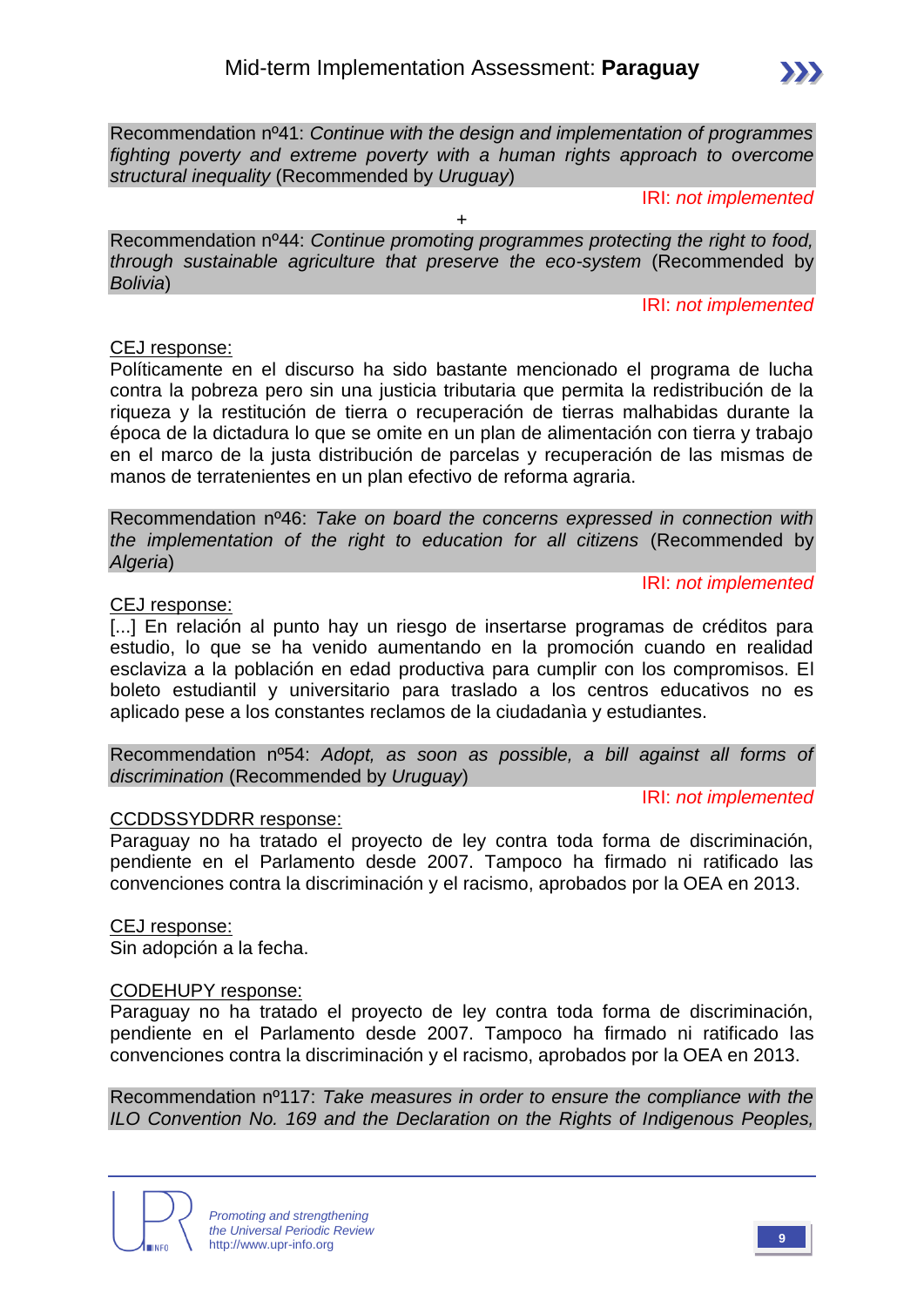*including the recognition of the right to land and natural resources of all indigenous peoples in Paraguay* (Recommended by *Norway*)

IRI: *not implemented*

CODEHUPY response: No hubo avances en ese sentido.

# **Minorities**

Recommendation nº2: *Work towards ending all forms of discrimination by passing the current Congressional Bill outlawing discrimination and ensuring all existing legislation is in conformity with the Bill's objectives* (Recommended by *Australia*)

IRI: *not implemented*

#### CCDDSSYDDRR response:

Paraguay no ha tratado el proyecto de ley contra toda forma de discriminación, pendiente en el Parlamento desde 2007. Tampoco ha firmado ni ratificado las convenciones contra la discriminación y el racismo, aprobados por la OEA en 2013.

#### CEJ response:

No se ha logrado. A pesar de un esfuerzo de la red de derechos humanos cuando funcionaba la misma en la administración de Fernando Lugo de realizar reuniones de coordinación con la mesa de ongs que impulsaron la ley contra toda forma de discriminación, el estado sigue siendo permisivo con los ataques de discriminación. La ley no fue aprobada. Hay una campaña significativa de las personas trans: nos matan y nadie va preso en relación a las víctimas trans que no encuentran apoyo serio por parte del Ministerio Público.

#### CODEHUPY response:

Paraguay no ha tratado el proyecto de ley contra toda forma de discriminación, pendiente en el Parlamento desde 2007. Tampoco ha firmado ni ratificado las convenciones contra la discriminación y el racismo, aprobados por la OEA en 2013.

Recommendation nº28: *Continue promoting the prompt adoption of a law against all forms of discrimination, in accordance with its international human rights commitments* (Recommended by *Bolivia*)

IRI: *not implemented*

#### CCDDSSYDDRR response:

Paraguay no ha tratado el proyecto de ley contra toda forma de discriminación, pendiente en el Parlamento desde 2007. Tampoco ha firmado ni ratificado las convenciones contra la discriminación y el racismo, aprobados por la OEA en 2013.

#### CEJ response:

No se aprobó la ley contra toda forma de discriminación, no existe ley de paridad en materia de derechos políticos.

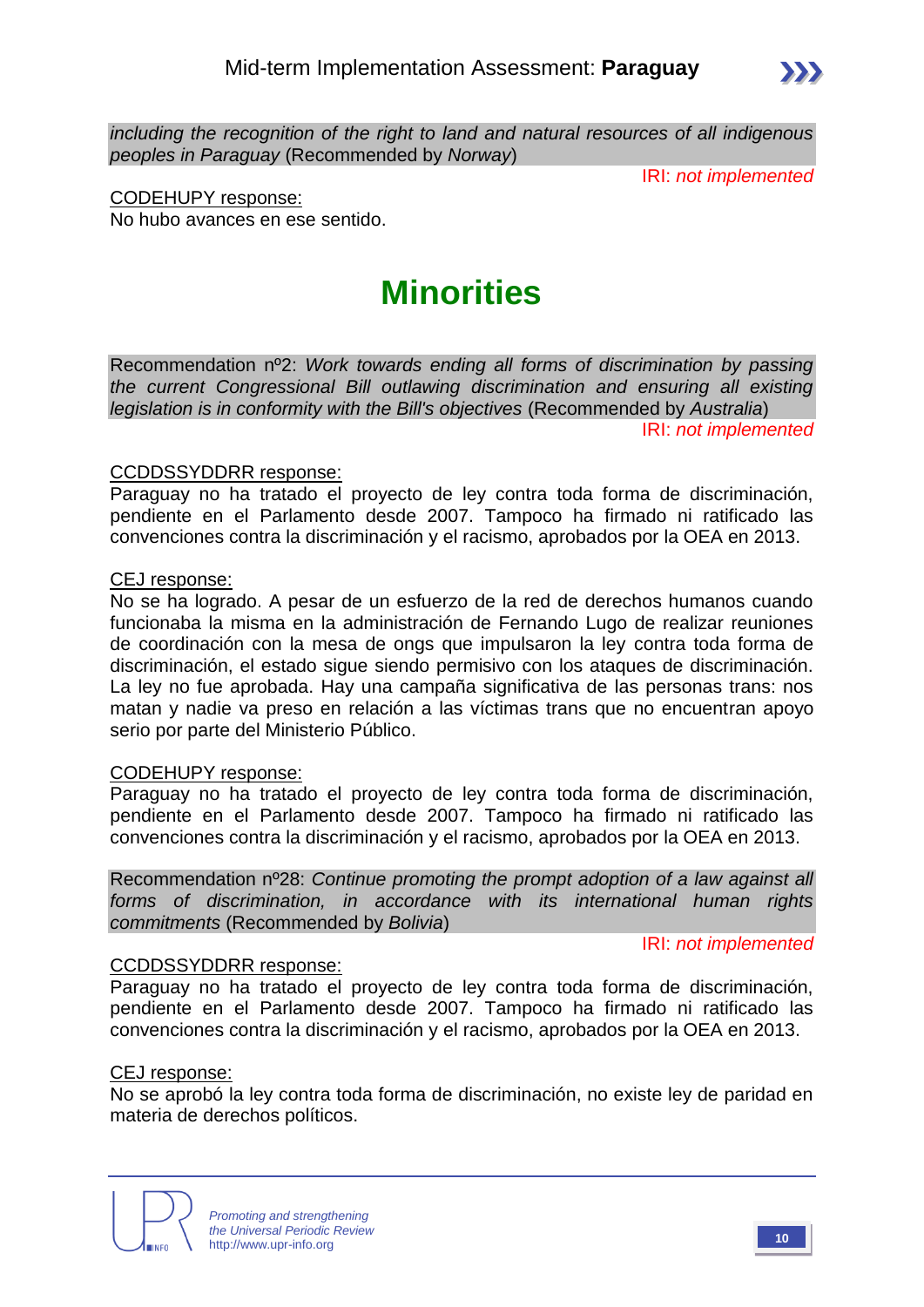Paraguay no ha tratado el proyecto de ley contra toda forma de discriminación, pendiente en el Parlamento desde 2007. Tampoco ha firmado ni ratificado las convenciones contra la discriminación y el racismo, aprobados por la OEA en 2013.

Recommendation nº30: *Ensure that persons with disabilities have appropriate access to facilities and services, including education, information, and public transportation*  (Recommended by *United States*)

CEJ response:

No se aprobó la ley contra toda forma de discriminación

Recommendation nº49: *Consider taking comprehensive measures to address indigenous peoples' claims, giving due consideration to the United Nations Declaration on the Rights of Indigenous Peoples* (Recommended by *Republic of Korea*)

#### CEJ response:

IRI: *not implemented*

IRI: *not implemented*

No se atienden las reinvindicaciones de los pueblos indígenas y el respeto de sus territorios ancestrales.

#### CODEHUPY response:

Las medidas inclusivas no se han considerado, fundamentalmente en el ejercicio del Derecho al Territorio, consagrado por la Declaración de las Naciones unidas. Si bien, habría intenciones expuestas por el gobierno, aún no se han dado pasos concretos. Es más, hay retrocesos graves, como el caso de las tierras de Cuyabia donde hubo un procedimiento ilegal por parte del mismo estado, así como el vaciamiento de los fondos para beneficio de la Comunidad Sawoyamaxa. La inclusión se debe realizar en un marco de respeto a las prácticas de la cultura indígena. Así también, para la inclusión de los y las integrantes de los pueblos indígenas se debe superar no sólo la sistematicidad de la discriminación estatal sino también, de la sociedad. Para el efecto, es necesario que en la educación primaria y secundaria, se desarrollen temas referentes al respeto a la diversidad y no-discriminación de personas indígenas. Así también, es fundamental la profundización, a nivel terciario, del concepto y principios básicos de los derechos humanos de pueblos indígenas. Por otro lado, la no aprobación del anteproyecto de ley contra todas formas de discriminación, por parte del Congreso de la República del Paraguay, demuestra la persistencia estructural de discriminación y la exclusión social hacia los grupos vulnerables, en este caso, los pueblos indígenas.

Recommendation nº50: *Redouble efforts to resolve the problem of indigenous lands and prioritize support for the National Indigenous Institute* (Recommended by *Switzerland*)

IRI: *not implemented*

Campaña por la Convención de Derechos Sexuales y Derechos Reproductivos + Coordinación de mujeres del Paraguay (CCDDSSYDDRR) response:

Paraguay aún no ha cumplido con las condenas de la Corte Interamericana de Derechos Humanos sobre restitutión territorial a comunidades indígenas.

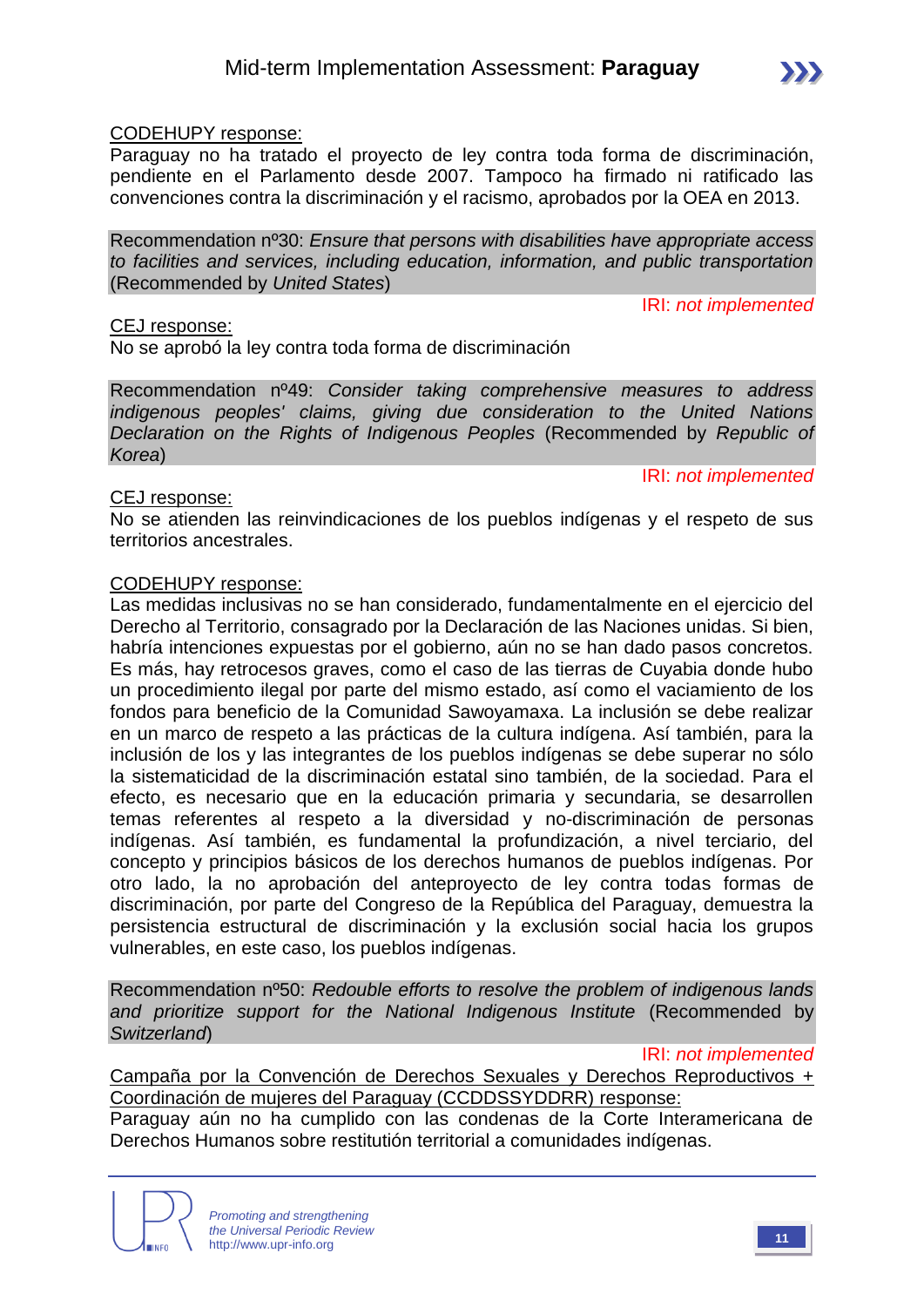

#### CEJ response:

No se atienden sificientemente las reinvindicaciones de los pueblos indígenas y el respeto de sus territorios ancestrales.

#### CODEHUPY response:

Paraguay aún no ha cumplido con las condenas de la Corte Interamericana de Derechos Humanos sobre restitutión territorial a comunidades indígenas. La Ley 904/81 ¨Estatuto de Comunidades Indígenas¨ debe ser modificada a los efectos de que se actualice y ajuste a lo establecido en la Constitución Nacional de la República del Paraguay y el Derecho Internacional de los Derechos Humanos y no a efectos regresivos como las propuestas modificatorias de los últimso años que, finalmente, ante una fuerte presión indígena fueron desestimadas. En ese sentido, La Corte Interamericana de Derechos Humanos insta al Estado paraguayo a adoptar "en su derecho interno, según lo dispuesto en el artículo 2 de la Convención Americana, las medidas legislativas, administrativas y de cualquier otro carácter que sean necesarias para crear un sistema eficaz de reclamación de tierras ancestrales o tradicionales de los pueblos indígenas que posibilite la concreción de su derecho de propiedad. Este sistema deberá consagrar normas sustantivas que garanticen: a) que se tome en cuenta la importancia que para los indígenas tiene su tierra tradicional, y b) que no baste que las tierras reclamadas estén en manos privadas y sean racionalmente explotadas para rechazar cualquier pedido de reivindicación. Además, este sistema deberá consagrar que una autoridad judicial sea la competente para resolver los conflictos que se presenten entre los derechos a la propiedad de los particulares y la de los indígenas" (Corte IDH, 2010); por lo que la modificación debe hacerse al efecto de elevar los estándares aplicables, no ignorarlos. Asimismo, debe dotar de recursos suficientes, humanos y materiales al Instituto Paraguayo del Indígena, que permanece marginalizado al interior del propio Estado. Debe cumplir con las sentencias de la Corte Interamericana de Derechos Humanos que en tres ocasiones ha fallado en contra del Estado de Paraguay y el mismo permanece en estado de incumplimiento. Por el momento, nada ha cambiado respecto a la celeridad de los trámites o sustancialmente en el avance de cumplimiento de este punto, todavía se está a la sóla voluntad del titular de las tierras, sin que el Estado realice nada ante alguna negativa de venta. El Congreso, en años, no ha expropiado tierras indígenas.

#### Recommendation nº51: *Take further measures to protect the collective property rights of all indigenous citizens* (Recommended by *Hungary*)

IRI: *not implemented*

#### CCDDSSYDDRR response:

Paraguay aún no ha cumplido con las condenas de la Corte Interamericana de Derechos Humanos sobre restitutión territorial a comunidades indígenas.

#### CEJ response:

sin comentarios. No existen protavoces de los pueblos indígenas en el gobierno ni es posible que estos lleguen a ocupar cargos electivos por el sistema de exclusión permanente e injusticia. Las barreras económicas y culturales persiten sin verse claras señales por parte del gobierno.

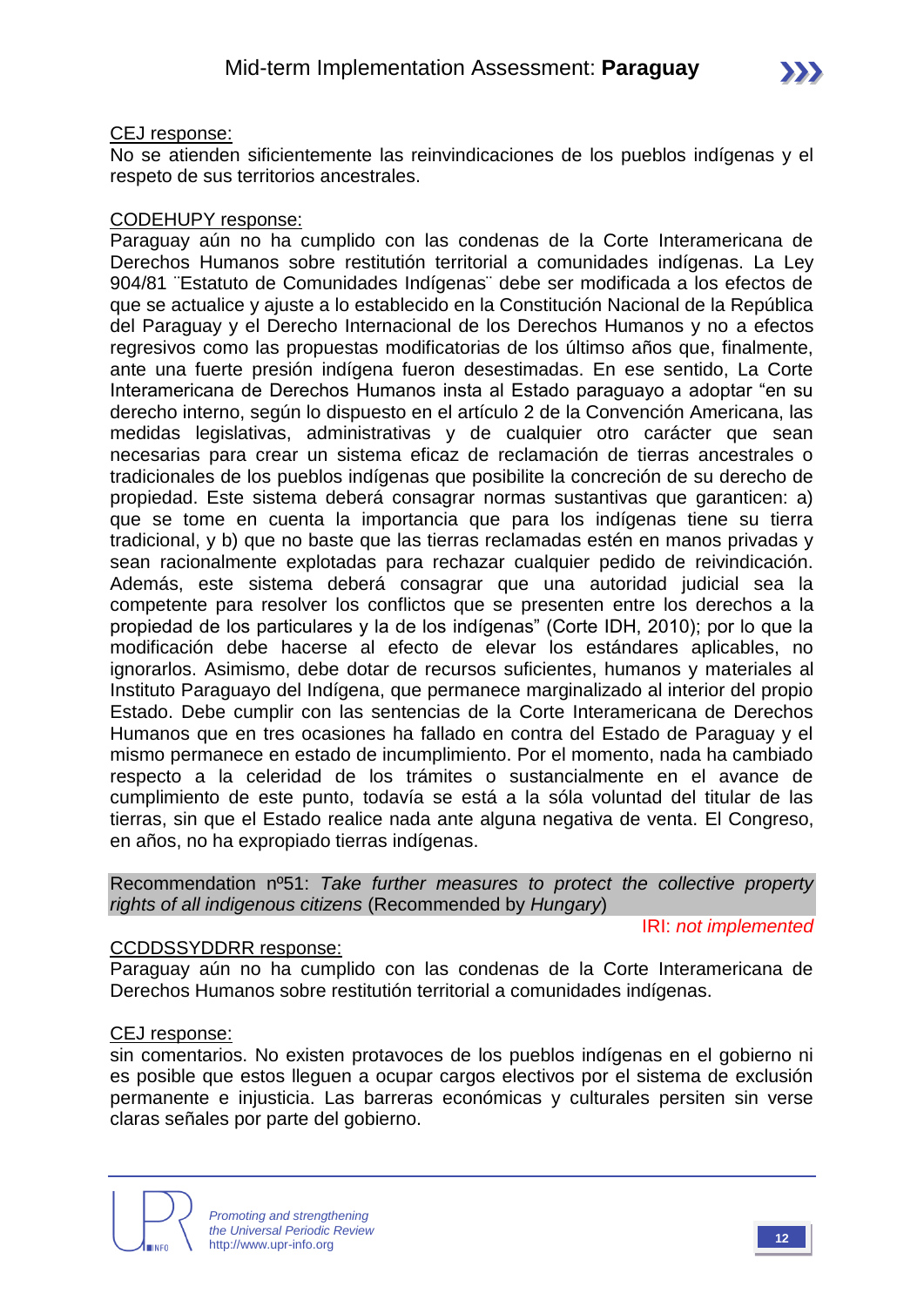#### CODEHUPY response:

Paraguay aún no ha cumplido con las condenas de la Corte Interamericana de Derechos Humanos sobre restitutión territorial a comunidades indígenas. La Ley 904/81 ¨Estatuto de Comunidades Indígenas¨ debe ser modificada a los efectos de que se actualice y ajuste a lo establecido en la Constitución Nacional de la República del Paraguay y el Derecho Internacional de los Derechos Humanos y no a efectos regresivos como las propuestas modificatorias de los últimso años que, finalmente, ante una fuerte presión indígena fueron desestimadas. En ese sentido, La Corte Interamericana de Derechos Humanos insta al Estado paraguayo a adoptar "en su derecho interno, según lo dispuesto en el artículo 2 de la Convención Americana, las medidas legislativas, administrativas y de cualquier otro carácter que sean necesarias para crear un sistema eficaz de reclamación de tierras ancestrales o tradicionales de los pueblos indígenas que posibilite la concreción de su derecho de propiedad. Este sistema deberá consagrar normas sustantivas que garanticen: a) que se tome en cuenta la importancia que para los indígenas tiene su tierra tradicional, y b) que no baste que las tierras reclamadas estén en manos privadas y sean racionalmente explotadas para rechazar cualquier pedido de reivindicación. Además, este sistema deberá consagrar que una autoridad judicial sea la competente para resolver los conflictos que se presenten entre los derechos a la propiedad de los particulares y la de los indígenas" (Corte IDH, 2010); por lo que la modificación debe hacerse al efecto de elevar los estándares aplicables, no ignorarlos.

Recommendation nº76: *Take measures to end discrimination based on race and ethnicity* (Recommended by *Sweden*)

IRI: *not implemented*

#### CCDDSSYDDRR response:

+

#### CODEHUPY response:

Paraguay no ha tratado el proyecto de ley contra toda forma de discriminación, pendiente en el Parlamento desde 2007. Tampoco ha firmado ni ratificado las convenciones contra la discriminación y el racismo, aprobados por la OEA en 2013.

#### CEJ response:

No se ha demostrado voluntad política para aprobar la ley contra toda forma de discriminación y en consecuencia las personas sufren discriminación sin contar con un instrumento jurídico concreto que permita exigibilidad y justiciabilidad de casos.

Recommendation nº113: *That constant protection be provided to indigenous people*  and their rights over their lands and the preservation of their culture (Recommended by *Holy See*)

IRI: *not implemented*

#### CCDDSSYDDRR response:

Paraguay aún no ha cumplido con las condenas de la Corte Interamericana de Derechos Humanos sobre restitutión territorial a comunidades indígenas.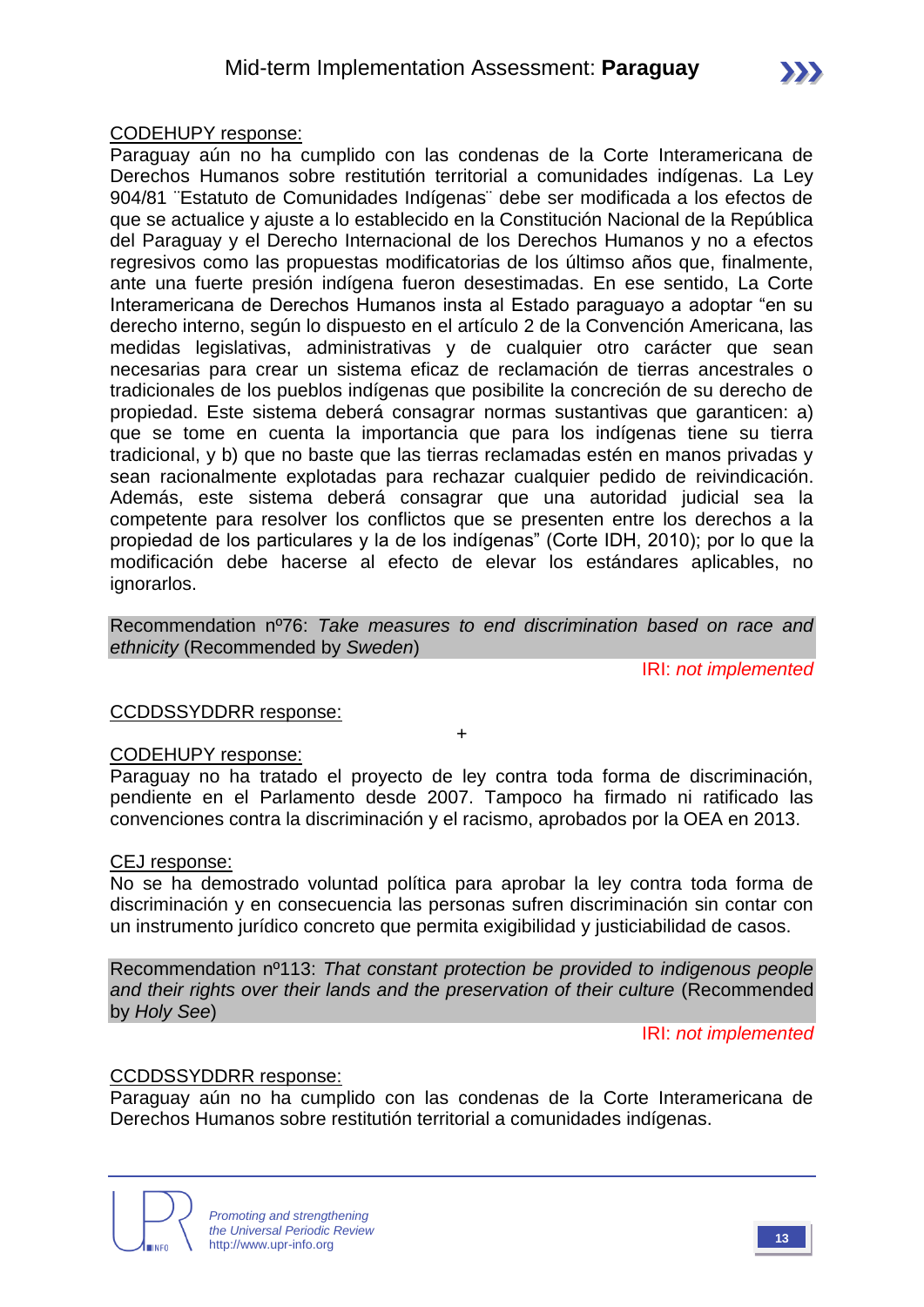#### CODEHUPY response:

Paraguay aún no ha cumplido con las condenas de la Corte Interamericana de Derechos Humanos sobre restitutión territorial a comunidades indígenas. Hubo numerosos conflictos de tierra, y situaciones específicas que denotaron la falta de garantías sobre las tierras indígenas ya aseguradas, donde el estado no ha tenido actuación alguna. A pesar de que muchas tierras indígenas ya estaban tituladas, se han registrado solo durante el 2013, numerosas denuncias de acoso por parte de productores de soja, en la región oriental, y de invasión para producción de ganadería en la región occidental. Además de esto, ha crecido mucho la tala ilegal de bosques en tierras indígenas del chaco. La protección de los derechos de los pueblos indígenas debe ser una prioridad para el Estado paraguayo teniendo en cuenta que los mismos constituyen el grupo más vulnerable y vulnerado del Paraguay. En ese sentido, es fundamental la capacitación, el compromiso y la idoneidad por parte de los operadores y operadoras de justicia en el marco judicial, a fin de que interpreten y apliquen, como les está obligado, el Derecho Internacional de los Derechos Humanos y los compromisos contraídos en la materia por el Estado. En este marco, para la protección constante de la tierra y la preservación de su cultura es fundamental que los y las representantes del Estado, apliquen los estándares internacionales de derechos humanos y el control obligatorio de convencionalidad en relación con las decisiones de la Corte Interamericana de Derechos Humanos en relación con los derechos indígenas y derechos humanos teniendo en cuenta la supranacionalidad del tribunal internacional.

Recommendation nº114: *Strengthen its efforts for the protection of the rights of the indigenous population. Create a specific national mechanism to address any complaint by the indigenous population in relation to the use of its traditional land, and ensuring the participation of indigenous groups and their representatives*  (Recommended by *Spain*)

IRI: *not implemented*

#### CCDDSSYDDRR response:

Paraguay aún no ha cumplido con las condenas de la Corte Interamericana de Derechos Humanos sobre restitutión territorial a comunidades indígenas.

#### CODEHUPY response:

Paraguay aún no ha cumplido con las condenas de la Corte Interamericana de Derechos Humanos sobre restitutión territorial a comunidades indígenas. No se ha hecho esfuerzo alguno, y no hay mecanismos de queja claros, excepto las vías tradicionales de ir al INDI y dejar la queja, sin garantía de que el estado dé el feed back debido. No ha existido avances en este punto.

Recommendation nº115: *Strengthen implementation of the comprehensive public policy for indigenous peoples, with a view to promoting and protecting all their rights, and strengthen the Paraguayan Indigenous Institute to ensure the right to consultation and participation of indigenous peoples in decision-making, in*  accordance with its obligations under the ILO Convention No. 169 (Recommended by *Bolivia*)

IRI: *not implemented*

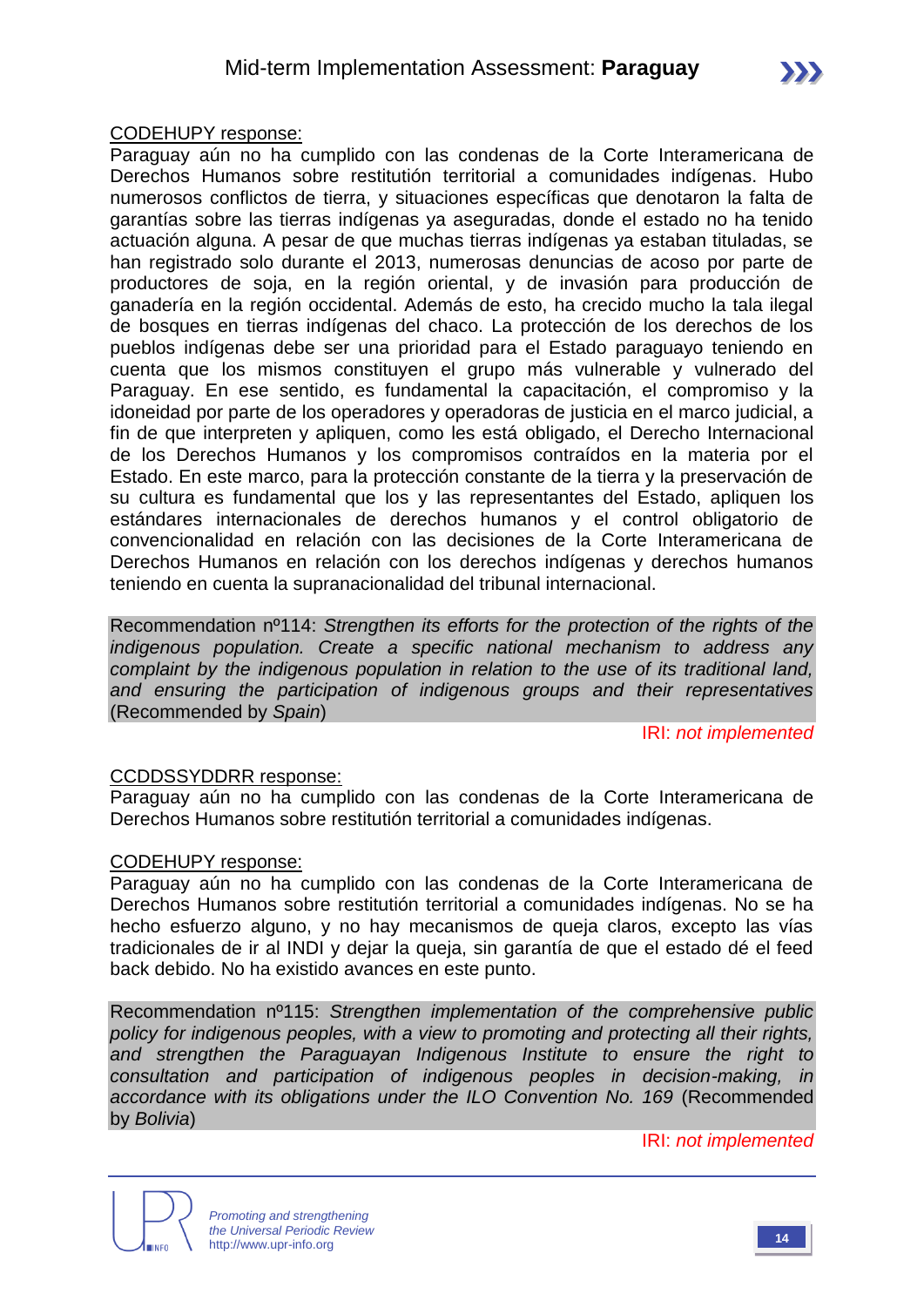

#### CODEHUPY response:

No hubo avances en ese sentido.

Recommendation nº116: *Establish an effective mechanism to address the claims of*  indigenous people to their traditional lands, with the appropriate participation of *indigenous groups, and that resulting decisions are implemented (Recommended by United Kingdom*)

IRI: *not implemented*

#### CCDDSSYDDRR response:

Paraguay aún no ha cumplido con las condenas de la Corte Interamericana de Derechos Humanos sobre restitutión territorial a comunidades indígenas.

#### CODEHUPY response:

Paraguay aún no ha cumplido con las condenas de la Corte Interamericana de Derechos Humanos sobre restitutión territorial a comunidades indígenas. El INDI cuenta con 1 solo agrimensor y 1 abogado para todas las tierras indígenas. Hay una exposiciónn de voluntad por parte del actual presidente del INDI Jorge Servín en revertir esta situación. Ha presentado su Plan en Mburuvicha Roga (vivienda del Presidente) en enero de 2014, señalando que se dotará de un equipo de 6 personas que estarán encargadas de las reivindicaciones indígenas. De momento, no se ha dado aún el paso para concretizar esta intención positiva. Es necesaria la regulación de la Consulta Previa Libre e Informada en la legislación interna paraguaya, con los principios y derechos establecidos en el Convenio 169 de la OIT.

Recommendation nº118: *Develop a comprehensive and forgery-proof land registry to enable indigenous communities to hold legal titles to their ancestral land*  (Recommended by *Germany*)

IRI: *not implemented*

#### CCDDSSYDDRR response:

Paraguay aún no ha cumplido con las condenas de la Corte Interamericana de Derechos Humanos sobre restitutión territorial a comunidades indígenas.

#### CODEHUPY response:

Paraguay aún no ha cumplido con las condenas de la Corte Interamericana de Derechos Humanos sobre restitutión territorial a comunidades indígenas. No hay ningun avance. No hay dentro del Estado alguna dependencia que tenga información certera sobre este punto. En ocasiones, los trámites de titulación demoran tanto o mas que los mismos trámites de adquisición. Esto es un peligro constante que quedó demostrado con la venta de las 25.000 tierras de la comunidad ayoreo Cuyabia de manos del propio titular del Instituto Paraguayo del Indígena a una particular, estando los trámites de titulación de las tierras realizándose ante el propio instituto desde hacía años.

Recommendation nº119: *Fully implement the rulings of the Inter-American Court on Human Rights regarding indigenous land claims by the Yakye Axa and* 



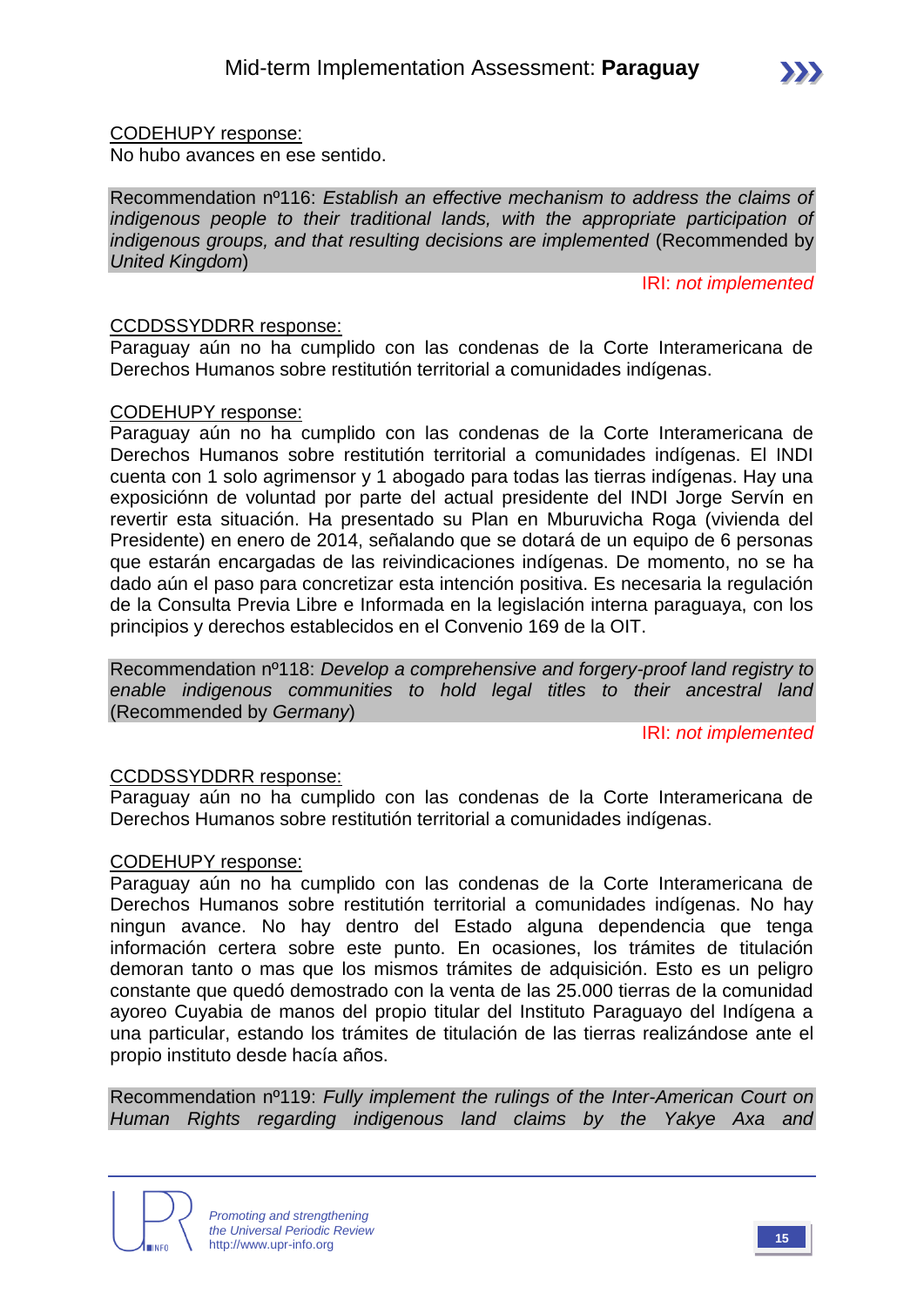*Sawhoyamaxa indigenous communities quickly and effectively* (Recommended by *Canada*)

IRI: *not implemented*

+

Recommendation nº121: *Implement the rulings of the Inter-American Court of Human Rights relating to the Yakya Axa and Sawhoyamaxa communities, rendered in 2005 and 2006 respectively, which stipulate, particularly, that the lands claimed by these two communities must be restored to them* (Recommended by *France*)

IRI: *not implemented*

#### CCDDSSYDDRR response:

Paraguay aún no ha cumplido con las condenas de la Corte Interamericana de Derechos Humanos sobre restitutión territorial a comunidades indígenas.

#### CODEHUPY response:

Paraguay aún no ha cumplido con las condenas de la Corte Interamericana de Derechos Humanos sobre restitutión territorial a comunidades indígenas. No hay avances. Será mejor considerar opinión formal de Tierraviva en este caso, por que son quienes acompañan el caso. En el caso de la sentencia contra el Estado paraguayo en relación con la comunidad Yakye Axa, la sentencia se encuentra incumplida, principalmente, debido a la falta de la culminación del camino camino que habilitará a la comunidad, llegar a las tierras aceptadas por la misma. En ese sentido, el Estado ha demorado, exagerada e injustificadamente, la habilitación del mismo, lo que hace que la comunidad siga viviendo al costado de la ruta, violándose derechos fundamentales de la misma. En el caso de la comunidad Sawhoyamaxa si bien la misma, el 21 de marzo de 2013, ha re-ocupado sus tierras debido al no complimiento del Estado en relación con la restitución de la misma, se hace urgente y necesaria que el congreso paraguayo apruebe el proyecto de expropiación para cumplir con la sentencia de la Corte Interamericana de Derechos Humanos y la comunidad permanece en estado de indefensión estatal. Por otro lado, sigue incumplida la tercera sentencia contra el Estado paraguayo en relación con la comunidad indígena Xamok Kasek en relación a la restitución de sus tierras ancestrales (2010).

Recommendation nº120: *Take measures to implement rulings from the Inter-American Court of Human Rights on land rights of indigenous communities in Paraguay* (Recommended by *Norway*)

IRI: *not implemented*

#### CCDDSSYDDRR response:

Paraguay aún no ha cumplido con las condenas de la Corte Interamericana de Derechos Humanos sobre restitutión territorial a comunidades indígenas.

#### CODEHUPY response:

Paraguay aún no ha cumplido con las condenas de la Corte Interamericana de Derechos Humanos sobre restitutión territorial a comunidades indígenas. La Comisión Interinstitucional para el Cumplimiento de las Sentencias Internacionales (CICSI), ha demostrado que la institución está sujeta a voluntad política. Sin embargo, la ejecución de las sentencias internacionales debería ser una realidad jurídica. Es por eso que es necesario y urgente un mecanismo que haga posible la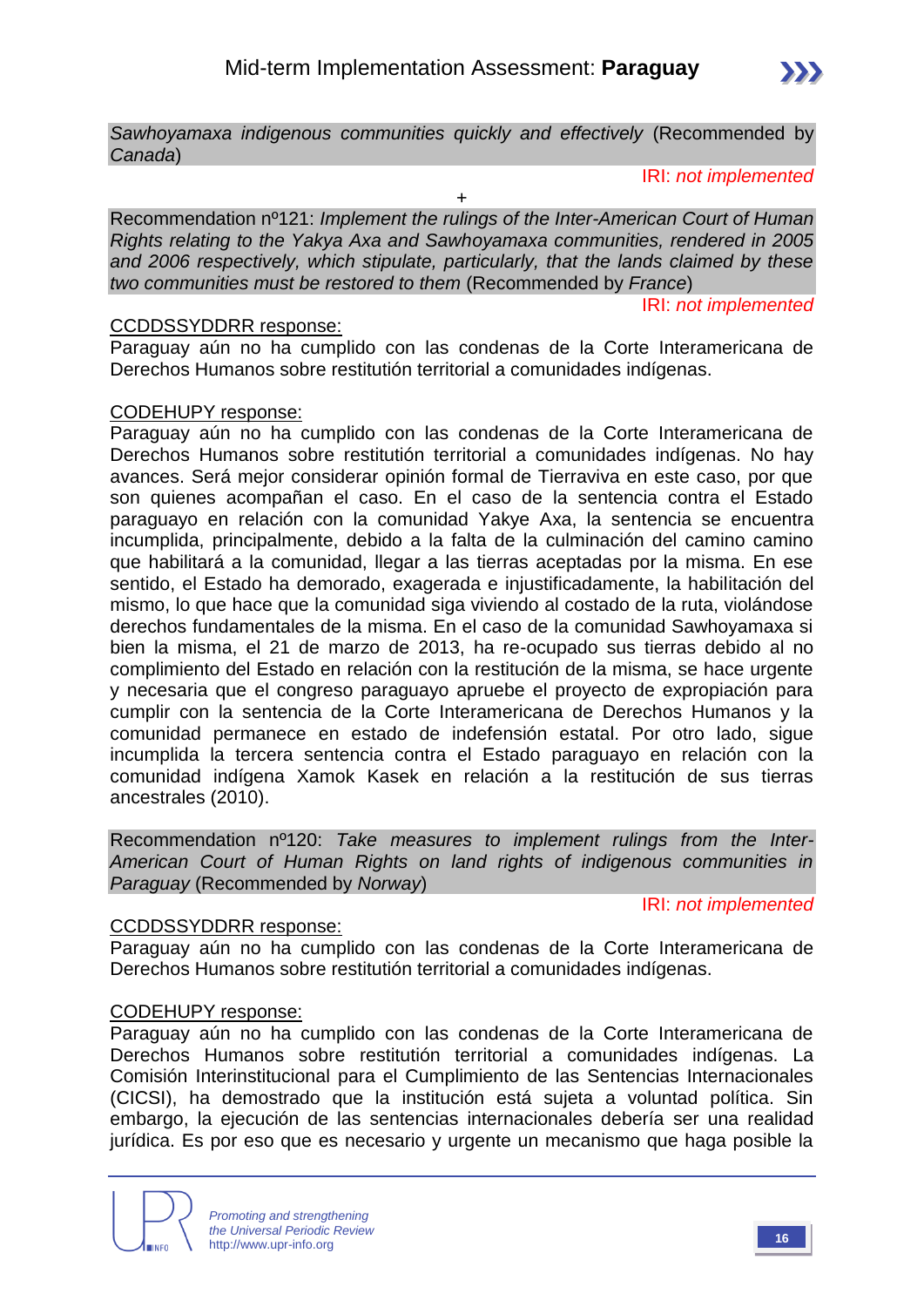

ejecución inmediata de las sentencias internacionales en el derecho interno. No ha conseguido resolver, ni encaminar la resolución de los casos.

Recommendation nº122: *Institutionalize a consultation mechanism with indigenous community assemblies in order to include them in any decision-making that might affect their rights and interests* (Recommended by *Mexico*)

IRI: *-*

#### CODEHUPY response:

Es necesaria la regulación de la Consulta Previa Libre e Informada en la legislación interna paraguaya, con los principios y derechos establecidos en el Convenio 169 de la OIT.

## **International Instruments**

Recommendation nº1: *Implement all provisions in the Convention on the Rights of Persons with Disabilities, among others, the elimination of physical barriers to information, public transportation and buildings* (Recommended by *Thailand*)

IRI: *partially implemented*

#### CEJ response:

Las disposiciones de la Convención siguen sin estar lo suficientemente difundidas en primer término y si bien avanzó el Estado para la creación de la Secretaría ejecutiva, este avance estructural aún es insuficiente para las necesidades de las personas con discapacidad y por derecho lo que la ciudadanía debe aprender del enriquecimiento y reconocimiento de nuestra diversidad. La exclusión laboral y educativa de las personas con discapacidad sigue siendo un grave obstáculo para las mismas.

Recommendation nº24: *Undertake a participatory and inclusive process with civil society organizations, including indigenous peoples organizations, in the implementation of universal periodic review recommendations* (Recommended by *Norway*)

#### CEJ response:

#### IRI: *partially implemented*

Se realizaron reuniones con representantes de la sociedad civil pero sin disponer recursos para traslados de pueblos indígenas e integrar a comunidades para su participación efectiva sin obstáculos no barreras econòmicas que aseguren su inclusión.

Recommendation nº52: *Ratify the Optional Protocol to the International Covenant on Economic, Social and Cultural Rights* (Recommended by *Moldova*)

+

IRI: *not implemented*



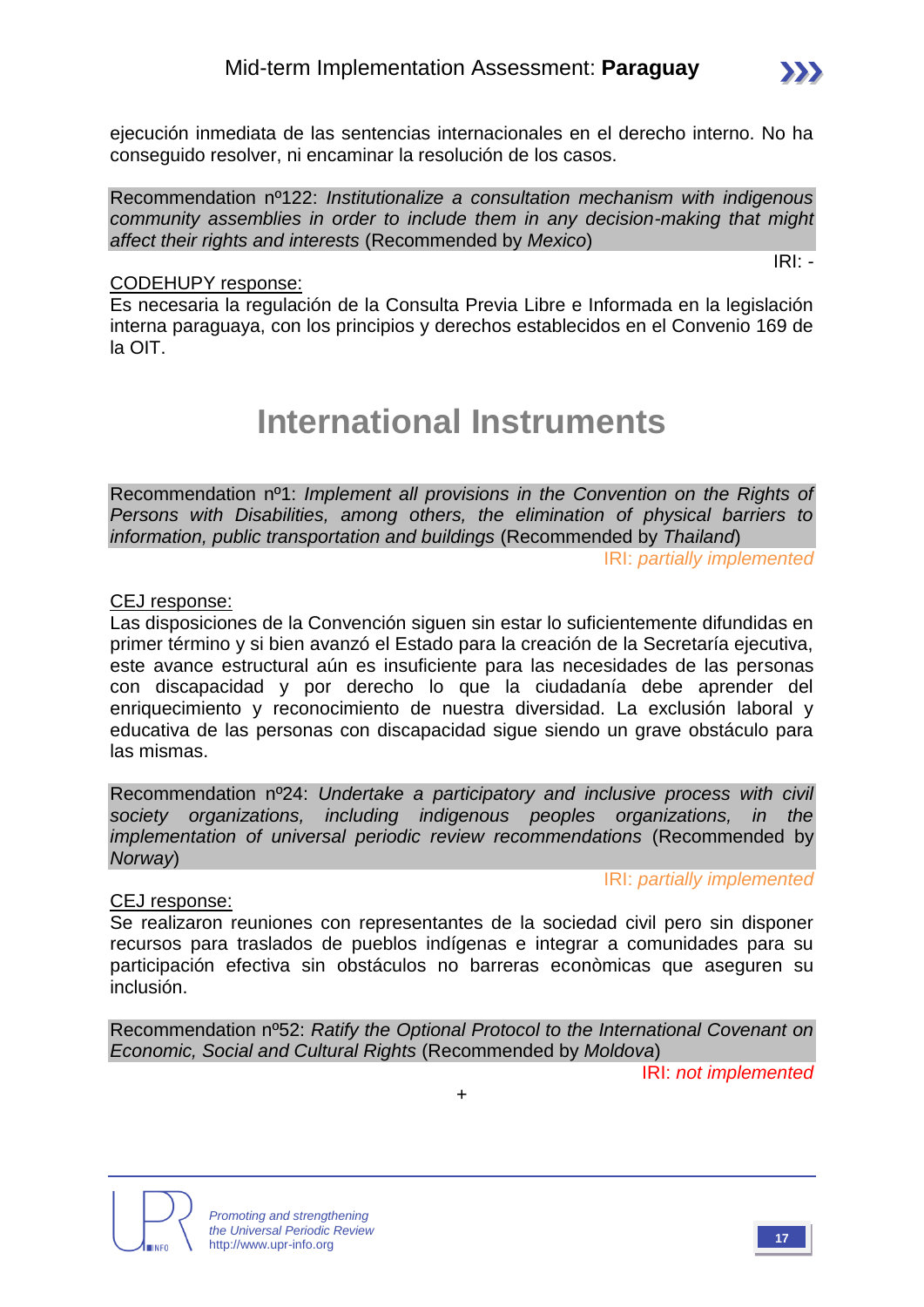Recommendation nº53: *Conclude as soon as possible the ratification process of the Optional Protocol to the International Covenant of Economic, Social and Cultural Rights* (Recommended by *Spain*)

+

IRI: *not implemented*

 $\sum$ 

CCDDSSYDDRR response:

CODEHUPY response: Este protocolo continúa sin ser ratificado.

CEJ response: Sin ratificación.

Recommendation nº55: *Pass legislation implementing the Rome Statute of the International Criminal Court into domestic law* (Recommended by *Australia*)

IRI: *not implemented*

CEJ response: Sin incorporación.

#### CODEHUPY response:

A través de la Ley 1663/01 fue aprobado el Estatuto de Roma por el Congreso Nacional. Sin embargo hasta la fecha, no se produjo ninguna adaptación de las disposiciones de derecho interno con relación a lo enunciado en el mismo.

## **Justice**

Recommendation nº31: *Abolish the death penalty under the military legislation*  (Recommended by *Slovenia*)

IRI: *not implemented*

 $\ddot{\phantom{1}}$ 

Recommendation nº32: *Abolish the death penalty under the military legislation*  (Recommended by *Spain*)

IRI: *not implemented*

CEJ response:

No se ha realizado la reforma de las fuerzas armadas desde una ley acorde a los estándares democráticos.

Recommendation nº38: *Continue working on the implementation of the recommendations of the Truth and Justice Commission, including the search for those who disappeared during the dictatorship* (Recommended by *Cuba*)

IRI: *not implemented*

Recommendation nº39: *Continue efforts to investigate human rights violations committed during the military dictatorship and provide victims and their families with the corresponding reparations* (Recommended by *Uruguay*)

 $\ddot{\phantom{1}}$ 

IRI: *not implemented*

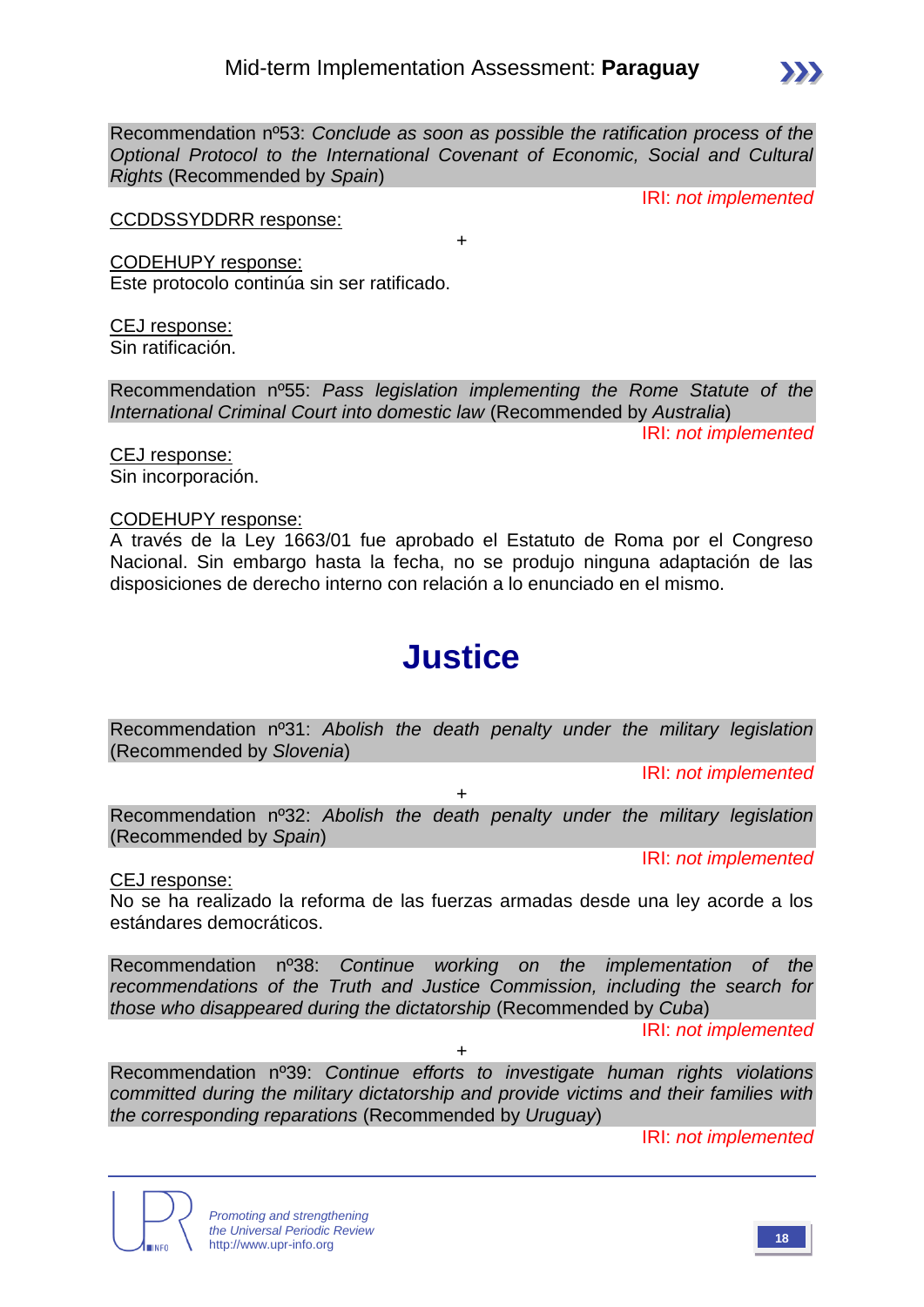CEJ response:

A pesar de los altos esfuerzos de las personas comprometidas en este trabajo, el Estado puso en duda los recursos que serían destinados a estas acciones. No se percibe un real esfuerzo de parte del gobierno y un trabajo político y educativo por preservar la memoria. Un hecho anecdótico pero muy simbòlico ha sido una declaración pública del Presidente de la Repùblica que a la consulta de un periodista sobre la posible designación del nieto del dictador que frecuentemente realizaba homenajes públicos al mismo, el Pte. se expresó en los siguientes términos vergonzosos " qué te hizo? te quitó tu novia?"

Recommendation nº56: *Adopt promptly the bill that brings the definitions of torture and enforced disappearances in line with the human rights international instruments*  (Recommended by *Peru*)

IRI: *fully implemented*

#### CEJ response:

Avances significativos con la creación del Mecanismo Nacional del Protocolo contra la Tortura.

#### CODEHUPY response:

Las definiciones en el código penal de tortura y desapariciones forzosas fueron armonizadas de acuerdo a los tratados internacionales a través de la Ley 4614/2012 promulgada el 22 de mayo de 2012.

Recommendation nº59: *Adopt and implement at soon as possible the draft law for the creation of the national mechanism for the prevention of torture* (Recommended by *Mexico*)

IRI: *fully implemented*

CEJ response: Aprobado

#### CODEHUPY response:

La Ley Nº 4288 "Del Mecanismo Nacional de Prevención contra la Tortura y otros tratos o penas crueles e inhumanos o degradantes.", aprobó el 20 de abril de 2011. La misma fue implementada durante el año 2012 y desde Enero del 2013 se encuentra funcionando el Mecanismo Nacional de Prevención. Es importante destacar el transparente proceso de selección y que la elección de los/as miembros/as recayó en personas con destacada labor en materia de derechos humanos.

Recommendation nº79: *Stipulate a clear definition of the crime of torture in its national legal framework in compliance with the Convention against Torture and Cruel, Inhuman or Degrading Treatment or Punishment and ensures investigation of all allegations of torture and ill-treatment, bring perpetrators to justice in compliance with international fair trial standards, providing rehabilitation to victims* (Recommended by *Slovakia*)

+

IRI: *partially implemented*



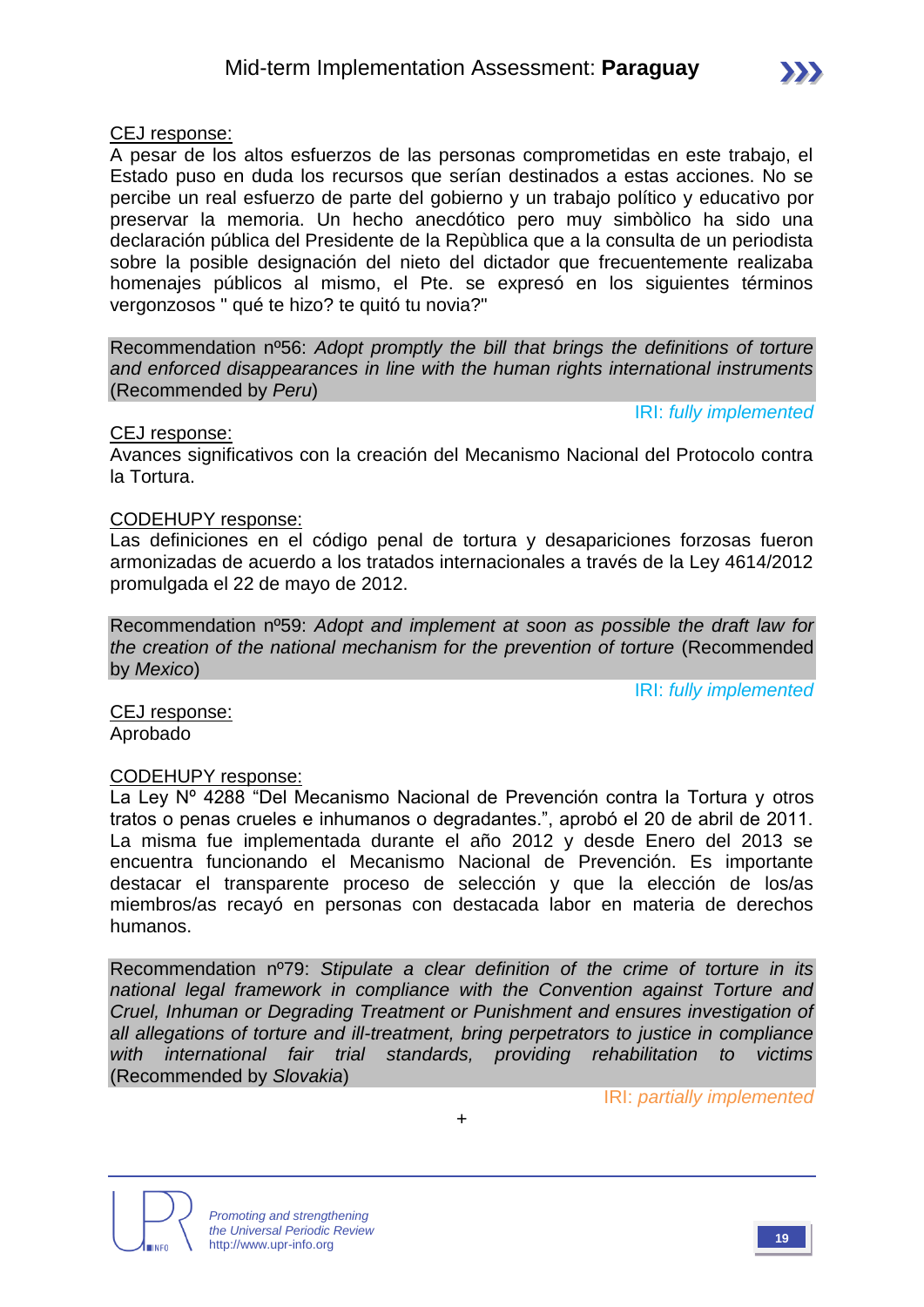Recommendation nº81: *Fully investigate all allegations of torture or ill-treatment and, if appropriate, bring the perpetrators of such acts to justice, and consider bringing the Criminal Code into compliance with the Convention against Torture (Recommended* by *Republic of Korea*)

IRI: *partially implemented*

IRI: *partially implemented*

Recommendation nº82: *Ensure that cases of torture and ill-treatment are effectively investigated and that the perpetrators are prosecuted, and adapt the national definition of torture to that contained in the Convention against Torture*  (Recommended by *Switzerland*)

+

#### CEJ response:

Avance: La creación del Mecanismo Nacional de Prevención y Tortura para tomar los puntos críticos en ese sentido. Continuan las negociaciones y reuniones de trabajo para ajustes normativos.

#### CODEHUPY response:

Las definiciones en el código penal de tortura y desapariciones forzosas fueron armonizadas de acuerdo a los tratados internacionales a través de la Ley 4614/2012 promulgada el 22 de mayo de 2012.

+

Si bien el tipo penal de Tortura fue armonizado, las deficiencias con relación a la investigación, enjuiciamiento y sanción de los autores de estos actos continúan, y no se ha avanzado significativamente en este sentido, tanto en las investigaciones relativas a las torturas cometidas en la época de la dictadura (1954 - 1989), ni como en las cometidas con posterioridad, ni con las más recientes.

Recommendation nº80: *Consider adopting legislation or other new measures to more fully monitor, report, investigate, and prosecute all allegations of torture, extrajudicial execution, or other abuse of those in prison* (Recommended by *United States*)

IRI: *partially implemented*

#### CEJ response:

Avance: La creación del Mecanismo Nacional de Prevención y Tortura para tomar los puntos críticos en ese sentido. Continuan las negociaciones y reuniones de trabajo para ajustes normativos.

#### CODEHUPY response:

No se han adoptado medidas de ningún tipo, y mucho menos eficaces para frenar o prevenir la tortura durante los primeros momentos y días de detención policial. En los últimos meses se ha profundizado el uso excesivo de la fuerza por parte de la policía y se mantiene la impunidad en todos estos casos.

Una medida que puede ser mencionada es la creación de una Unidad Especializada de Derechos Humanos del Ministerio Público, que es la encargada de investigar los delitos que afecten los derechos humanos. Esta oficina posee dos problemáticas muy importantes: 1) serias deficiencias en la asignación de recursos, (por ej.: cuentan con solo un vehículo para las tres unidades, los ujieres notificadores tienen un muy limitado rango de trabajo, no poseen personal profesional para realizar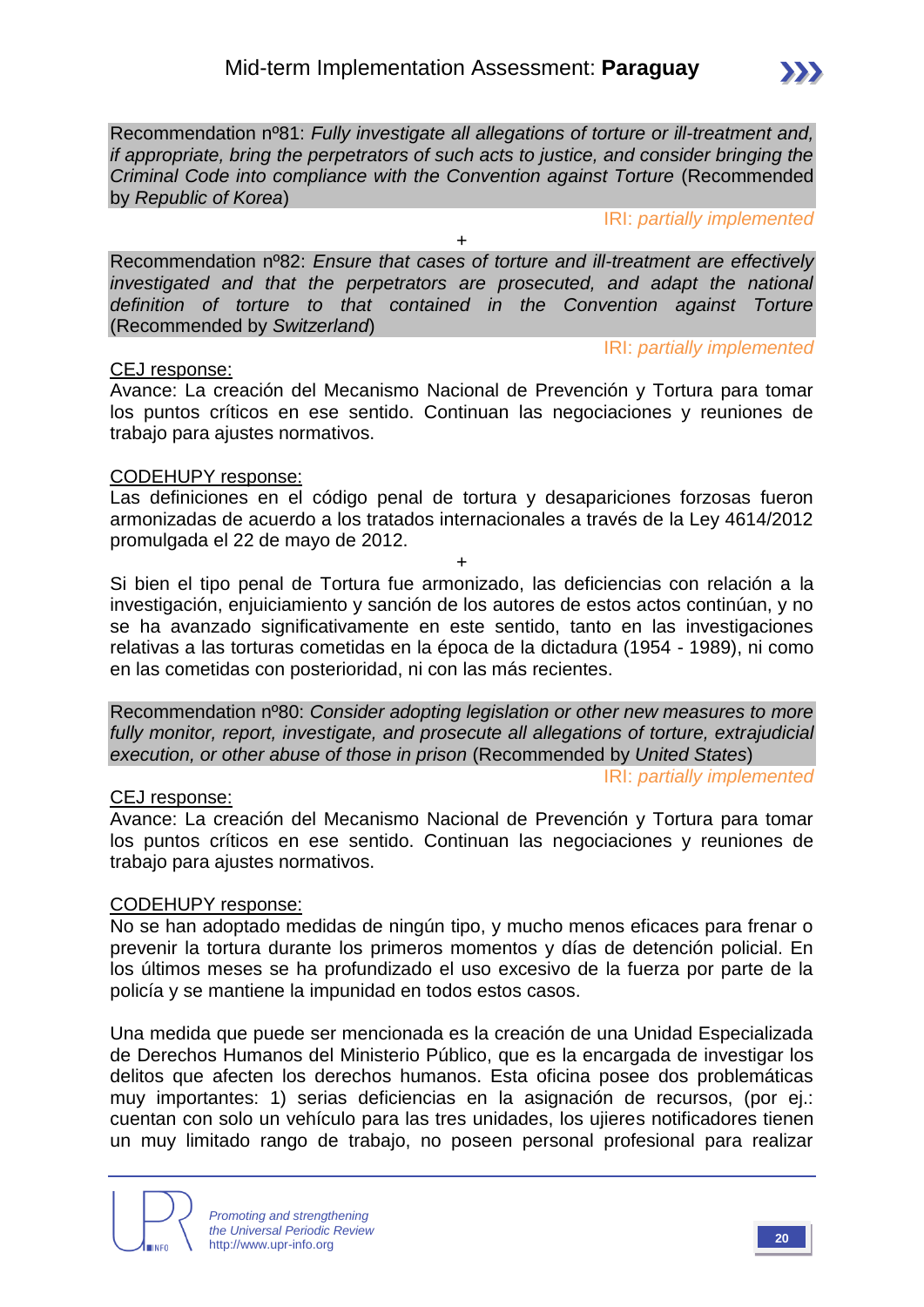

Recommendation nº83: *Take effective steps in order to halt and prevent the frequent use of torture during the first days of police custody, in a manner which is consistent with its obligations under the Convention against Torture* (Recommended by *Japan*)

IRI: *partially implemented*

#### CEJ response:

Avance: La creación del Mecanismo Nacional de Prevención y Tortura para tomar los puntos críticos en ese sentido. Continuan las negociaciones y reuniones de trabajo para ajustes normativos.

#### CODEHUPY response:

No se han adoptado medidas de ningún tipo, y mucho menos eficaces para frenar o prevenir la tortura durante los primeros momentos y días de detención policial. En los últimos meses se ha profundizado el uso excesivo de la fuerza por parte de la policía y se mantiene la impunidad en todos estos casos.

Recommendation nº84: *Adopt measures to fight impunity in cases of torture*  (Recommended by *Costa Rica*)

IRI: *partially implemented*

#### CEJ response:

Avance: La creación del Mecanismo Nacional de Prevención y Tortura para tomar los puntos críticos en ese sentido. Continuan las negociaciones y reuniones de trabajo para ajustes normativos.

#### CODEHUPY response:

No se han adoptado medidas de ningún tipo, y mucho menos eficaces para frenar o prevenir la tortura durante los primeros momentos y días de detención policial. En los últimos meses se ha profundizado el uso excesivo de la fuerza por parte de la policía y se mantiene la impunidad en todos estos casos.

Recommendation nº90: *That the country's judicial and prison systems work toward the improvement of prison conditions in line with international standards*  (Recommended by *Holy See*)

IRI: *not implemented*

#### CODEHUPY response:

El sistema judicial no se ha involucrado de ninguna forma en el trabajo para mejorar las condiciones de las prisiones. Durante el periodo del examen, el poder ejecutivo ha realizado muy pocas medidas, aisladas y sin planificación alguna, para buscar paliar la problemática. Por ejemplo, la medida más utilizada para buscar mitigar el hacinamiento imperante es el traslado de unos detenidos a otros centros en el interior, trasladando la problemática de hacinamiento a otros penales.



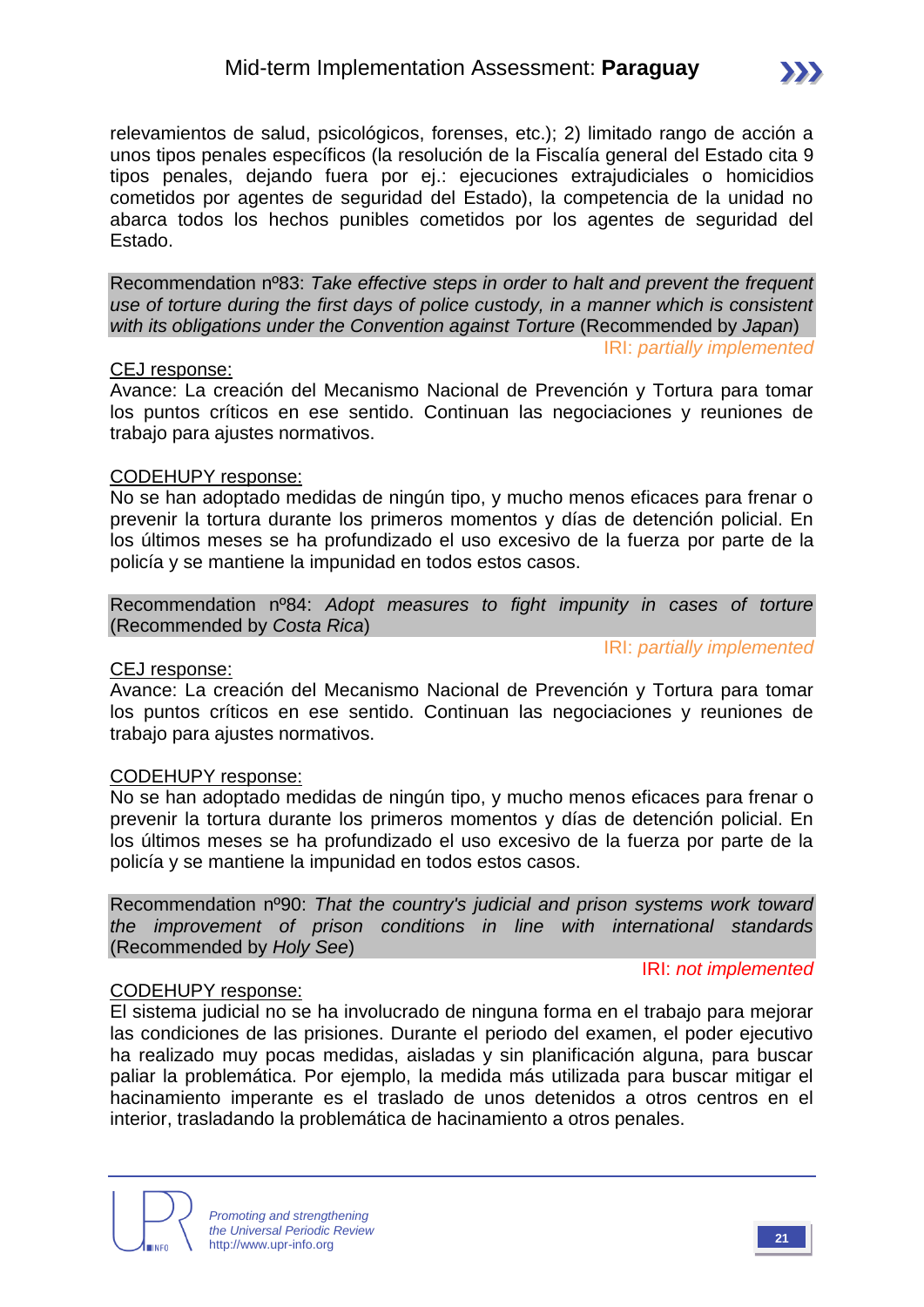La situación penitenciaria en los últimos cinco años se ha recrudecido, la población carcelaria ha crecido y la infraestructura ha empeorado.

Recommendation nº91: *Take the necessary measures to ensure conditions of detention in prisons in conformity with the international standards* (Recommended by *Switzerland*)

IRI: *not implemented*

IRI: *not implemented*

Recommendation nº92: *Step up efforts to end abusive practices by security forces and improve prison and detention centre conditions* (Recommended by *Australia*) IRI: *not implemented*

 $+$ 

#### CODEHUPY response:

Durante el periodo del examen, el poder ejecutivo ha realizado muy pocas medidas, aisladas y sin planificación alguna, para buscar paliar la problemática. Por ejemplo, la medida más utilizada para buscar mitigar el hacinamiento imperante es el traslado de unos detenidos a otros centros en el interior, trasladando la problemática de hacinamiento a otros penales.La situación penitenciaria en los últimos cinco años se ha recrudecido, la población carcelaria ha crecido y la infraestructura ha empeorado.

Recommendation nº93: *Adopt a new prison policy in order to improve prison conditions and, if possible, increase the salaries of prison guards and administrative staff* (Recommended by *Hungary*)

#### CODEHUPY response:

Durante el periodo del examen, el poder ejecutivo ha realizado muy pocas medidas, aisladas y sin planificación alguna, para buscar paliar la problemática. Por ejemplo, la medida más utilizada para buscar mitigar el hacinamiento imperante es el traslado de unos detenidos a otros centros en el interior, trasladando la problemática de hacinamiento a otros penales. No se han adoptado medidas de ningún tipo, y mucho menos eficaces para frenar o prevenir la tortura durante los primeros momentos y días de detención policial. En los últimos meses se ha profundizado el uso excesivo de la fuerza por parte de la policía y se mantiene la impunidad en todos estos casos.

La situación penitenciaria en los últimos cinco años se ha recrudecido, la población carcelaria ha crecido y la infraestructura ha empeorado

Recommendation nº127: *Incorporate a section on rehabilitation of victims of torture into the draft bill on the national system for the prevention of torture* (Recommended by *Hungary*)

IRI: *not implemented*

#### CODEHUPY response:

No fue incluido ningún artículo relativo a la rehabilitación de víctimas de torturas en La Ley Nº 4288 "Del Mecanismo Nacional de Prevención contra la Tortura y otros tratos o penas crueles e inhumanos o degradantes.",

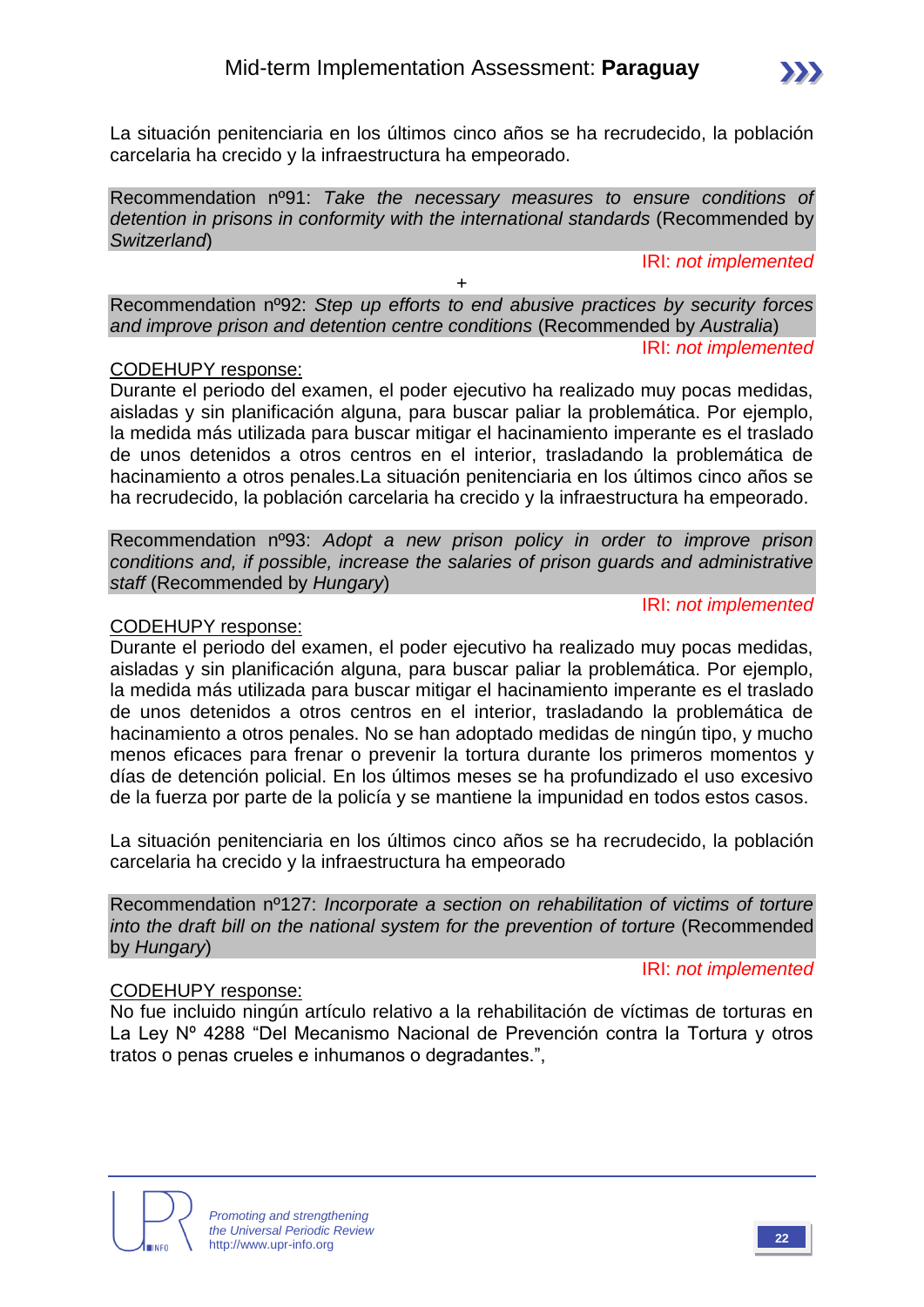# **SOGI**

Recommendation nº29: *Continue to make progress in measures to prevent discrimination against any person due to its sexual orientation or gender identity*  (Recommended by *Colombia*)

IRI: *not implemented*

#### CCDDSSYDDRR response:

+

#### CODEHUPY response:

Aunque en el Plan de igualdad y no discriminación en la función pública figura la discriminación por orientación sexual e identidad de género, no se han tomado medidas concretas para implementarlo. El Presidente Cartes ha tenido expresiones homófobas en público, lo que ha tenido amplias repercusiones y nos hacen pensar que no tiene voluntad de avanzar en este punto.

#### CEJ response:

No se aprobó la ley contra toda forma de discriminación. Las personas trans están aplicando una campaña "nos mata y nadie va preso" por los niveles de impunidad percibidos por las personas trans.

Recommendation nº77: *Adopt and promulgate as soon as possible the draft law on all forms of discrimination and to include in this draft law discrimination on the basis of sexual orientation and gender identity* (Recommended by *France*)

IRI: *not implemented*

#### CCDDSSYDDRR response:

#### CODEHUPY response:

Paraguay no ha tratado el proyecto de ley contra toda forma de discriminación, pendiente en el Parlamento desde 2007. Tampoco ha firmado ni ratificado las convenciones contra la discriminación y el racismo, aprobados por la OEA en 2013.

+

#### CEJ response:

No se ha aprobado ni promulgado la ley contra toda forma de discriminación

Recommendation nº78: *Take the necessary measures to effectively combat discrimination based on sexual orientation in law as well as practice* (Recommended by *Sweden*)

IRI: *not implemented*

#### CEJ response:

No se ha aprobado ni promulgado la ley contra toda forma de discriminación. La discriminación basada en la orientación sexual es una práctica hasta tolerada y políticamente mencionada como "positiva" y de "valores".

#### CODEHUPY response:

Paraguay no ha adoptado medidas para combatir la discriminación por orientación sexual o identidad de género en ninguno de los tres poderes del Estado. Los gestos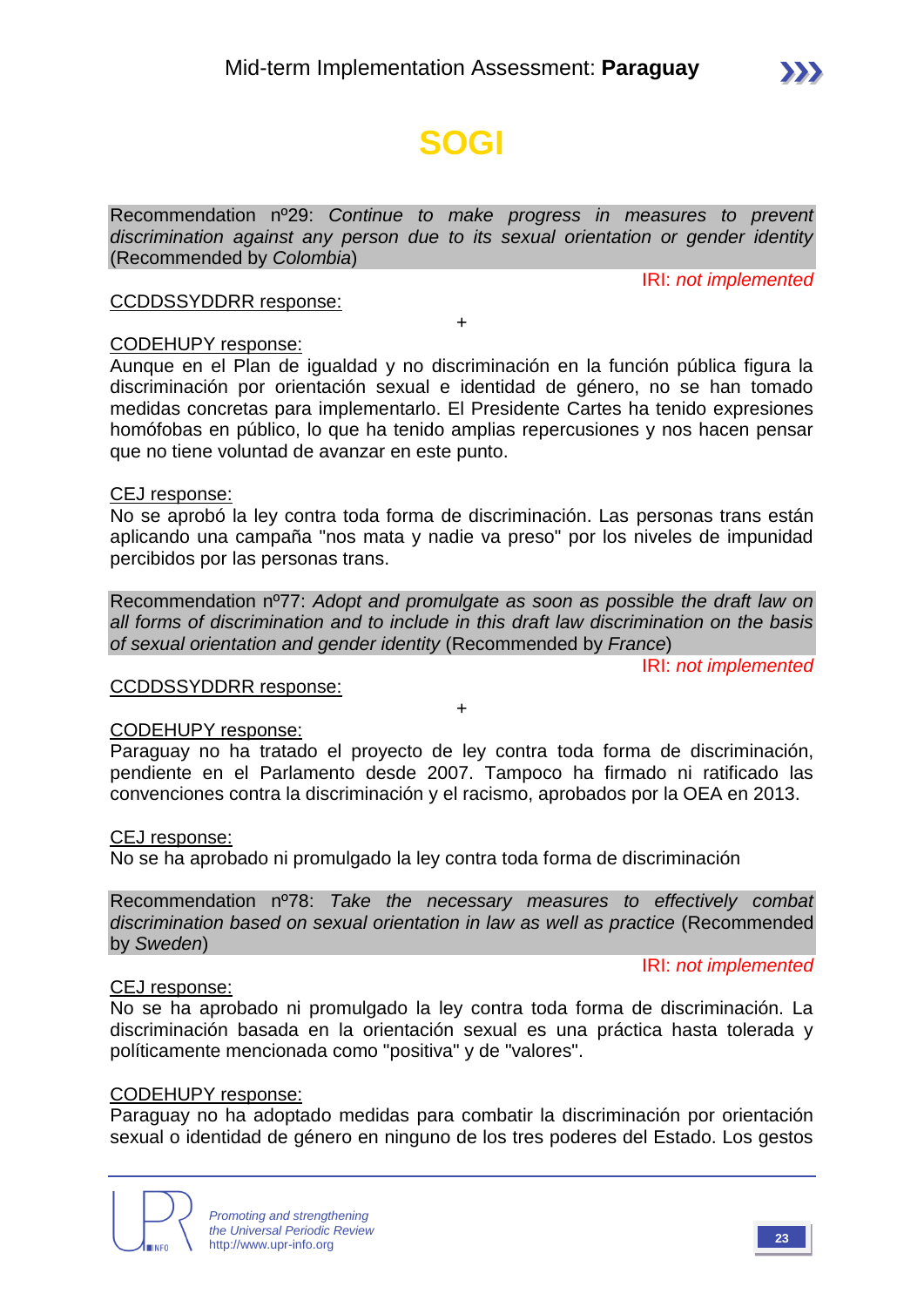aislados del Estado (por ejemplo, el reconocimiento de la 10ª marcha del orgullo LGTBI por parte de la Secretaría de CUltura como de "interés cultural" en octubre de 2013 ) no logran establecerse como políticas públicas.

# **Women & Children**

Recommendation nº3: *Continue its efforts in order to strengthen legislation to prevent and punish the use of boys and girls in pornography* (Recommended by *Argentina*) IRI: *not implemented*

#### CODEHUPY response:

En el año 2011 se promulgó la ley 4439/2011 "Que modifica y amplía varios artículos del Código Penal (ley N° 1160/97)" que modificó la Ley 2861/2006 "Que reprime el comercio y la difusión comercial o no comercial de material pornográfico, utilizando la imagen u otra representación de menores o incapaces". Esta modificación, contrariamente a lo que plantea la recomendación, constituyó un retroceso en el trabajo de prevención y sanción de la utilización de niños en la producción, distribución y comercialización de material pornográfico, ya que los términos utilizados para describir algunos hechos punibles, resultan vagos e imprecisos, con la consecuente inaplicabilidad de la norma por el principio "in dubio pro reo". Asimismo, contempla penas que pueden conmutarse por multa, lo que hace imposible que una persona imputada por este delito cumpla una pena de prisión.

Recommendation nº7: *Take additional efforts on children's issues, including the compilation of statistical data, establishment of a monitoring system and overall enhancement of child protection measures* (Recommended by *Japan*)

IRI: *partially implemented*

#### CODEHUPY response:

Los programas emblemáticos de la [Secretaria Nacional de la Niñez y la Adolescencia (SNNA)] Abrazo y [Programa de Atención Integral a los Niños, Niñas y Adolescentes en Calle (PAINAC)], si bien han aumentado el número de beneficiarios, tienen serias dificultades presupuestarias lo que repercute en la calidad de atención brindada a los beneficiarios, alta rotación de los funcionarios a cargo del servicio debido a los atrasos en el pago de salarios y bonificaciones, retrasos en la provisión de insumos, viáticos, etc. Esto, además de repercutir en la calidad de la atención directa a los beneficiarios, impide que puedan hacerse revisiones críticas al servicio, ajustes metodológicos y avances en los niveles de cobertura, tanto de servicios como de beneficiarios. Por otro lado, si bien la SNNA en el año 2012 ha aprobado la Política Nacional de Protección Especial para niños privados del cuidado parental, creando la Dirección de Protección Especial que debe trabajar de manera articulada con todos los actores del Sistema de Protección, carece del presupuesto mínimo necesario para cubrir todas las funciones que le competen (monitoreo, fiscalización y supervisión de los programas de acogimiento familiar, residencial e institucional; fiscalización de internados; acciones de articulación con otros actores del sistema de protección; descentralización del servicio; actualización de registros, bases de datos y archivo institucional: etc.) Es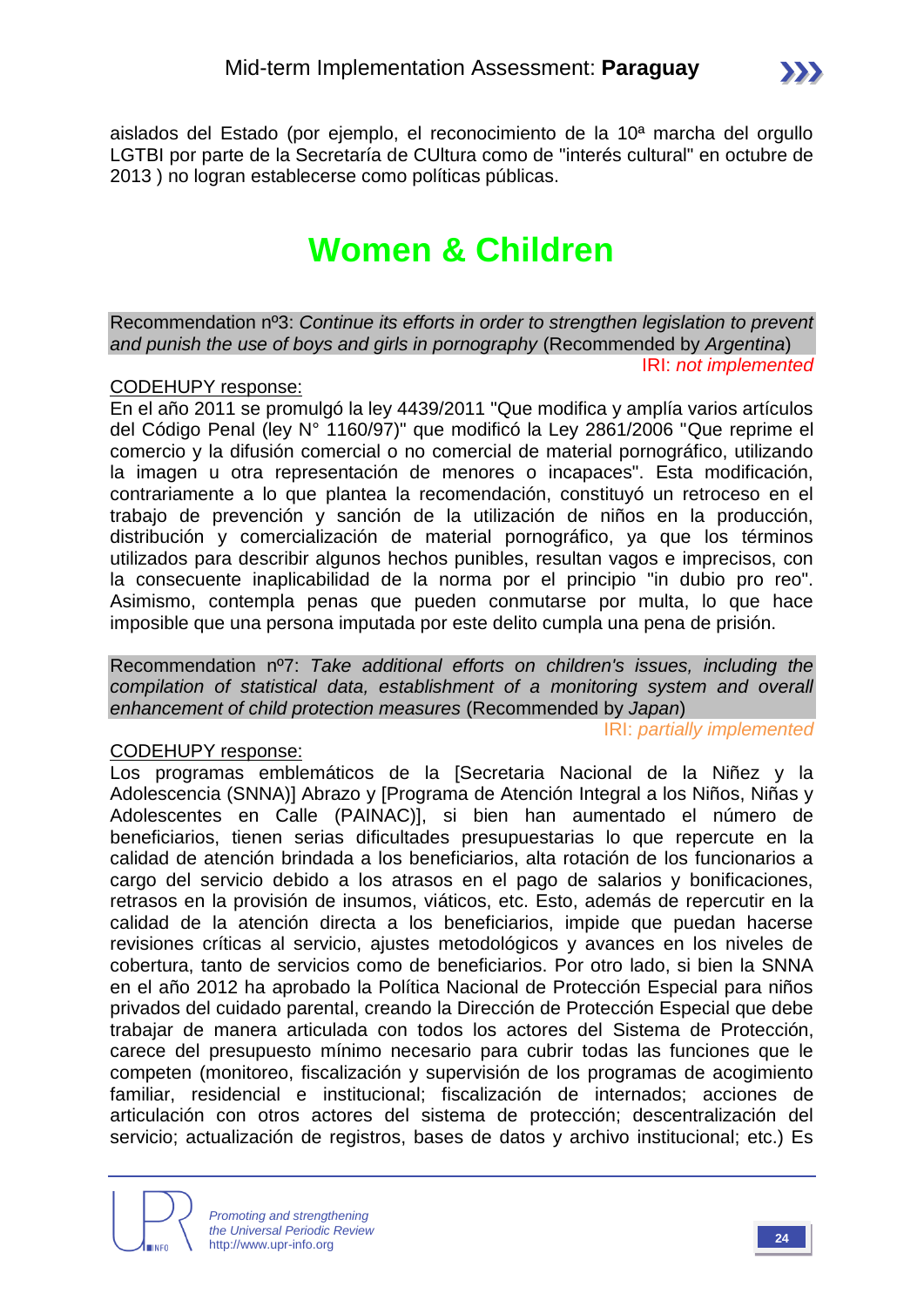insuficiente la cantidad de funcionarios, la provisión de insumos para movilidad, el presupuesto para la recopilación de datos y elaboración de registros estadísticos. Al igual que con los anteriores programas emblemáticos referidos, esto pone en riesgo los modelos de atención integral que pretenden ser, en el sentido de que al no dar respuestas efectivas, se distorsionan y atentan contra los mismos derechos que pretenden proteger.

Recommendation nº8: *Ensure, within the mandate of the Department for the Rights of Children and Adolescents of the Ombudsman, that children's rights complaints mechanisms are easily accessible and child-sensitive* (Recommended by *Slovakia*) IRI: *not implemented*

#### CEJ response:

Paraguay está técnicamente sin Defensor del Pueblo, no está garantizado el funcionamiento de este departamento. Por otro lado, la articulación con otras dependencias claves que se articulan con esta, como la estructura de la Secretaria de la Niñez ha sido construida desde un liderazgo femenino que hoy es ocupado por funcionarios claves del entorno de la administración de la Ministra Liz Torres. Sigue el mismo modelo de trabajo pero los recortes al presupuesto de la secretaría han sido insólitos teniendo en cuenta la cláusula de progresividad. Si bien, el indicador de casos ingresados tuvo una disminución en su volumen; tambien las Sentencias Definitivas judiciales dictadas presentaron una disminución, quedando un promedio de 2300 casos sin resolver año a año.

#### CODEHUPY response:

Si bien la Defensoria del Pueblo cuenta con un Departamento de Niñez y Adolescencia dentro de su organigrama con una abogada y su asistente, estas se dedican mayormente a seguimiento de procesos judiciales de niñez y adolescencia y no a casos puntuales de violacion de derechos. Asimismo, la Defensoria del Pueblo esta caracterizada por ser una institucion tradicional y burocrática por lo que el mecanismo de denuncia no se encuentra adaptado a las necesidades de la población de niños, niñas y adolescentes.

Recommendation nº9: *Strengthen the national system of protection and promotion of childhood and adolescence* (Recommended by *Peru*)

#### IRI: *not implemented*

CEJ response:

Los constantes reclamos de la Coordinadora de los Derechos de la Infancia y la adolescencia CDIA, integrante de la Asociación de ONGS del Paraguay POJOAJU, no han sido tenidos en cuenta al momento de avanzar en mecanismos eficientes que eviten la revictimización de niños y niñas expuestos a procesos judiciales.

#### CODEHUPY response:

La destitución del presidente de la república luego del juicio político llevado a cabo en junio de 2012, implicó el cambio de plantel de funcionarios de gran parte de las instituciones públicas que están representadas en el Consejo Nacional de la Niñez y la Adolescencia, lo que derivó en la conformación de un nuevo Consejo. El abrupto cambio en todos los niveles, significó que los nuevos representantes no tuvieran conocimiento de todo el trabajo que se había realizado con anterioridad pues no se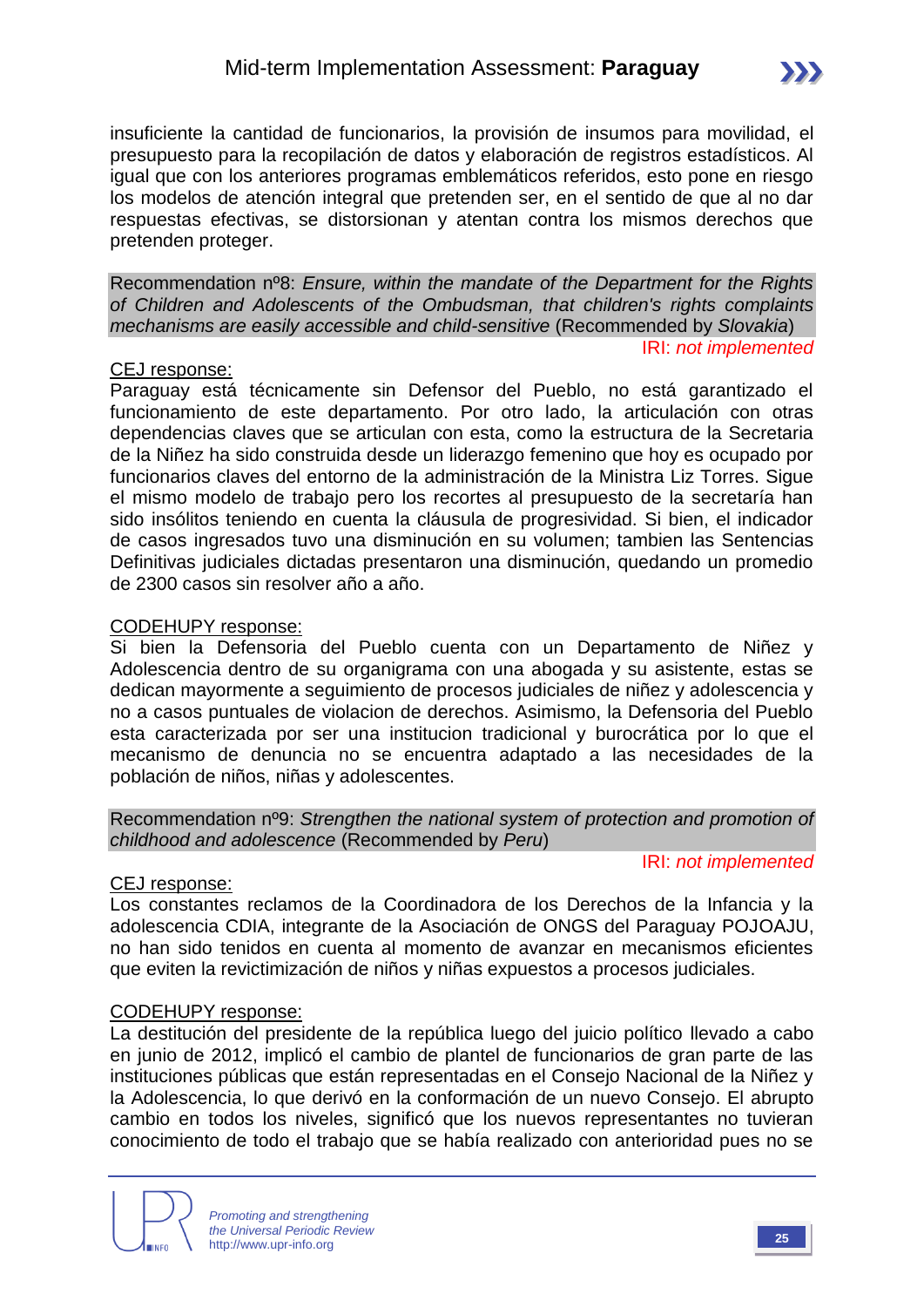hizo un traspaso ordenado y gradual de las responsabilidades que tenía cada uno de los miembros del Consejo, y por lo tanto se paralizaron varios proyectos y procesos que se habían iniciado anteriormente. Durante todo el año 2013 el Consejo Nacional de Niñez y Adolescencia no fue convocado ni una sola vez por el Ministro Secretario de la Secretaría Nacional de Niñez y Adolescencia de aquel entonces.

Recommendation nº13: *Make the National Plan for the Prevention and Eradication of Commercial Sexual Exploitation of Children operational by ensuring public funding*  (Recommended by *Poland*)

#### CODEHUPY response:

A partir de la aprobación del Plan se previeron una serie de acciones tendientes a la descentralización de dicho Plan para ello se conformó una Mesa para la prevención y erradiccación de la explotación sexual de NNA. Sin embargo el Plan no se ha traducido aun en acciones concretas, hasta el momento el estado no dispuso de los recursos necesarios, ello significa contar con personal adecuadamente capacitado para proporcionar cobertura en todo el territorio nacional, y con los recursos presupuestarios que se requieren, garantizando su continuidad en el tiempo. La asignación de estos recursos debe contemplar tanto las tareas de carácter preventivo cuanto las de intervención directa. Aun no se ha logrado un accionar articulado entre los organismos del del Estado, en efecto, para la detección de situaciones reales o potenciales de explotación sexual tanto el sistema educativo como el de salud pública podrían aportar información relevante por su contacto permanente con las víctimas y su entorno, además de funcionar como eficaces agentes de difusión y prevención.

Recommendation nº16: *Strengthen the protection of rights and interests of women and children and other vulnerable groups* (Recommended by *China*)

IRI: *partially implemented*

IRI: *not implemented*

#### CODEHUPY response:

Si bien se han realizado actividades puntuales, no se han observado acciones concretas, decididas y efectivas para el fortelecimiento de la protección de los derechos e intereses de los niños, niñas y adolescentes, especialmente la población de niños y niñas de los sectores rural e indígena. Por el contrario, con la militarización de las zonas rurales en el norte del país, se ha agravado la situación de niños, niñas y adolescentes que por temor y en algunos casos por amedrentamiento hacia ellos mismos y sus familias han dejado de asistir a la escuela y han modificado su interacción comunitaria, ya que la presencia militar y policial en la zona restringe la libre actividad en las comunidades en las que se han instalado. Como situación emblemática se ha identificado la situación de la "escuela carpa" en la localidad de Ñacunday. Esta fue una respuesta brindada por el Ministerio de Educación y Cultura a más de 400 niños, niñas y adolescentes que vivían en un asentamiento campesino instalado en un terreno cuya titularidad es atribuida por la dirigencia campesina al Estado Paraguayo, exigiendo que se constituya como objeto de la reforma agraria. Replicando el modelo de escuela itinerante que se ha utilizado en situaciones similares en otros países, desde su instalación, tanto los niños y adolescentes como los maestros han recibido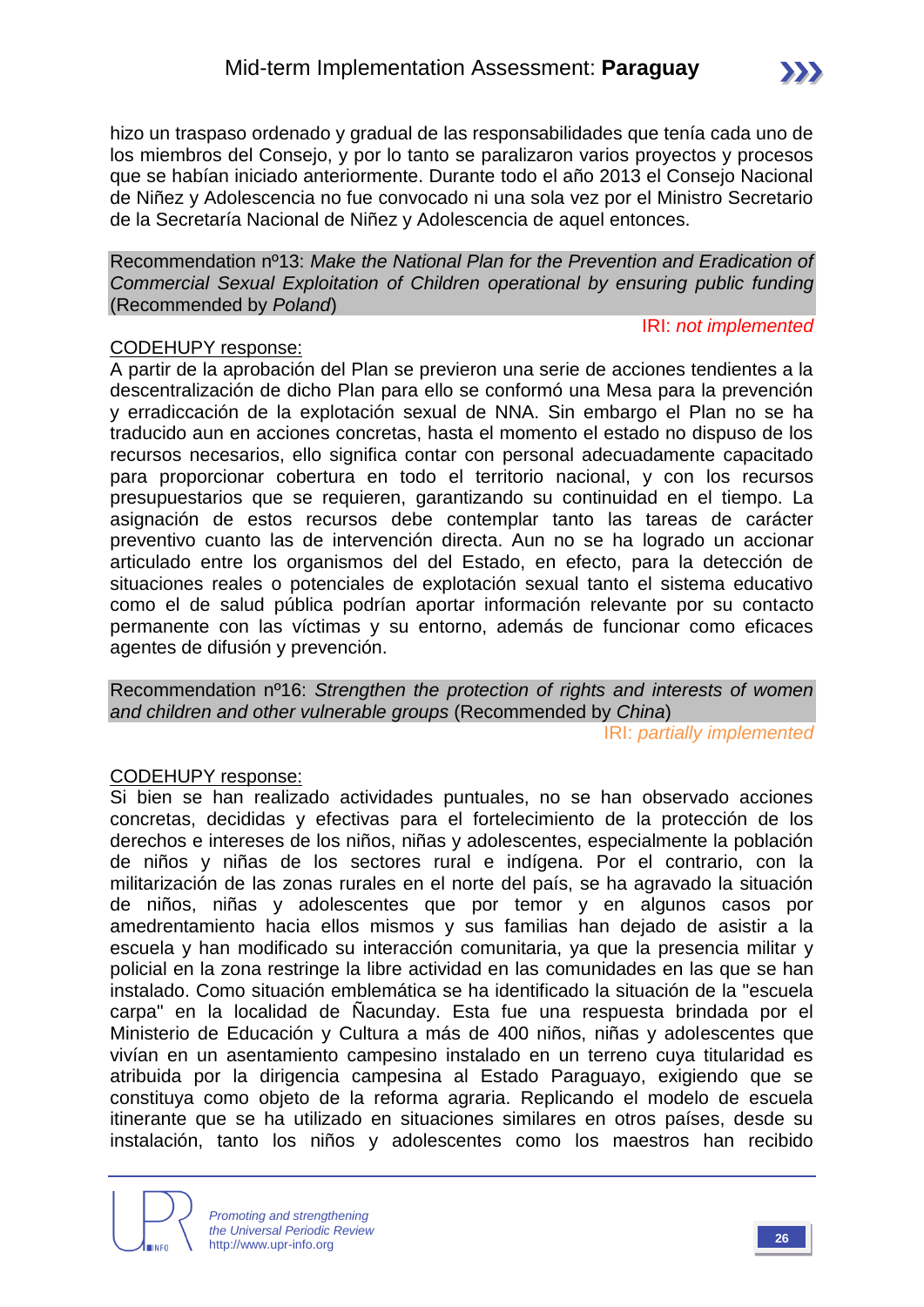amenazas y malos tratos de parte de autoridades locales (fiscalía penal, militares y policías), al punto que actualmente, el director de la misma, un funcionario público al servicio del Ministerio de Educación y Cultura y asignado por éste, está imputado por la fiscalía penal por invasión de inmueble ajeno. Otra población que no recibe ningún tipo de atención especializada es la adolescente, no existen planes que aborden, a nivel de políticas públicas en educación, salud y protección, la complejidad que implica transitar esta etapa de la vida y hacer frente a sus desafíos. Los datos arrojados por investigaciones realizadas en relación al embarazo adolescente son preocupantes, y no existen políticas públicas que brinden una respuesta de atención concreta a esta población, por el contrario, se dilata la implementación del Marco Rector Pedagógico para la Educación Integral de la Sexualidad por presión de sectores conservadores que han incidido fuertemente en contra del mismo, con argumentos que en algunos casos, vulneran derechos de niños, niñas y adolescentes. La situación se complejiza aún más, como en los casos anteriores, cuando hablamos de adolescentes campesinos e indígenas viviendo en sus comunidades o en situación de migración. Tampoco se ha abordado desde propuestas de políticas públicas la situación de adolescentes viviendo en instituciones de cuidado alternativo, adolescentes víctimas de trata y explotación sexual y laboral o adolescentes en conflicto con la ley penal. En este último caso, los magistrados responsables de aplicar las medidas socioeducativas previstas en el Capítulo V del Código de la Niñez y la Adolescencia, encuentran limitadas o inexistentes alternativas, por lo que las medidas aplicadas, terminan siendo ineficientes para el fin que fueron contempladas, que es la reinserción social y comunitaria con oportunidades a partir de un proyecto de vida.

Recommendation nº25: *Continue to strengthen the gender approach in all spheres of national life with positive measures to achieve the effective promotion and protection of the rights of women* (Recommended by *Venezuela*)

IRI: *not implemented*

#### CEJ response:

No se observan mejoras para la inclusión transversal en todas las esferas de la vida.

Recommendation nº26: *Take additional measures to implement recommendations on various issues as put forward by the Committee for the Elimination of Discrimination*  against Women, in particular the low participation of women in decision making *bodies and in public life, and the high rates of illiteracy and school dropout among women* (Recommended by *Moldova*)

IRI: *not implemented*

#### CEJ response:

El porcentaje de mujeres en cargos electivos ha disminuido. Los niveles técnicos son ocupados por mujeres pero en altos cargos directivos sigue siendo un mínimo muy lejano a la paridad real.

Recommendation nº27: *Continue affirmative action measures to strengthen the participation of women in publicly elected posts* (Recommended by *Costa Rica*) IRI: *partially implemented*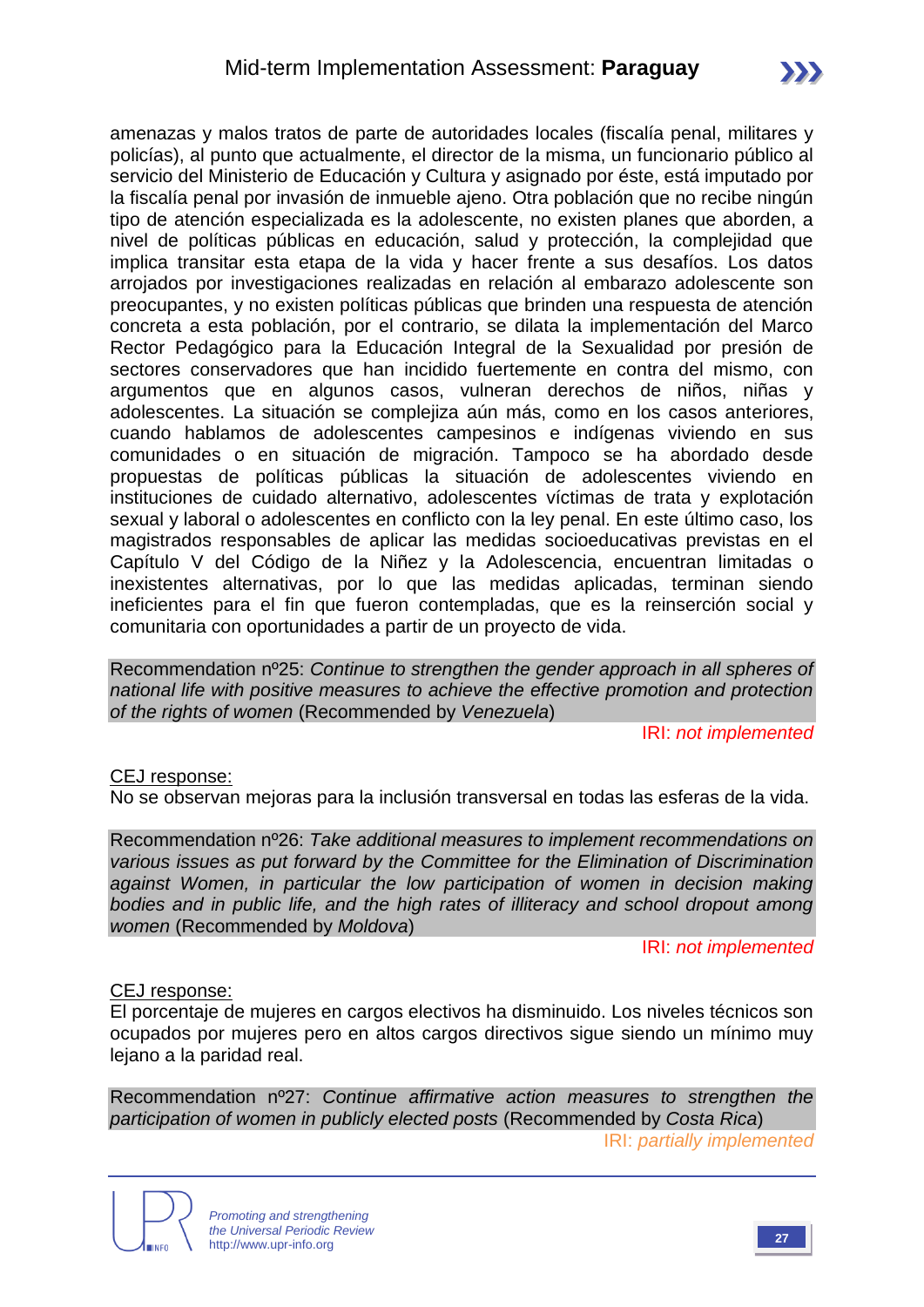#### CEJ response:

El porcentaje de mujeres en cargos electivos ha disminuido. Los niveles técnicos son ocupados por mujeres pero en altos cargos directivos sigue siendo un mínimo muy lejano a la paridad real.

#### CODEHUPY response:

El 20 de enero de 2011 fue presentado un proyecto de modificación al del artículo 32 de la Ley 834/96 que establece el Código Electoral paraguayo para elevar la cuota de participación del género femenino del 20 al 33%. Hasta el momento el tema no fue tratado.

Recommendation nº33: *Continue its efforts to prevent and combat trafficking in persons, especially women and children, by entirely financing and implementing the National Plan for the Prevention and Eradication of the Sexual Exploitation of Girls, Boys and Adolescents. Amend the national legislation on the sexual exploitation and trafficking in children to bring it in line with the international instruments*  (Recommended by *Moldova*)

IRI: *partially implemented*

Recommendation nº34: *Increase attention to the protection of trafficked women and children* (Recommended by *Holy See*)

+

IRI: *fully implemented*

#### CEJ response:

Se llevó adelante un programa de apoyo al Ministerio de la Mujer. Se fortaleció con la cooperación internacional la Dirección General de Combate a la Trata de Mujeres y niñas.

Recommendation nº35: *Strengthen efforts aimed at combating trafficking in persons and sexual exploitation of women and children and the problem of street children*  (Recommended by *Malaysia*)

IRI: *not implemented*

#### CEJ response:

El programa abrazo de abrigo a los niños de la calle está en riesgo de recortes presupuestarios.

Recommendation nº37: *Redouble its efforts to eradicate child labour, and accord all possible protection and assistance to children living or working in the streets*  (Recommended by *Republic of Korea*)

IRI: *not implemented*

#### CODEHUPY response:

Los programas emblemáticos de la [Secretaria Nacional de la Niñez y la Adolescencia (SNNA)] Abrazo cuyo objetivo es disminuir progresivamente el trabajo infantil en las calles y [Programa de Atención Integral a los Niños, Niñas y Adolescentes en Calle (PAINAC)], que busca que niños, niñas y adolescentes que viven en las calles retomen su proyecto de vida, lejos de las calles y en un entorno de protección. Ambos programas si bien han aumentado el número de beneficiarios, tienen serias dificultades presupuestarias lo que repercute en la calidad de atención brindada a los beneficiarios. Existe una alta rotación de los funcionarios a cargo del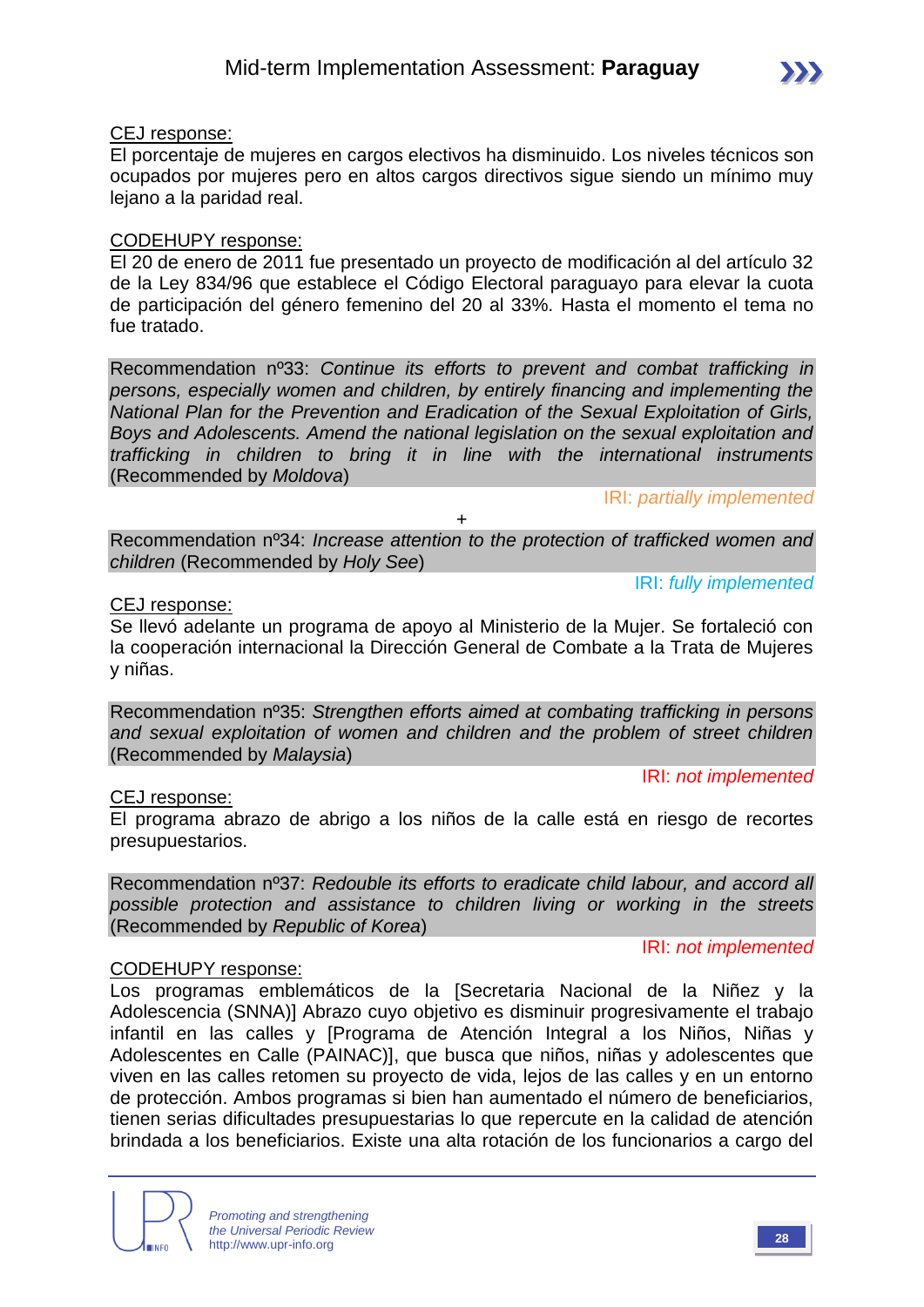servicio debido a los atrasos en el pago de salarios y bonificaciones, retrasos en la provisión de insumos, viáticos, etc. Esto, además de incidir negativamente en la calidad de la atención directa a los beneficiarios, impide que puedan hacerse revisiones críticas al servicio, ajustes metodológicos y avances en los niveles de cobertura, tanto de servicios como de beneficiarios. Al carecer de presupuestos asegurados para acciones de articulación con otros actores del sistema de protección, descentralización del servicio, actualización de registros, bases de datos y archivo institucional, se ponen en riesgo los modelos de atención integral que pretenden ser, en el sentido de que al no dar respuestas efectivas, se distorsionan y atentan contra los mismos derechos que deben proteger.

Recommendation nº60: *Fully implement the National System for Comprehensive Protection and Advancement of Children and Adolescents to help protect vulnerable children and adolescents* (Recommended by *Canada*)

#### CODEHUPY response:

IRI: *not implemented*

El Sistema Nacional de Protección aun presenta serias debilidades a la hora de dar respuesta a la niñez y la adolescencia que se encuentra en situación de vulnerabilidad, esta situación obedece a diversos factores, uno de ellos es la casi nula inversión pública para el desarrollo, implementación y sostenimiento del Sistema. La Secretaría Nacional de la Niñez y la Adolescencia, desde su rol de ente rector en la materia no ha logrado impulsar y acompañar la conformación de los Consejos Departamentales y Municipales de Niñez y Adolescencia de todo el país, así mismo las Codenis continúan constituyendo una figura netamente política, designada por el/la intendente municipal de turno sin considerar ningun criterio de idoneidad y sin dotarla siquiera de capacidad suficiente (técnica y presupuestaria) que le permita atender de manera adecuada los casos de vulneración de derechos de niños, niñas y adolescentes de su comunidad. Otra situación es la falta de articulación de parte de los demás actores que forman parte del Sistema de Protección, instituciones como el Poder judicial, el Ministerio de la defensa Pública, el Ministerio Público, la Policía Nacional y las Codenis no han logrado establecer mecanismos de intervención articulados que garanticen una real protección a los niños, niñas y adolescentes cuyos derechos han sido violentados, si bien se han diseñado rutas de intervención y protocolos de atención para situaciones específicas como el maltrato o el abuso sexual, estos procedimientos aun no logran ser aplicados de manera adecuada.

#### Recommendation nº61: *Strengthen the role of the National Council for Childhood and Adolescence* (Recommended by *Poland*)

#### IRI: *not implemented*

#### CODEHUPY response:

En estos años de funcionamiento del Consejo Nacional de Niñez se ha evidenciado una debilidad política de la instancia que se debe, entre otras cosas, al carácter que ha tenido la participación de las y los representantes institucionales atendiendo a que los mismos son funcionarios/as que ocupan cargos medios y no participan en la toma de decisiones al interior de sus instituciones, por ello, muchas de las iniciativas vinculadas a políticas públicas, planes y programas que se debieron definir en materia de niñez y adolescencia, han quedado postergadas.

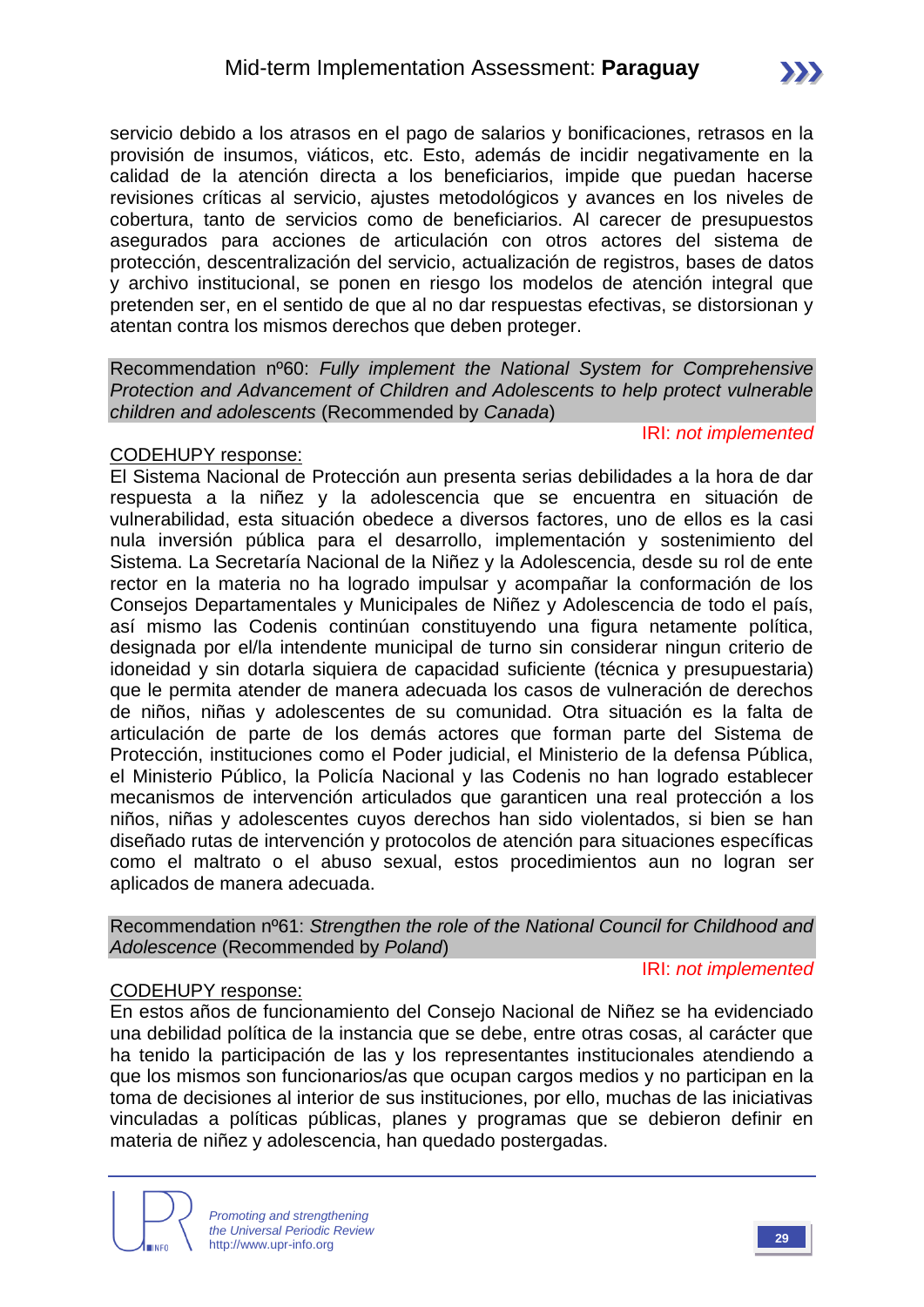Recommendation nº63: *Develop and implement gender equality policies, particularly in the labour market, and policies to fight sexual and domestic violence*  (Recommended by *Brazil*)

#### CEJ response:

La discrimación laboral de la mujer persiste y los casos de violencia sexual y doméstica se siguen registrando permanentemente. No se ve un programa concreto y masivo de sensibilización social.

Recommendation nº65: *Continue to submit its reports on the implementation of the Convention on the Elimination of All Forms of Discrimination against Women*  (Recommended by *Norway*)

IRI: *-*

Recommendation nº67: *Take effective measures to ensure the equal treatment of women in law and practice, in accordance with its international obligations under the Convention on the Elimination of All Forms of Discrimination against Women* (Recommended by *Sweden*)

+

CEJ response:

Avance significativo con la creación de una secretaría específica aunque sin recursos suficientes para su funcionamiento adecuado e instalación fuerte políticamente con las demás secretarías del gobierno.

Recommendation nº66: *Establish effective and speedy measures to guarantee gender equality at all levels of the civil society and State structure, bearing in mind that laws and current policies have not yet produced the desired results*  (Recommended by *Nicaragua*)

#### CEJ response:

No existe un monitoreo significativo donde se pueda medir la efectividad de la igualdad de género en todos los niveles. El estado no involucra a todos los actores en el seguimiento y la instalación de avanzar hacia niveles de igualdad en todas las áreas.

Recommendation nº68: *Take measures to rectify the situation of low participation of women in decision-making bodies and public life, the wage gap between women and men, and the high illiteracy rate among women* (Recommended by *Norway*)

IRI: *not implemented*

IRI: *not implemented*

 $+$ 

Recommendation nº69: *Address the problem of low participation of women in the political life and in the decision-making bodies, in particular through the consideration of affirmative measures* (Recommended by *Slovenia*)

+

IRI: *not implemented*





IRI: *not implemented*

IRI: *fully implemented*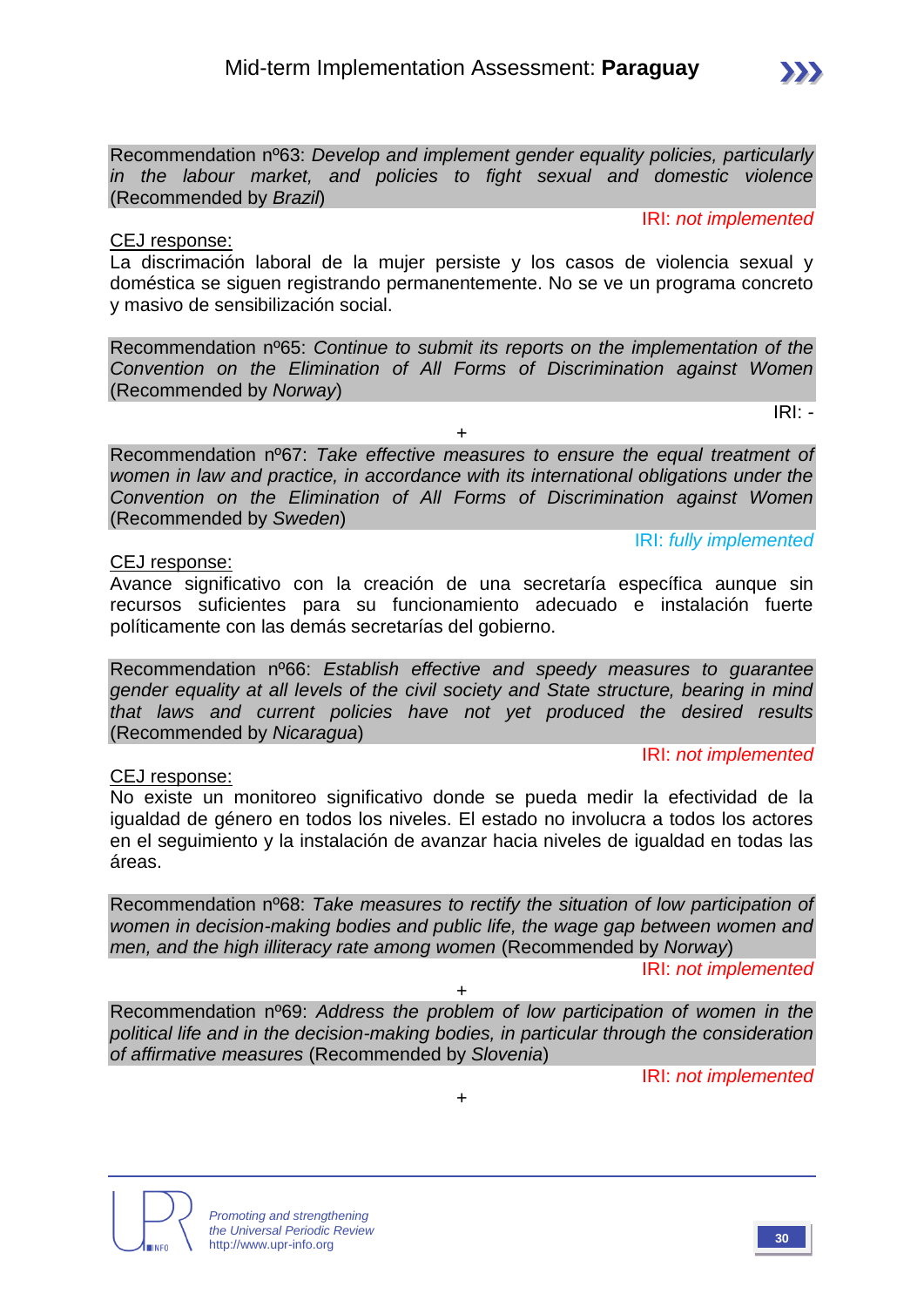Recommendation nº71: *Continue its efforts in order to increase the participation of women in decision-making bodies and public institutions* (Recommended by *Argentina*)

IRI: *not implemented*

Recommendation nº72: *Adopt new measures to ensure greater participation and representation of women in the Public Administration, as well as equal remuneration for men and women* (Recommended by *Peru*)

+

IRI: *not implemented*

IRI: *not implemented*

CEJ response:

No existe una clara política y un apoyo real para aumentar los niveles de acceso y participación de mujeres en la política. Ha bajado el número de mujeres en puestos electivos.

Recommendation nº73: *Ensure equal remuneration between men and women in practice* (Recommended by *Slovenia*)

CEJ response:

Persisten los niveles de desigualdad y discriminación para las mujeres. Mujeres son sometidas a control indirecto y exclusión por maternidad aunque en las leyes se ampara la brecha invisible y exclusión persiste.

Recommendation nº74: *Promote gender equality, including equal remuneration for men and women for equal work* (Recommended by *Ghana*)

IRI: *partially implemented*

Recommendation nº75: *Pursue the necessary measures to promote the principle of equal remuneration between women and men* (Recommended by *Turkey*)

+

IRI: *partially implemented*

CEJ response:

Desde el Ministerio de la Mujer se han realizado campañas pero no tienen cobertura nacional y son insuficientes para llegar a todas las instancias que contraten mujeres.

Recommendation nº99: *Ensure that children living or working in the street be provided with adequate protection, assistance, nutrition and shelter as well as with health care and educational opportunities* (Recommended by *Poland*)

IRI: *not implemented*

IRI: *not implemented*

Recommendation nº101: *Ensure that children living and working on the street are provided with adequate protection, assistance, health care, education and shelter* (Recommended by *Hungary*)

 $+$ 

#### CODEHUPY response:

Los programas emblemáticos de la [Secretaria Nacional de la Niñez y la Adolescencia (SNNA)] Abrazo y [Programa de Atención Integral a los Niños, Niñas y Adolescentes en Calle (PAINAC)], si bien han aumentado el número de beneficiarios, tienen serias dificultades presupuestarias lo que repercute en la calidad de atención brindada a los beneficiarios. Existe una alta rotación de los

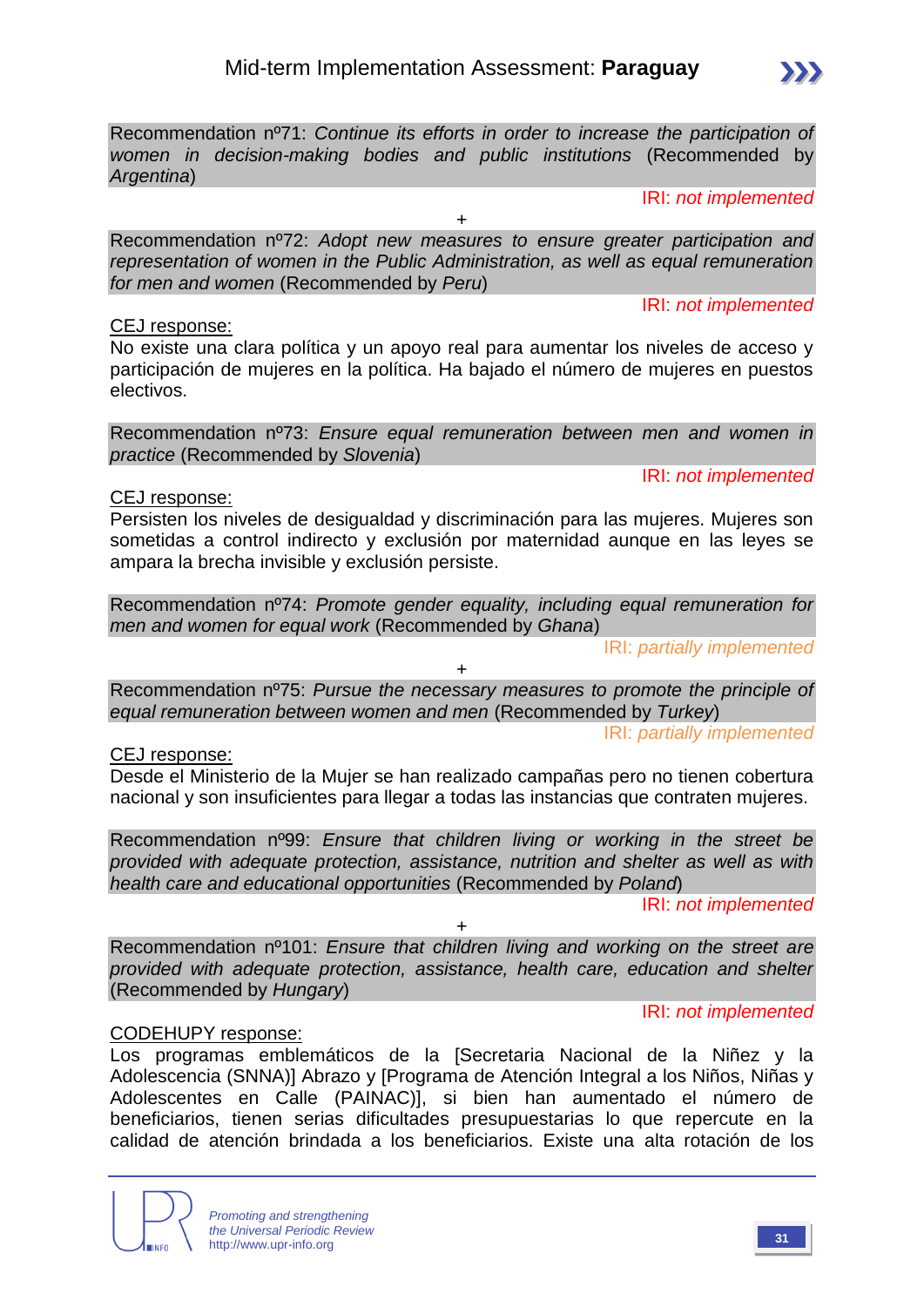funcionarios a cargo del servicio debido a los atrasos en el pago de salarios y bonificaciones, retrasos en la provisión de insumos, viáticos, etc.. Esto, además de incidir negativamente en la calidad de la atención directa a los beneficiarios, impide que puedan hacerse revisiones críticas al servicio, ajustes metodológicos y avances en los niveles de cobertura, tanto de servicios como de beneficiarios. Al carecer de presupuestos asegurados para acciones de articulación con otros actores del sistema de protección, descentralización del servicio, actualización de registros, bases de datos y archivo institucional, se ponen en riesgo los modelos de atención integral que pretenden ser, en el sentido de que al no dar respuestas efectivas, se distorsionan y atentan contra los mismos derechos que pretenden proteger.

Recommendation nº105: *Pass legislation to ensure that unregistered children are not deprived of their rights, and that concrete steps be taken to decrease current obstacles to child registration* (Recommended by *Canada*)

#### CODEHUPY response:

Se ha hecho una adecuación legal que desde este punto de vista, garantiza el derecho de todo niño a ser incripto inmediatamente después de su nacimiento, pero todavía existe un amplio sector de la población que no accede a este derecho, especialmente en las poblaciones rurales. Preocupa particularmente la situación de la niñez indígena en este sentido, que implica un complejo trabajo con las comunidades de las distintas etnias que no ha sido aún abordado eficientemente, ya que es muy alto el porcentaje de la población de niños y niñas no inscriptos. Por otra parte, todavía es práctica corriente la inscripción directa de niños y niñas como hijos de personas que no son sus padres biológicos, en violación al derecho a la identidad, sin que existan consecuencias para los funcionarios estatales involucrados en dichas situaciones, a pesar de que el hecho está tipificado y prevé sanciones en el Código Penal Paraguayo.

Recommendation nº109: *Take effective measures to reduce the high maternal mortality rate* (Recommended by *Slovenia*)

IRI: *-*

Recommendation nº128: *Survey the extent of unsafe illegal abortions and introduce measures to safequard women's universal right to life and health (Recommended by Norway*)

 $+$ 

CCDDSSYDDRR response:

IRI: *not implemented*

IRI: *partially implemented*

#### CODEHUPY response:

No se ha considerado la discusión sobre la penalización del aborto, que está penalizado en casi todos los casos. Tampoco hay información sobre la aplicación de las normas de atención humanizada pos aborto, aprobadas por resolución del Ministerio de Salud en marzo del 2012.

+

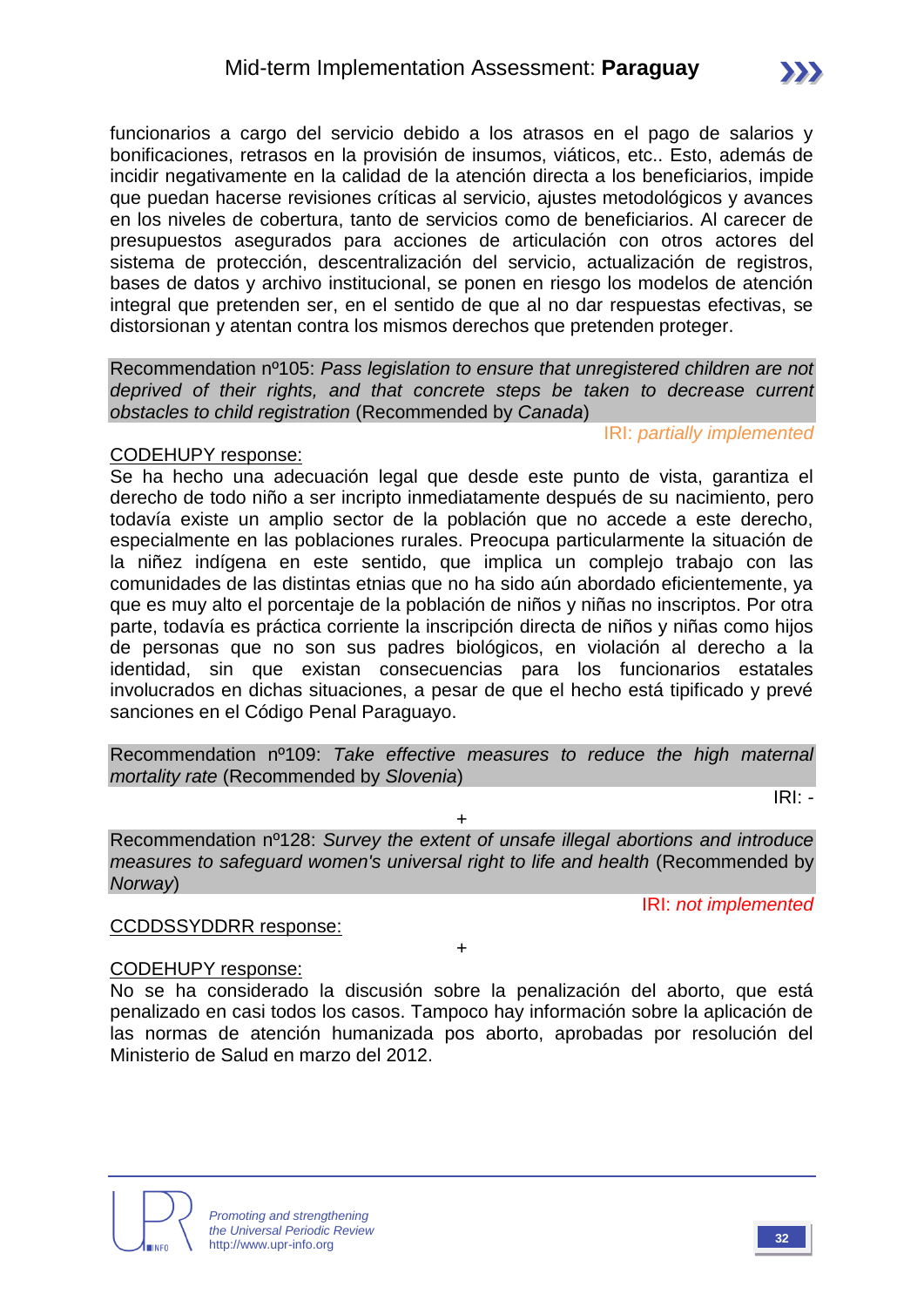# **Other**

Recommendation nº4: *Continue to consolidate the Human Rights Network of the Executive branch* (Recommended by *Venezuela*)

IRI: *not implemented*

#### CEJ response:

El gobierno actual de Horacio Cartes ha desmantelado algunas direcciones de Derechos Humanos claves como la Dirección de Derechos Humanos del Ministerio de Educación que participaba de la red y teniendo en cuenta que se trata de un área social especial en la materia.

#### CODEHUPY response:

Tras la interrupción del gobierno de Fernando Lugo el 22 de junio de 2012 se observó un marcado debilitamiento de la perspectiva de derechos humanos en las políticas públicas en general, y en particular en el proceso de fortalecimiento de la Red de Derechos Humanos del Poder Ejecutivo. La incidencia de la misma habría sido sumamente escasa desde entonces. En el Informe de Derechos Humanos de la Codehupy 2013, se da cuenta solo de dos actuaciones conocidas de la Red entre octubre de 2012 y octubre de 2013: una reunión en su sede el 11 de octubre de 2013 a solicitud de la Secretaría de la Niñez y la Adolescencia ante los hechos de represión ocurridos en la Colonia campesina Laterza Kue del Distrito de Mcal. López, Caaguazú; y la visita realizada a dicha zona por representantes de la Red de Derechos Humanos a dicha colonia.

Recommendation nº5: *Continue to consolidate the Human Rights Network of the Executive branch* (Recommended by *Honduras*)

IRI: *not implemented*

#### CEJ response:

La red de derechos humanos del Poder Ejecutivo no está logrando un fortalecimiento significativo en esta nueva administración con el desmantelamiento de direcciones claves y el debilitamiento del liderazgo de convocatoria del Ministerio de Justicia para el efecto.

Recommendation nº6: *Continue to consolidate the Human Rights Network of the Executive branch* (Recommended by *Dominican Republic*)

IRI: *not implemented*

#### CEJ response:

La red de derechos humanos del Poder Ejecutivo no está logrando un fortalecimiento significativo en esta nueva administración con el desmantelamiento de direcciones claves como la Dirección de Derechos Humanos del Ministerio de Educación y Cultura que participaba en la Red, una red solo operativa y que no tenga fuerza política se va debilitando desde un Ministerio de Justicia que es insuficiente para posicionar esta red a nivel de la ciudadanía.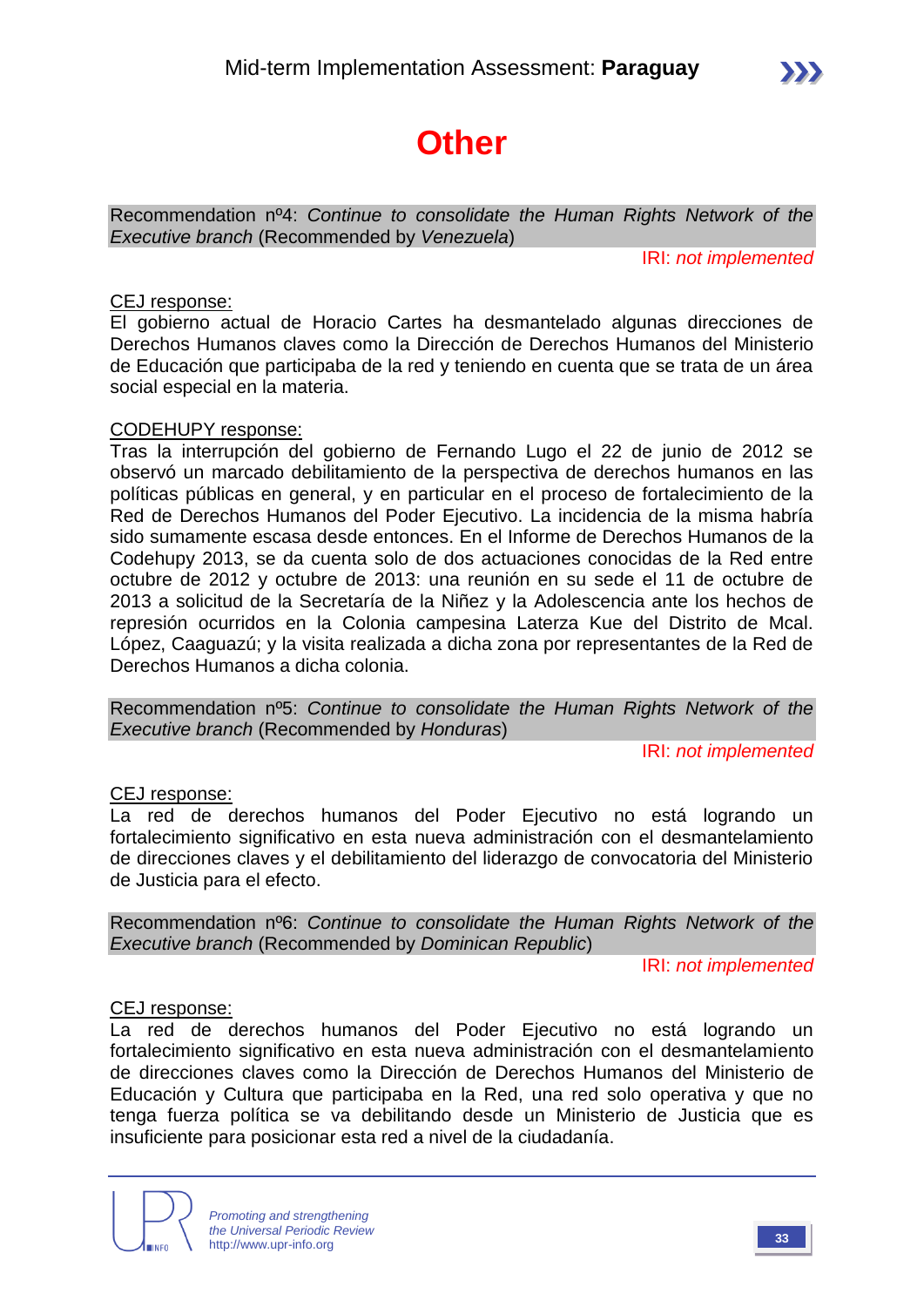Recommendation nº11: *Further improve human rights records in the country*  (Recommended by *Azerbaijan*)

#### CEJ response:

Persiste la permanente amenaza y riesgo para los activistas de derechos humanos. Hay casos de líderes campesinos que han sido ejecutados a sangre fría. Casos de desapariciones forzadas que se mantienen violaciones continuadas con riesgo de quedar sin presupuesto para la localización, procesamiento y conclusión de casos criminales contra los contribuyentes de al represión de Alfredo Stroessner. En materia de Derechos Económicos, Sociales y Culturales Paraguay ha pasado por alto la prohibición de retroceder en la inversión social, disminuyendo los fondos sociales para secretarías claves que tratan políticas públicas, fondos de apoyo al sector de la niñez (hogares de abrigo), pago de programas emblemáticos como de ayudas a familias en extrema pobreza y adultos mayores sin la debida progresividad en el gasto para la universalidad en la aplicación.

Recommendation nº40: *That the family, as defined in the Constitution, remains the genuine expression of national culture* (Recommended by *Holy See*)

#### CEJ response:

La cultura paraguaya es diversa. Pueblos indígenas, madres solteras que crian a sus hijos solas, abuelos y abuelas que cuidan a sus nietos y nietas, familias diversas. La definición de la constitución es el respeto a la dignidad humana y su reconocimiento la base de nuestro sistema. Aún el Estado no ha avanzado en reconocer y asegurar la protección de las familias diversas.

Recommendation nº58: *Put into practice the plan to set up an institution dealing with matters related to justice and human rights* (Recommended by *Algeria*)

#### IRI: *not implemented*

#### CEJ response:

Se aprobó el Plan Justicia con Dignidad a cargo del Minsiterio de Justicia y Derechos Humanos pero políticamente no se ha visualizado un liderazgo importante para convocar el espacio de la red de derechos humanos del ejecutivo.

Recommendation nº85: *Ensure that the complaints mechanisms of the Ombudsman are easily accessible to all in need, including children* (Recommended by *Slovenia*)

IRI: *not implemented*

#### CEJ response:

No se ha dado la nueva convocatoria y elección de Defensor del Pueblo, pese a que organizaciones han firmado sendos pedidos al Congreso de la República. Se demuestar desinterés en el tema por parte de las autoridades.





IRI: *not implemented*

IRI: *-*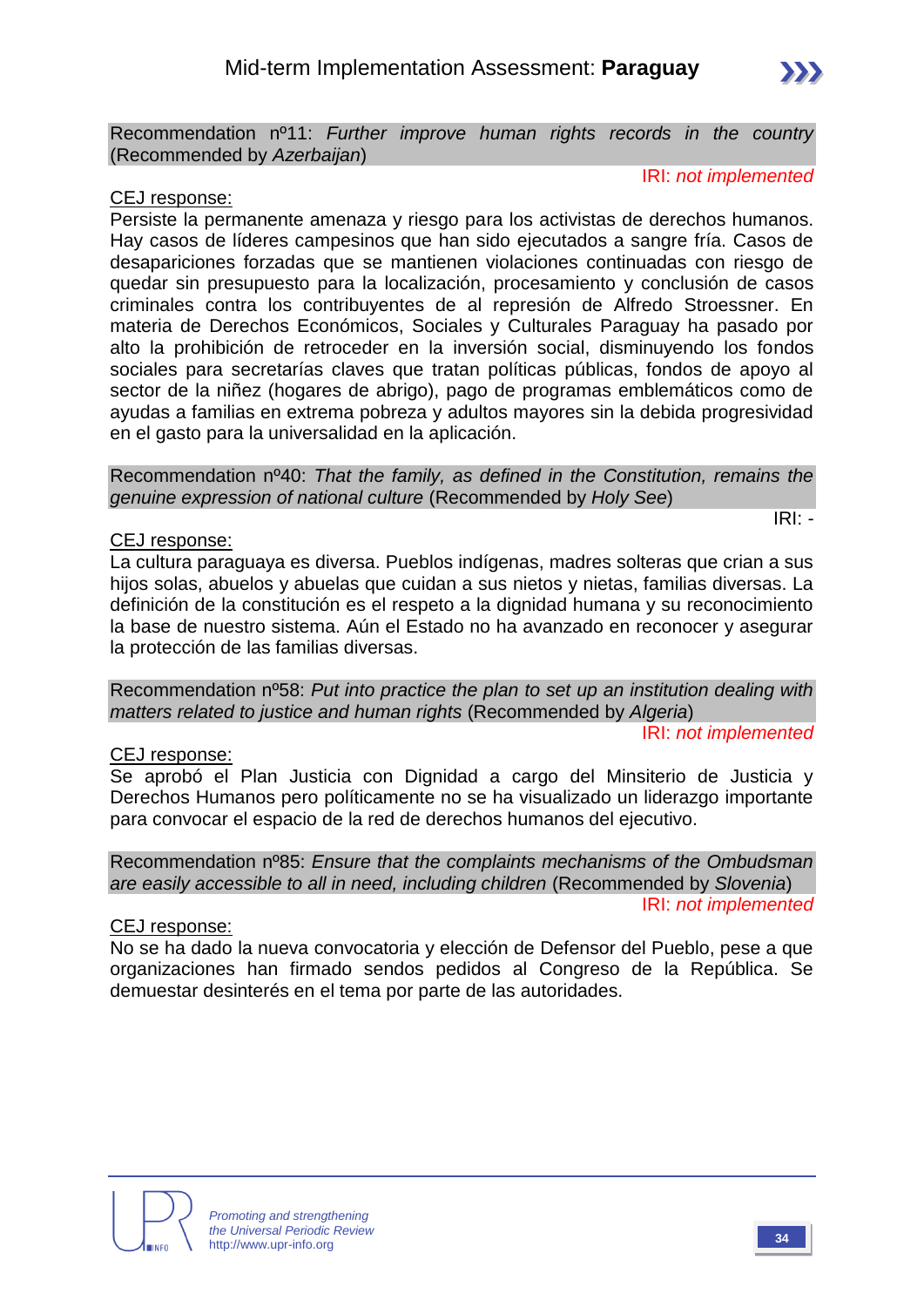A. First contact

Although the methodology has to consider the specificities of each country, we applied the same procedure for data collection about all States:

- 1. We contacted the Permanent Mission to the UN either in Geneva (when it does exist) or New York;
- 2. We contacted all NGOs which took part in the process. Whenever NGOs were part of coalitions, each NGO was individually contacted;
- 3. The National Institution for Human Rights was contacted whenever one existed.
- 4. UN Agencies which sent information for the UPR were contacted.

We posted our requests to the States and NHRI, and sent emails to NGOs and UN Agencies.

The purpose of the UPR is to discuss issues and share concrete suggestions to improve human rights on the ground. Therefore, stakeholders whose objective is not to improve the human rights situation were not contacted, and those stakeholders' submissions were not taken into account.

However, since the UPR is meant to be a process which aims at sharing best practices among States and stakeholders, we take into account positive feedbacks from the latter.

B. Processing recommendations and voluntary pledges

Stakeholders we contact are encouraged to use an Excel sheet we provide which includes all recommendations received and voluntary pledges taken by the State reviewed.

Each submission is processed, whether the stakeholder has or has not used the Excel sheet. In the latter case, the submission is split up among recommendations we think it belongs to. Since such a task is more prone to misinterpretation, we strongly encourage stakeholders to use the Excel sheet.

If the stakeholder does not clearly mention neither that the recommendation was "fully implemented" nor that it was "not implemented", UPR Info usually considers the recommendation as "partially implemented", unless the implementation level is obvious.

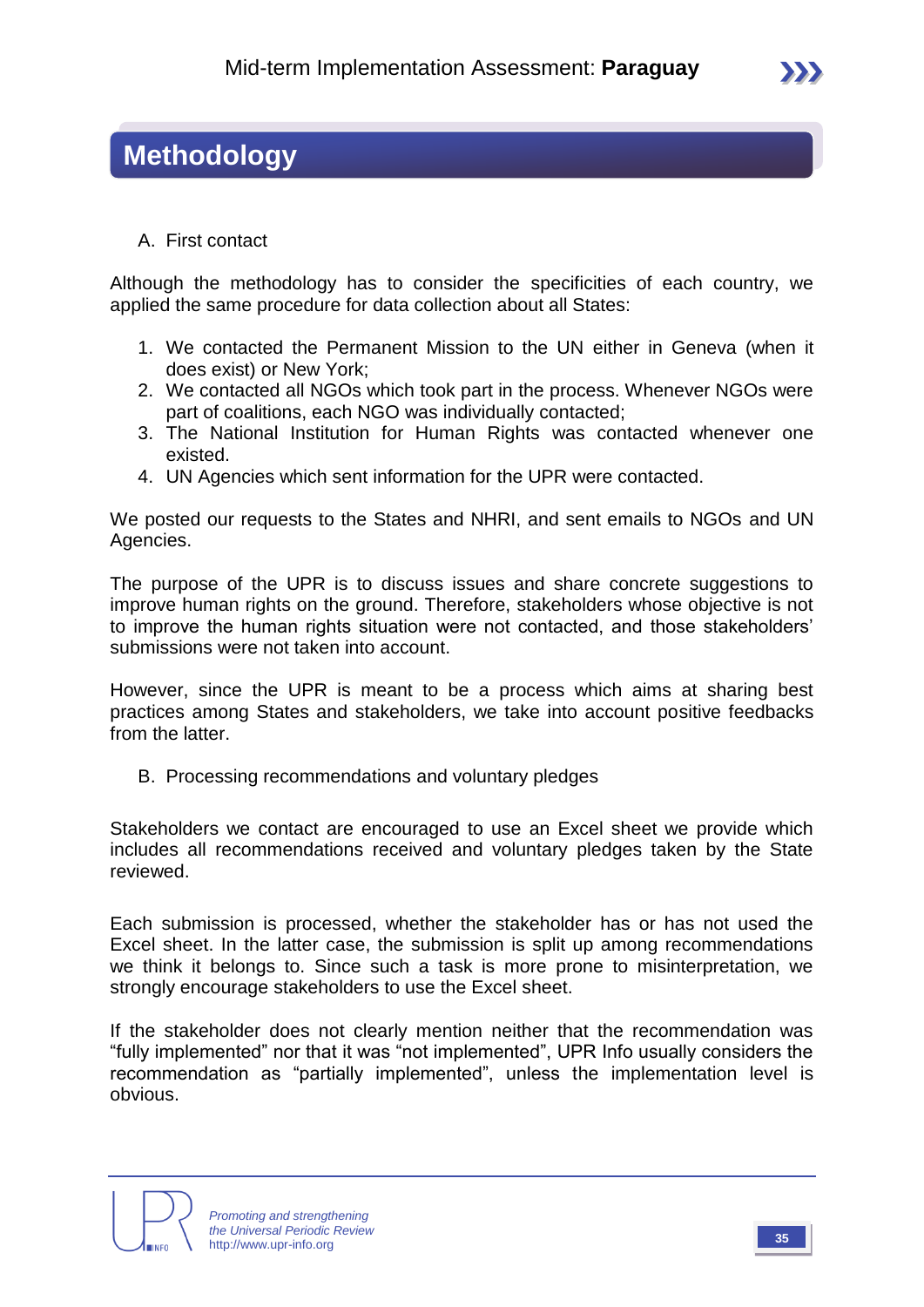

C. Implementation Recommendation Index (IRI)

*UPR Info* developed an index showing the implementation level achieved by the State for both recommendations received and voluntary pledges taken at the UPR.

The **Implementation Recommendation Index** (IRI) is an individual recommendation index. Its purpose is to show an average of stakeholders' responses.

The *IRI* is meant to take into account stakeholders disputing the implementation of a recommendation. Whenever a stakeholder claims nothing has been implemented at all, the index score is 0. At the opposite, whenever a stakeholder claims a recommendation has been fully implemented, the *IRI* score is 1.

An average is calculated to fully reflect the many sources of information. If the State under Review claims that the recommendation has been fully implemented, and a stakeholder says it has been partially implemented, the score is 0.75.

Then the score is transformed into an implementation level, according to the table below:

| <b>Percentage:</b> | <b>Implementation level:</b> |
|--------------------|------------------------------|
| $0 - 0.32$         | Not implemented              |
| $0.33 - 0.65$      | <b>Partially implemented</b> |
| $0.66 - 1$         | <b>Fully implemented</b>     |

Example: On one side, a stakeholder comments on a recommendation requesting the establishment of a National Human Rights Institute (NHRI). On the other side, the State under review claims having partially set up the NHRI. As a result of this, the recommendation will be given an *IRI* score of 0.25, and thus the recommendation is considered as "not implemented".

#### *Disclaimer*

*The comments made by the authors (stakeholders) are theirs alone, and do not necessarily reflect the views, and opinions at UPR Info. Every attempt has been made to ensure that information provided on this page is accurate and not abusive. UPR Info cannot be held responsible for information provided in this document.*

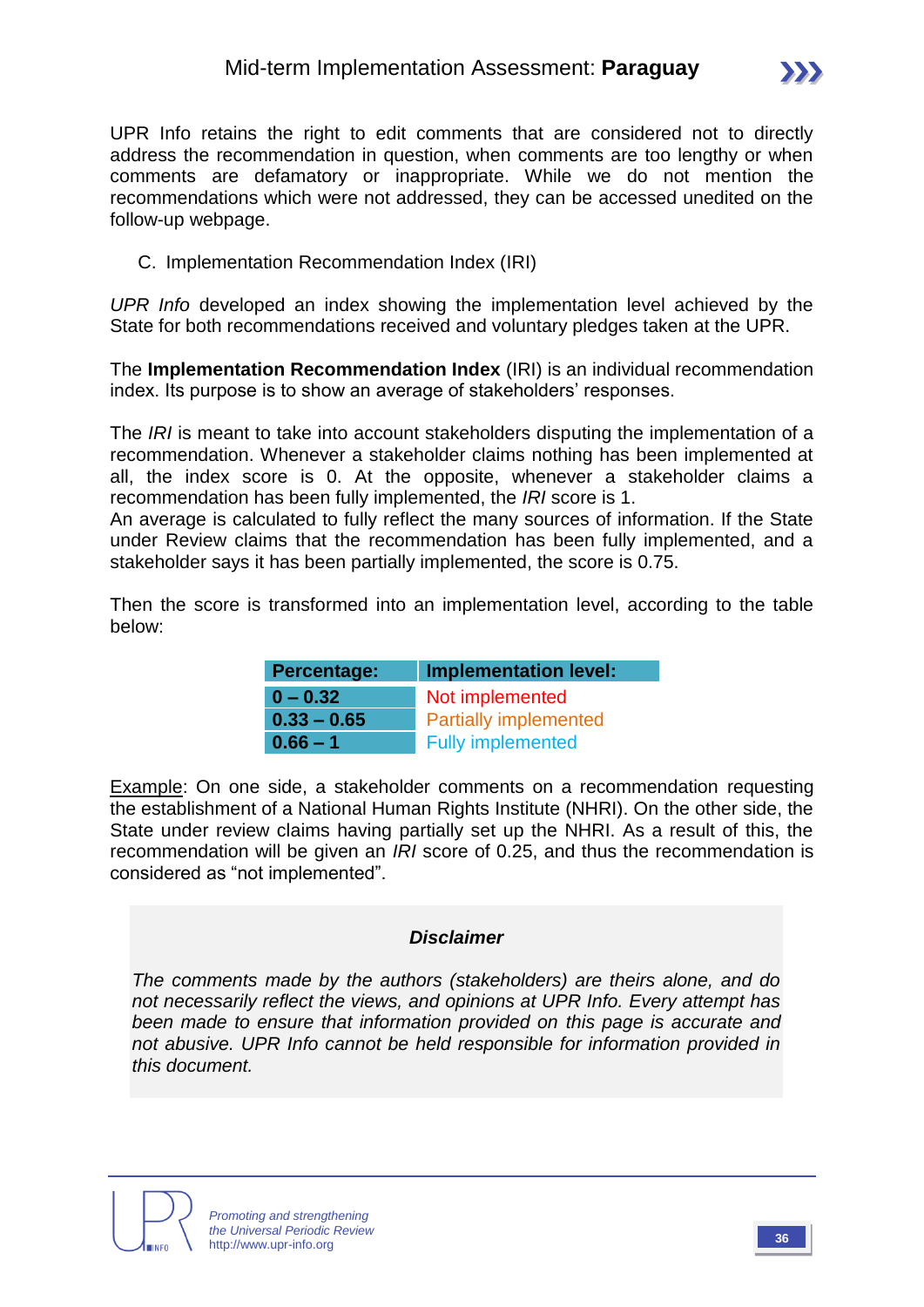### **Uncommented recommendations**

Hereby the recommendations which the MIA does not address:

| rec.<br>$n^{\circ}$ | <b>Recommendation</b>                                                                                                                                                                                                                                                                                                                                                                                                               | <b>SMR</b>            | <b>Response A</b> |   | <b>Issue</b>                                                  |
|---------------------|-------------------------------------------------------------------------------------------------------------------------------------------------------------------------------------------------------------------------------------------------------------------------------------------------------------------------------------------------------------------------------------------------------------------------------------|-----------------------|-------------------|---|---------------------------------------------------------------|
| 10                  | Continue to make progress in the institutional<br>consolidation of the mechanisms responsible for<br>protecting and promoting the rights of persons<br>with disabilities                                                                                                                                                                                                                                                            | Colombia              | Accepted          |   | 2 Disabilities                                                |
| 12                  | Put into practice the plan to establish a system of<br>human rights indicators                                                                                                                                                                                                                                                                                                                                                      | Algeria               | Accepted          | 5 | Other                                                         |
| 19                  | Continue full cooperation with the international<br>human rights mechanisms                                                                                                                                                                                                                                                                                                                                                         | Honduras              | Accepted          |   | 2 General                                                     |
| 20                  | Continue full cooperation with the international<br>human rights mechanisms                                                                                                                                                                                                                                                                                                                                                         | Dominican<br>Republic | Accepted          | 2 | General                                                       |
| 21                  | Continue with its full cooperation with the human<br>rights international mechanisms, particularly with<br>the treaty bodies                                                                                                                                                                                                                                                                                                        | Venezuela             | Accepted          | 2 | <b>Treaty bodies</b>                                          |
| 22                  | Continue efforts to ensure the submission of<br>national reports to the treaty bodies                                                                                                                                                                                                                                                                                                                                               | Honduras              | Accepted          |   | 2 Treaty bodies                                               |
| 23                  | Continue efforts to ensure the submission of<br>national reports to the treaty bodies                                                                                                                                                                                                                                                                                                                                               | Dominican<br>Republic | Accepted          | 2 | <b>Treaty bodies</b>                                          |
|                     | Strengthen the implementation of relevant<br>policies, such as the Plan to Prevent and<br>Eradicate Child Labour and the empowerment of<br>its National Commission for the Elimination of<br>36 Child Labour, in particular with regard to the ILO<br>Convention No. 182 concerning the Prohibition<br>and Immediate Action for the Elimination of the<br>Worst Forms of Child Labour, to address the<br>phenomenon of child labour | Slovakia              | Accepted          | 4 | International<br>instruments, Labour, Right<br>s of the Child |
|                     | Continue with its plans and policies to ensure that<br>42 economic improvements benefit socially all the<br>population                                                                                                                                                                                                                                                                                                              | Cuba                  | Accepted          | 2 | Development                                                   |
| 43                  | Strengthen policy that would protect, promote and<br>facilitate the implementation of the right to food,<br>especially for the population who live below<br>poverty line                                                                                                                                                                                                                                                            | Malaysia              | Accepted          |   | 4 Poverty, Right to food                                      |
|                     | Continue strengthening the decentralization of<br>45 health-care services to increase coverage,<br>particularly in rural areas                                                                                                                                                                                                                                                                                                      | <b>Bolivia</b>        | Accepted          | 2 | Right to health                                               |
|                     | Step up efforts to improve the literacy rate among<br>47 the indigenous communities and the people who<br>live in rural areas                                                                                                                                                                                                                                                                                                       | Malaysia              | Accepted          | 4 | Indigenous peoples                                            |
|                     | Continue with its literacy efforts, access to bilingual<br>48 education and the promotion and protection of the<br>Guaraní language, in all its territory                                                                                                                                                                                                                                                                           | <b>Bolivia</b>        | Accepted          | 2 | Right to education                                            |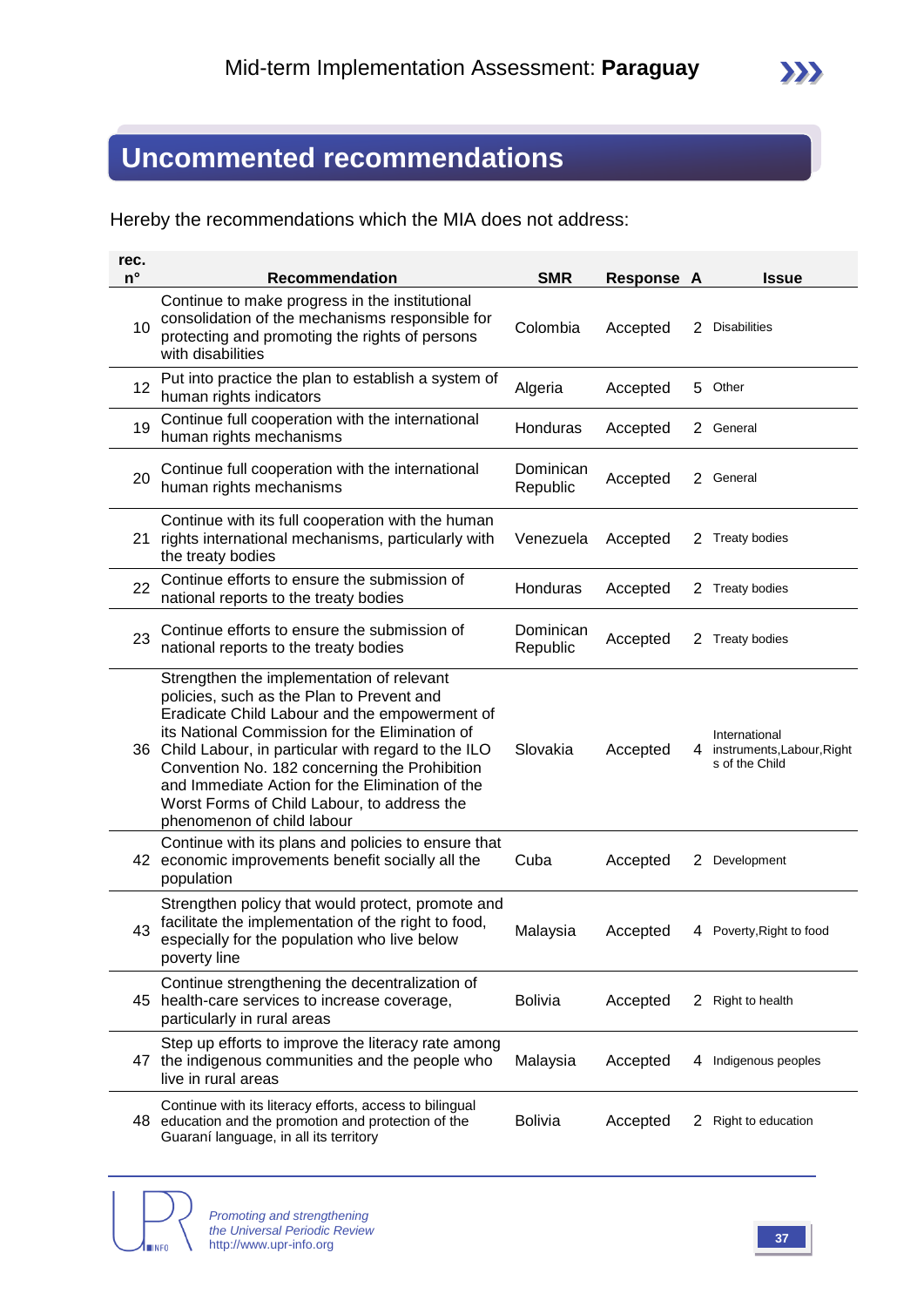### Mid-term Implementation Assessment: **Paraguay**

| 57 | Ensure the full incorporation of CRC into its<br>domestic legislation                                                                                                                                                                                                                                                                                                                                      | Slovakia                | Accepted |    | International<br>4 instruments, Rights of the<br>Child                        |
|----|------------------------------------------------------------------------------------------------------------------------------------------------------------------------------------------------------------------------------------------------------------------------------------------------------------------------------------------------------------------------------------------------------------|-------------------------|----------|----|-------------------------------------------------------------------------------|
|    | Designate an appropriate institution for the<br>62 implementation and observance of the<br>Convention on Rights of Persons with Disabilities                                                                                                                                                                                                                                                               | United<br>Kingdom       | Accepted | 5  | Disabilities, International<br>instruments                                    |
| 64 | Designate a coordinator for the implementation of<br>the Convention on the Rights of Persons with<br>Disabilities, establish indicators for compliance<br>and supervision, ensure that the oversight<br>mechanism has an adequate status to contribute<br>and follow up on a national policy on disability,<br>and ensure that disability is considered as a<br>cross-cutting issue in its public policies | Spain                   | Accepted | 5  | Disabilities, International<br>instruments                                    |
|    | Adopt the necessary measures to eliminate<br>discrimination against women, both in law and<br>70 practice, including with regard to remuneration,<br>employment opportunities, access to educational<br>and health services                                                                                                                                                                                | Mexico                  | Accepted | 4  | Women's rights                                                                |
|    | Ensure the effective exercise of the right to<br>86 conscientious objection and ensure that no minor<br>(under 18) is recruited into the Armed Forces                                                                                                                                                                                                                                                      | Slovenia                | Accepted | 4  | Freedom of religion and<br>belief, Rights of the Child                        |
|    | Implement effectively the legislation prohibiting<br>87 the forced military recruitment of children under<br>the age of 18                                                                                                                                                                                                                                                                                 | Ghana                   | Accepted | 5  | Rights of the Child                                                           |
| 88 | Comply with the legislation prohibiting the forced<br>military recruitment of children                                                                                                                                                                                                                                                                                                                     | Hungary                 | Accepted | 4  | Rights of the Child                                                           |
| 89 | Put in place measures to effectively prevent<br>underage military recruitment                                                                                                                                                                                                                                                                                                                              | Japan                   | Accepted | 5. | Rights of the Child                                                           |
|    | Amend the penal code and domestic abuse laws<br>94 to prohibit all forms of domestic abuse, not just<br>abuse deemed habitual or excessive                                                                                                                                                                                                                                                                 | Canada                  | Accepted | 5  | Rights of the<br>Child, Torture and other<br>CID treatment, Women's<br>rights |
|    | Strengthen its efforts in prevention, punishment<br>95 and eradication of all forms of violence against<br>women                                                                                                                                                                                                                                                                                           | Argentina               | Accepted |    | 4 Women's rights                                                              |
|    | Consider adopting legislation or other measures<br>96 that enable investigation and prosecution for<br>gender-based violence                                                                                                                                                                                                                                                                               | United<br><b>States</b> | Accepted | З  | Women's rights                                                                |
| 97 | Develop official statistics that record cases of<br>domestic violence, femicide, abuse, sexual abuse<br>and sexual exploitation, the latter especially of<br>children and adolescents, and facilitate access to<br>justice for victims and the prosecution of the<br>perpetrators                                                                                                                          | Uruguay                 | Accepted | 5  | Rights of the<br>Child, Women's rights                                        |
|    | Bring domestic legislation on sexual exploitation<br>98 and trafficking of minors in line with international<br>standards                                                                                                                                                                                                                                                                                  | Slovenia                | Accepted | 5  | Rights of the<br>Child, Trafficking                                           |
|    | Implement the recommendations of the<br>100 Committee on the Rights of the Child, particularly<br>with regard to street children and child labour                                                                                                                                                                                                                                                          | France                  | Accepted | 5  | Labour, Rights of the<br>Child, Treaty bodies                                 |

**NINFO** 

 $\sum$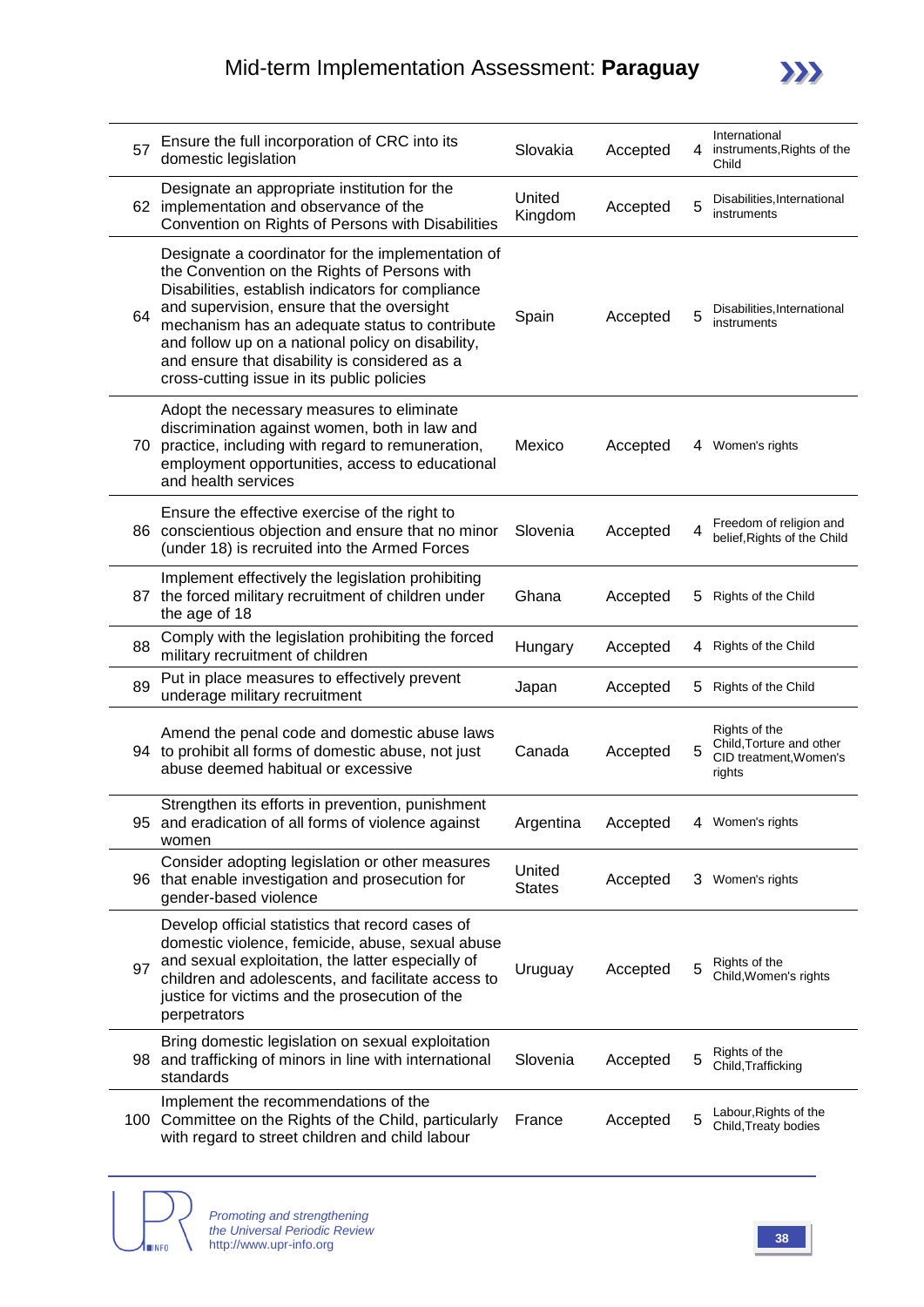| 102 | Apply its anti-corruption legislation in a rigorous<br>manner and ensure the effectiveness,<br>independence and impartiality of the judicial<br>system                                                                                                         | Switzerland Accepted    |          | 5. | Corruption, Justice                                                           |
|-----|----------------------------------------------------------------------------------------------------------------------------------------------------------------------------------------------------------------------------------------------------------------|-------------------------|----------|----|-------------------------------------------------------------------------------|
| 103 | Continue to promote the modernization of the<br>country's judicial and administrative systems                                                                                                                                                                  | China                   | Accepted |    | 2 Justice                                                                     |
|     | Consider enacting and implementing objective<br>and balanced criteria for the seating and removal<br>104 of judges that limit political interference and place<br>an emphasis on improving the objectivity and<br>effectiveness of the Paraguay justice system | United<br><b>States</b> | Accepted |    | 3 Justice                                                                     |
| 106 | Ensure the right to equal and satisfactory working<br>conditions, particularly to domestic workers                                                                                                                                                             | <b>Brazil</b>           | Accepted |    | 4 Labour                                                                      |
| 107 | Intensify its efforts regarding the fight against<br>poverty with the aim of achieving the pertinent<br>objectives of the Millennium Development Goals                                                                                                         | Morocco                 | Accepted |    | 4 Poverty                                                                     |
| 108 | Step up programmes against extreme poverty<br>and improve the quality of life of the population                                                                                                                                                                | Algeria                 | Accepted |    | 4 Poverty                                                                     |
|     | Make further efforts to ensure free education for<br>110 all, since much of the burden still remains with the<br>families                                                                                                                                      | Nicaragua               | Accepted | 4  | Right to education                                                            |
|     | Step up its efforts in providing equal opportunities<br>111 to education and work to both vulnerable groups<br>and minorities                                                                                                                                  | Thailand                | Accepted | 4  | Minorities, Right to<br>education                                             |
|     | Accord special attention, within its public policy<br>112 on teaching, to the education of indigenous<br>persons and children living in poverty                                                                                                                | Costa Rica              | Accepted |    | Indigenous<br>peoples, Poverty, Right to<br>education, Rights of the<br>Child |
| 123 | Pursue appropriate, efficient policies to address<br>the access of its indigenous population to<br>employment, medical services, education and<br>housing                                                                                                      | Slovakia                | Accepted | 2  | Indigenous peoples                                                            |
|     | Ensure the enjoyment of all human rights by<br>124 migrants and strengthen the efforts to regularize<br>them                                                                                                                                                   | <b>Brazil</b>           | Accepted | 4  | Migrants                                                                      |
| 125 | Brief regularly the Council on the follow up of<br>universal periodic review recommendations                                                                                                                                                                   | Hungary                 | Accepted | 5. | <b>UPR</b> process                                                            |
| 126 | Develop an action plan to address disparities in<br>socio-economic indicators between persons<br>belonging to indigenous communities and non<br>indigenous persons                                                                                             | Sweden                  | Accepted | 5  | Indigenous peoples                                                            |
| 129 | Take the necessary measures to eliminate the<br>socio-economic disparities affecting indigenous<br>populations                                                                                                                                                 | France                  | Accepted | 4  | ESC rights -<br>general, Indigenous<br>peoples                                |

A= Action Category (see on **our website)** SMR = State making recommendation

 $\sum$